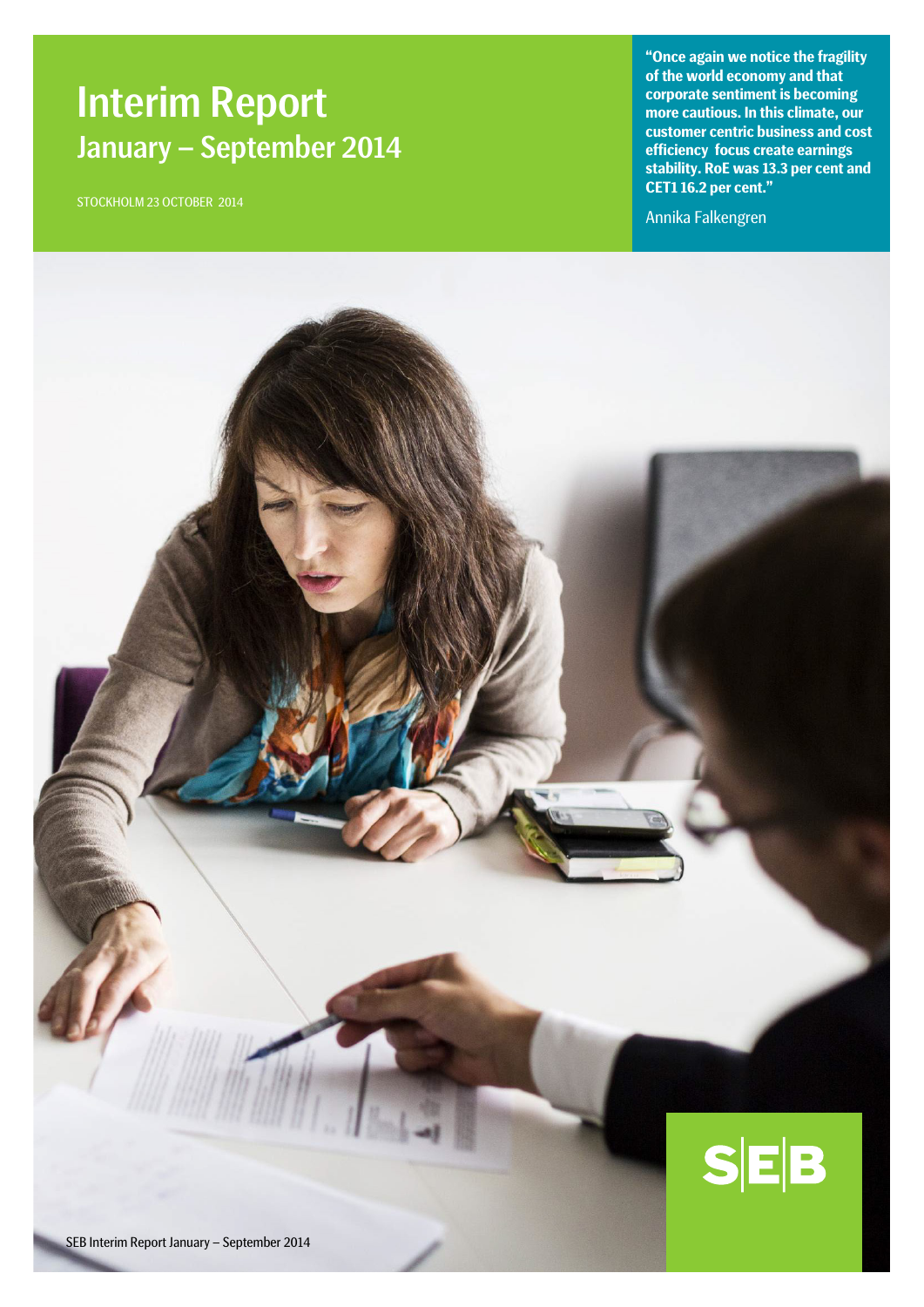







# First nine months 2014 – SEK 16.8bn operating profit

*(Numbers compared with the first nine months 2013)*

- Operating income SEK 34.2bn (30.5). Operating expenses SEK 16.4bn (16.6).
- Net credit losses SEK 1.0bn (0.8). Credit loss level 0.10 per cent (0.08).
- Net profit SEK 13.5bn (10.6) and earnings per share SEK 6.19 (4.82).
- Return on equity 14.6 per cent (12.8).

# Third quarter 2014\* – SEK 6.7bn operating profit

*(Numbers compared with the third quarter 2013)*

- Operating income SEK 12.7bn (10.3). Operating expenses SEK 5.5bn (5.5).
- Net credit losses SEK 0.5bn (0.3). Credit loss level 0.13 per cent (0.08).
- Net profit SEK 5.5bn (3.8) and earnings per share SEK 2.50 (1.71).
- Return on equity 17.3 per cent (13.4).

## Volumes

*(Numbers compared with 30 September 2013)*

- Lending to the public amounted to SEK 1,363bn (1,282).
- Deposits from the public amounted to SEK 1,045bn (923).
- Assets under management amounted to SEK 1,632bn (1,427).

# Capital and funding

*(Numbers compared with 30 September 2013)*

- The Common Equity Tier 1 capital ratio was 16.2 per cent (15.0).
- The leverage ratio was 4.1 per cent (4.1).
- The Liquidity Coverage Ratio (LCR) was 122 per cent (114).
- The core liquidity reserve amounted to SEK 613bn and the total liquid resources amounted to SEK 840bn.

*\* During the quarter a one-time capital gain at an amount of SEK 1.3bn (SEK 1.1bn net of tax), was included in the result. Excluding this gain, the operating income would have been SEK 11.3bn, net profit SEK 4.3bn, return on equity 13.8 per cent and earnings per share SEK 1.98.*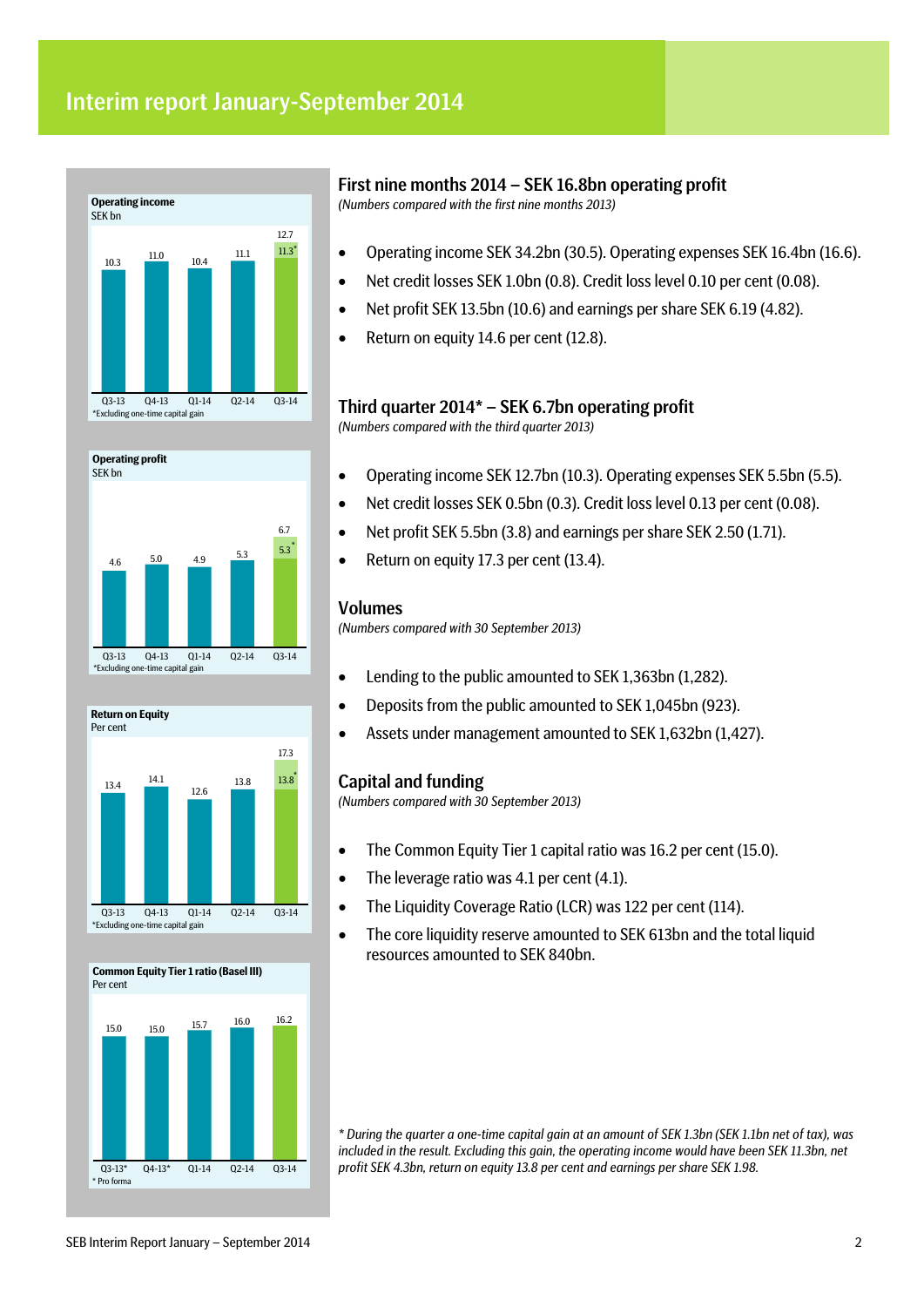# President's comment

In the third quarter we again experienced how vulnerable the world economy still is. Especially the European economic development is challenging despite massive measures from the ECB to support the real economy. Disappointing economic indicators in Germany including investor confidence decreasing 10 months in a row as well as continued concerns over France, has put the core of Europe firmly in the spotlight. The Nordic financial markets were impacted by the lower activity and we perceive hesitancy among corporate customers to raise activity levels. We continue to live in extraordinary times with very low or no inflation, ultralow interest rates and abundant central bank liquidity support in the euro zone and the US.

### **Meeting customer needs builds long-term profitability**

Client activity increased in the first nine months, especially among our large corporate customers, but was impacted by the more subdued recovery and typical seasonal slowdown in the third quarter. All divisions improved operating income year-on-year in the third quarter as well as in the first nine months. Excluding the capital gain from the divestment of MasterCard shares, a pure financial transaction, operating profit for the first nine months was up 18 per cent. Return on equity was 13.3 per cent excluding MasterCard. The Common Equity Tier 1 capital ratio was 16.2 per cent.

Merchant Banking recorded 18 per cent higher operating profit for the first nine months reflecting strong performance especially in Corporate & Investment Banking. As the leading Nordic corporate bank, we have been supporting our clients in the many IPOs and M&A transactions as well as providing advisory services. The low interest rates and low volatility in the financial markets affected Markets negatively, particularly in the fixed income area, while the equity business benefited from the high IPO activity.

Retail Banking increased its operating profit by 21 per cent in the first nine months. Customers continue to broaden their relationships with SEB and so far this year we have increased the number of private and SME full service customers by 16,400 to close to 625,000. The more subdued business climate is affecting SMEs as well however; demand for corporate credit is low.

In the long-term savings area, both Wealth Management and Life continued to attract net new assets under management. In the Baltic business, demand for corporate credit was continued low in Latvia and Lithuania. GDP growth has slowed in all three countries following the Russia-Ukraine conflict.

### **Investments in infrastructure key to enhance the customer experience**

Customer demands are changing rapidly. To meet customer needs for more global as well as userfriendly services we are actively striving for common solutions for financial infrastructure. In Sweden, the Swish-application for mobile payments is one example. This quarter, we entered into a partnership with Brown Brothers Harriman, a global leader in asset servicing, where financial institutions will be offered state of the art global custody functionality. This strengthens our position as the leading bank for financial institutions in the Nordic area.

### **Striking the right balance to avoid hampering real growth**

In Sweden, the FSA in September took further steps to implement the European capital rules including deciding on a countercyclical buffer of one percent from 2015. In a few days, the ECB will publish the results from its Asset Quality Review and stress test, leading to more transparency on the European banking system. In mid-November, the G20 Brisbane summit is expected to provide more disclosure on regulation. I highly support the ambitions for a stable and more transparent banking system, but regulators need to take a holistic view on the consequences of all initiatives – old and new – so that the rules do not hamper banks in supporting the real economy to get back on track.

### **Investing for the future**

Over the last weeks, we have announced a few senior management appointments in SEB. With my new management team, SEB is now taking the next steps as *the* relationship bank in our part of the world. We are investing and spending more time with our customers. To us in SEB, banking is all about having a long-term perspective and fully focusing on meeting customer needs at all times.

 $\forall u\dot{\nu}\nabla x$ 

SEB Interim Report January – September 2014 3



**Income +8 %\* Expenses -2 %** Jan-Sep 2014 \*Excluding one-time capital gain

**Net new AuM SEK 69bn**

Jan-Sep 2014

# **ROE 13.3 %\* CET1 16.2 %**

Jan-Sep 2014 \*Excluding one-time capital gain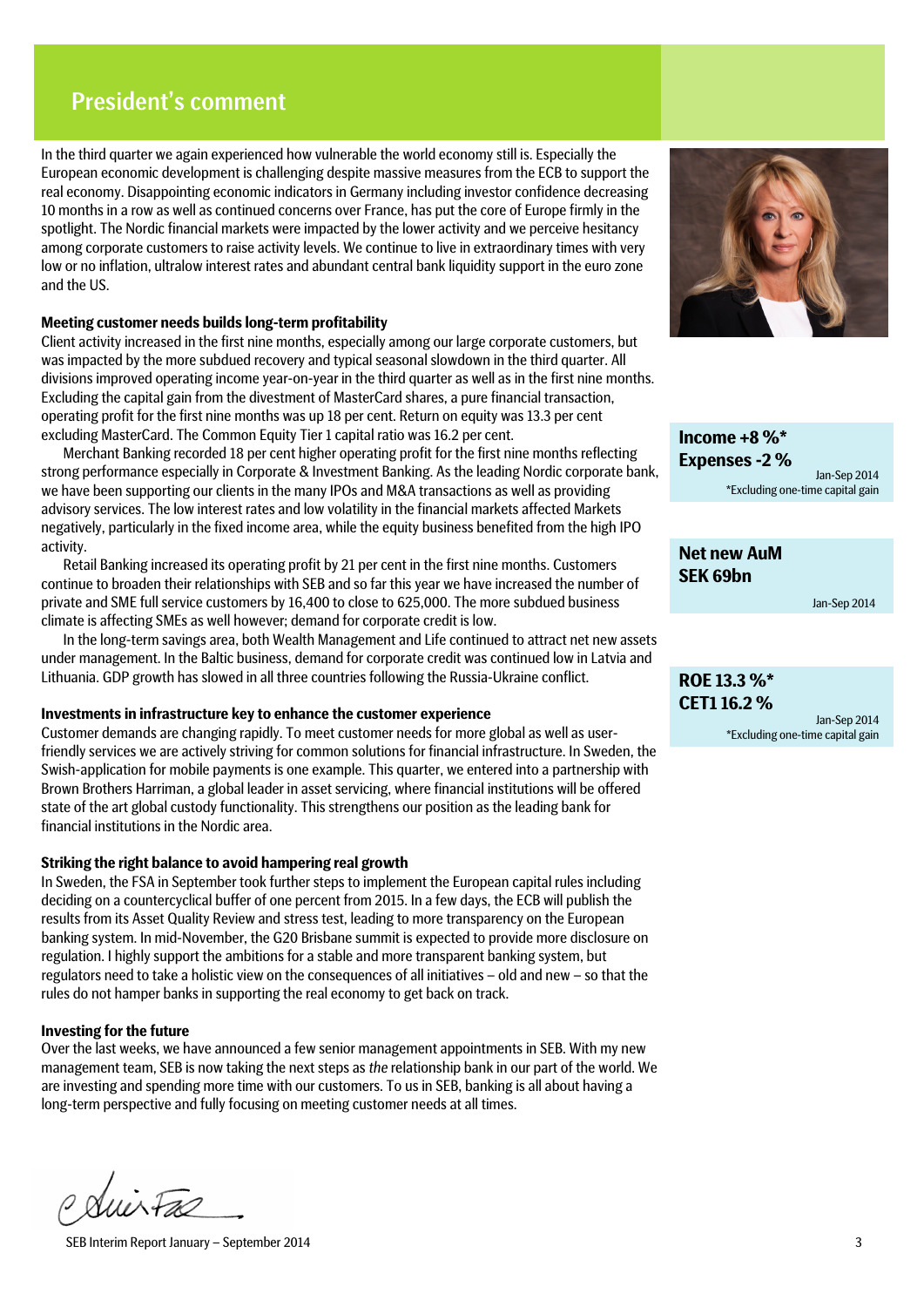# The Group

### **Third quarter isolated**

*Operating profit* amounted to SEK 6,665m (4,618) including a one-time capital gain of SEK 1.3bn and n*et profit (after tax)* amounted to SEK 5,473m (3,753).

### Operating income

*Total operating income* amounted to SEK 12,653m (10,324). *Net interest income* increased by 9 per cent to SEK 5,172m (4,759).

|                           | Q3   | Q2   | Q3   |
|---------------------------|------|------|------|
| SEK <sub>m</sub>          | 2014 | 2014 | 2013 |
| Customer-driven NII       | 4649 | 4669 | 4286 |
| NII from other activities | 523  | 274  | 473  |
| <b>Total</b>              | 5172 | 4943 | 4759 |

The customer-driven net interest income increased by SEK 363m, or 8 per cent, compared with the third quarter 2013. The decrease of SEK 20m compared with the second quarter 2014 is partially a result of the 50 basis points repo rate cut in July. It was counteracted by an increase related to financing of mergers and acquisitions and also improved lending margins.

Net interest income from other activities increased by SEK 50m compared with the corresponding quarter 2013. Compared with the second quarter there was an increase of SEK 249m due to short-term liquidity management, a positive replacement cost of long-term funding and the revised methodology for pricing the funding of mortgage loans in Sweden.

In the beginning of 2014 the internal funds transfer pricing methodology was adjusted to better reflect the duration of corporate and household deposits. The new pricing also mirrors revised regulatory requirements that demand high stability of deposits.

*Net fee and commission income* amounted to SEK 3,814m (3,735). Net fee and commission income developed positively, in retail and wealth management operations, reflecting an increased activity level in general and the appreciation of stock markets compared with the third quarter 2013. Compared with the second quarter, there was a decrease of SEK 397m due to normal third quarter seasonal effects, especially in the securities lending area.

*Net financial income* decreased to SEK 654m (825). Market volatilities were low and yield curves flat which led to lower activity levels in the financial markets, in particular within the fixed income business.

*Net life insurance income* increased by 4 per cent to SEK 829m (794).

*Net other income* amounted to SEK 2,184m (211). During the quarter there was a one-time capital gain from the sale of shares in MasterCard Inc. The holding dates back to when MasterCard was a member-owned organisation and the transaction will have no effect on the card operations. The

capital gain before tax was SEK 1.3bn. In addition, a number of venture capital deals leading to capital gains were closed.

#### Operating expenses

*Total operating expenses* amounted to SEK 5,495m (5,453). Compared with the previous quarter operating expenses were flat.

### Credit losses and provisions

*Net credit losses* amounted to SEK 473m (267). Provisions were made for one specific problem loan in Denmark in which case the company's financial position has been consistently misrepresented in the certified financial accounts. The credit loss level was 13 basis points.

*Non-performing loans* increased to SEK 9,581m, of which *individually assessed impaired loans* amounted to SEK 5,433m, the *portfolio assessed loans past due >60 days* amounted to SEK 3,831m and *restructured loans* amounted to SEK 317m.

The *total reserve ratio for individually assessed impaired loans* and the *NPL coverage ratio* was 79 (83) per cent and 66 (69) per cent, respectively.

### Tax expense

Total *income tax expense* was SEK 1,192m (865) which corresponded to an effective tax rate of 18 per cent. There was a one-time tax effect relating to the capital gain from the sale of MasterCard shares in the amount of SEK 182m.

### Other comprehensive income

The *other comprehensive income* was negative at SEK -220m (2,356).

The net revaluation of the defined benefit pension plans had a positive effect of SEK 132m (2,455). The change from the third quarter last year is primarily driven by a change in the discount rate implemented in the third quarter 2013.

The net effect from the valuation of balance sheet items that may subsequently be reclassified to the income statement, e.g. cash-flow hedges and available-for-sale financial assets, was negative in the amount of SEK -352m (-99). One reason was that the market value of the MasterCard shares was reclassified into the income statement when the shares were sold.

*Comparative numbers - in parenthesis - for the income statement refer to the corresponding period 2013. Business volumes are compared with 30 September 2013, unless otherwise stated.*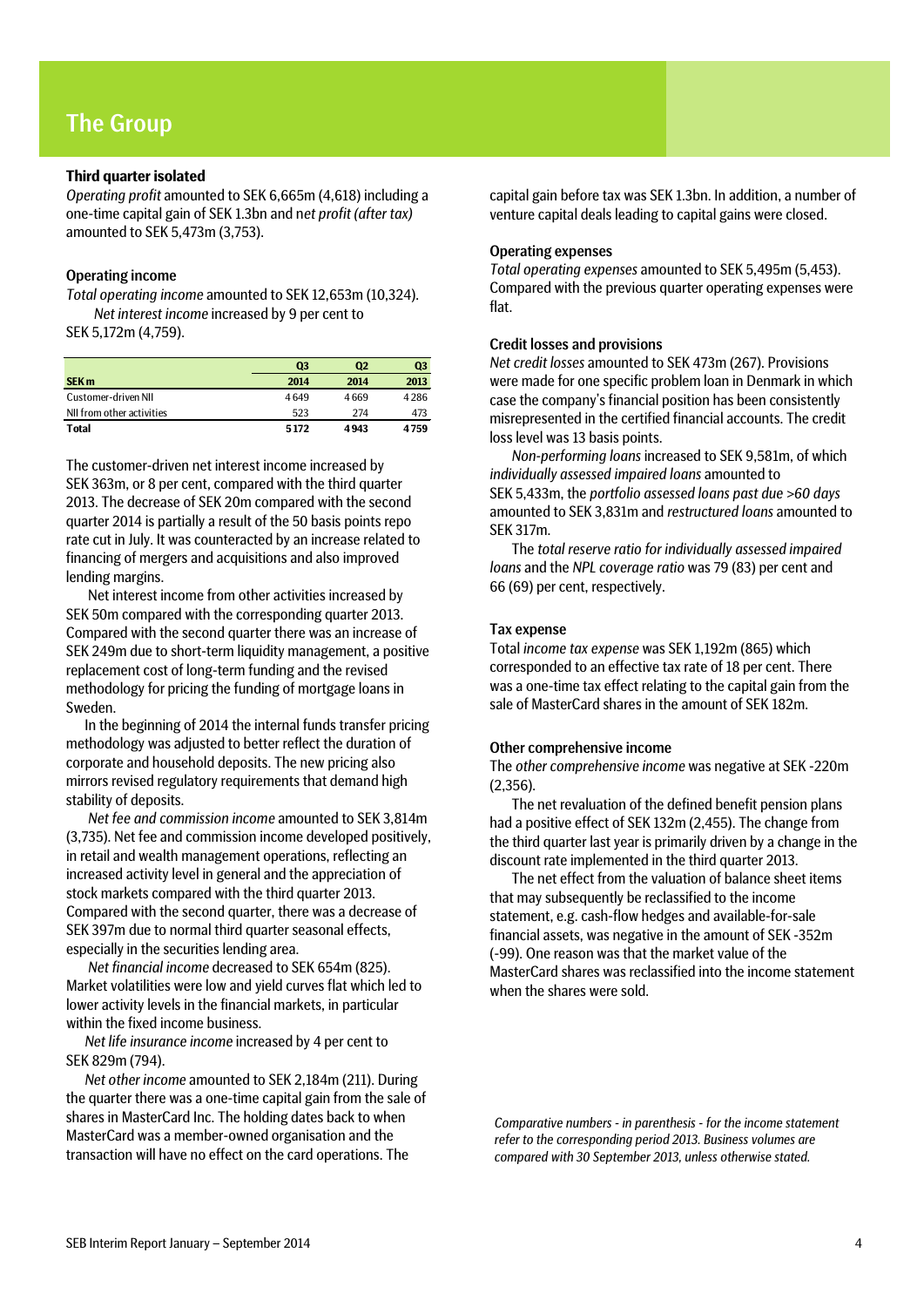### The first nine months

*Operating profit* amounted to SEK 16,771m (13,118). *Net profit (after tax)* amounted to SEK 13,531m (10,556).

### Operating income

*Total operating income* amounted to SEK 34,173m (30,523). *Net interest income* increased by 7 per cent to SEK 14,933m (13,895).

|                           |       | Jan - Sep |       |  |
|---------------------------|-------|-----------|-------|--|
| SEK <sub>m</sub>          | 2014  | 2013      | %     |  |
| Customer-driven NII       | 13844 | 12480     | 11    |  |
| NII from other activities | 1089  | 1415      | $-23$ |  |
| Total                     | 14933 | 13895     |       |  |

The customer-driven net interest income increased by SEK 1,364m year-on-year. The increase was mainly driven by an increase in average lending volumes, and also by M&A related financing and improved lending margins. There was a small positive effect from increased deposit volumes while the deposit margins declined.

Net interest income from other activities decreased by SEK 326m compared with the corresponding period 2013. The change of methodology for the internal funds transfer pricing of deposits outlined on the previous page affected net interest income from other activities for the nine-month period.

*Net fee and commission income* amounted to SEK 11,753m (10,793). The increase of 9 per cent was due to higher activity in securities lending and increased investment banking activities. Custody and asset management fees increased as a result of higher volumes and asset values.

*Net financial income* decreased by 10 per cent to SEK 2,578m (2,866). While net financial income was lower, SEB's trading result in general was high, especially in the beginning of the year. The business area Markets within the Merchant Banking division grew operating income in total by 4 per cent year-on-year.

*Net life insurance income* amounted to SEK 2,491 (2,365). The increase was primarily a result of higher fund values, but also of higher premium volumes. Income in traditional and risk insurance products also improved compared to last year. There was a marked increase in the Danish life business and sales are increasing both in Sweden and Denmark.

*Net other income* was SEK 2,418m (604). There was a onetime capital gain from the sale of MasterCard Inc. shares in the amount of SEK 1.3bn, before tax. In addition, there were hedge accounting effects, other capital gains and dividend income.

## Operating expenses

*Total operating expenses* amounted to SEK 16,352m, which was a decrease of 2 per cent year-on-year (16,626).

Operating expenses are in line with the previously communicated SEK 22.5bn cost cap.

### Credit losses and provisions

*Net credit losses* amounted to SEK 1,014m (814). The credit loss level was 10 basis points (8).

*Non-performing loans* amounted to SEK 9,581m, a decrease by SEK 571m compared with a year ago.

### Tax expense

SEB's income tax expense reflects that the business is conducted in various geographies. In Sweden, which constitutes 52 per cent of operating profit, the statutory tax rate is 22 per cent. Based on the current geographical earnings mix, including deferred tax accounting and tax exempt capital gains, the effective tax rate for the first nine months of 2014 was 19 per cent. Total *income tax expense* was SEK 3,240m (2,545).

The Court of Justice of the European Union recently decided, in case C-7/13 Skandia America Corporation, that services provided by a US head office to a Swedish branch are subject to VAT, when the latter belongs to a local Swedish VAT group. This ruling might have a negative impact on the VAT position of SEB in Sweden and some other EU jurisdictions. Further analysis and assessments are, however, required to determine the implications of the ruling for the group.

### Discontinued operations

The net result from *discontinued operations* was 0 (-17).

### Other comprehensive income

*Other comprehensive income* was SEK 545m (2,584). The net revaluation of the defined benefit pension plans had a negative effect of SEK -1,710m (3,140). The market-derived discount rate for the Swedish pension obligation was 3.0 per cent versus 3.8 at year-end 2013. Pension plan assets appreciated.

The net effect from the valuation of balance sheet items that may subsequently be reclassified to the income statement, e.g. cash-flow hedges and available-for-sale financial assets, was positive in the amount of SEK 2,255m (in 2013, it was negative at -556m). The valuation change was due to interest rates and spreads that decreased during the first nine months of 2014. During the same period 2013 the rates and spreads were increasing or stable. Further, the Swedish krona weakened during 2014.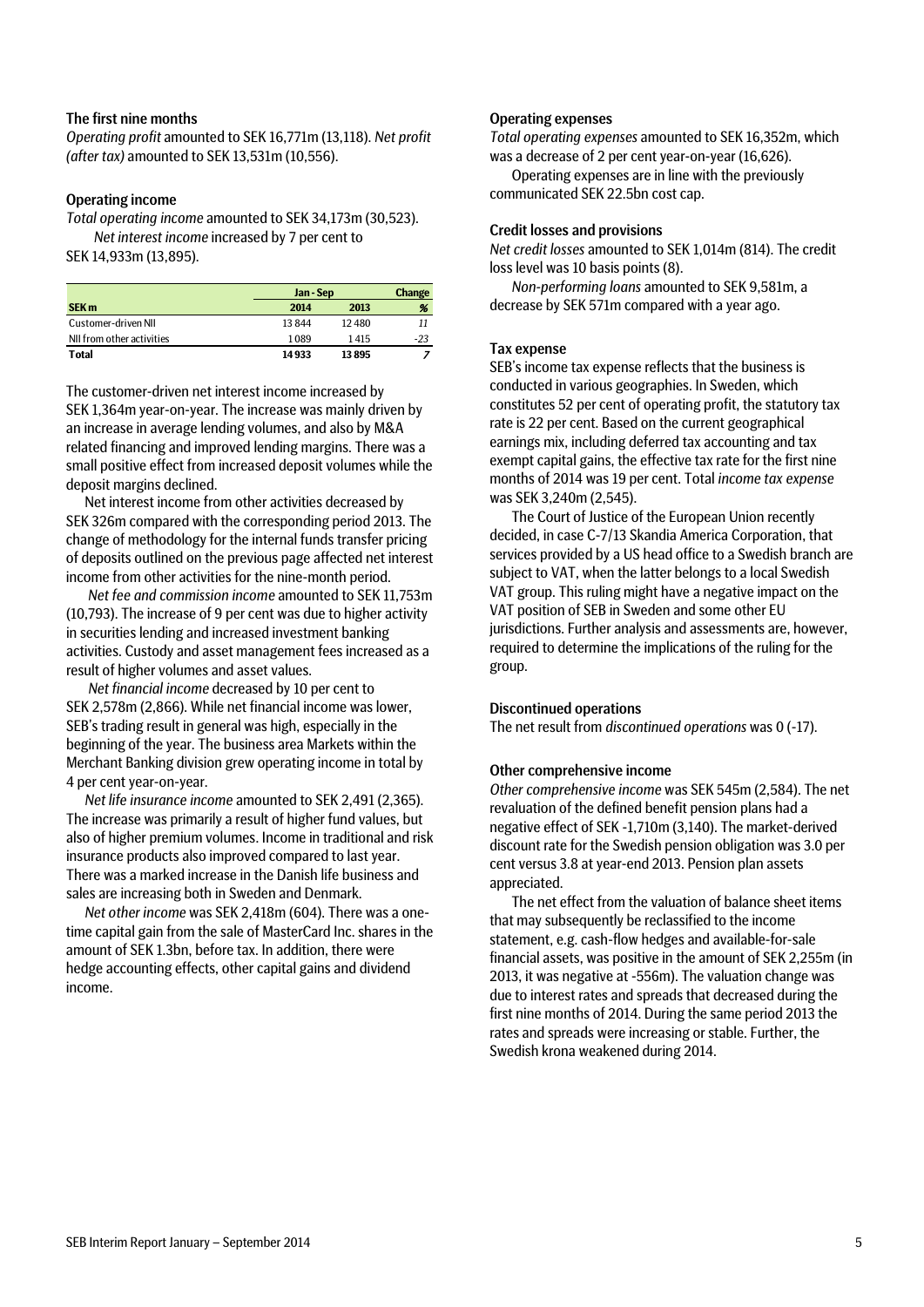### Business volumes

Total assets at the end of the period were SEK 2,840bn (2,569). Loans to the public amounted to SEK 1,363bn, an increase of SEK 81bn since 30 September 2013 and SEK 60bn since year-end.

|                       | <b>Sep</b> | <b>Dec</b> | <b>Sep</b> |
|-----------------------|------------|------------|------------|
| <b>SEK bn</b>         | 2014       | 2013       | 2013       |
| Public administration | 53         | 52         | 53         |
| Private individuals   | 515        | 493        | 487        |
| Corporate             | 687        | 647        | 637        |
| Repos                 | 86         | 87         | 83         |
| Debt instruments      | 22         | 24         | 22         |
| Loans to the public   | 1363       | 1303       | 1282       |

SEB's total credit portfolio (which includes both on- and off-balance sheet volumes) amounted to SEK 2,077bn (1,845). Year-on-year household volumes in the total credit portfolio increased by SEK 34bn and the combined corporate and property management portfolios increased by SEK 158bn.

Around 90 per cent of the total credit portfolio relates to the Nordic countries and Germany and 6 per cent to the Baltic countries. Net of external guarantees the exposure to Ukraine and Russia amounted to approximately SEK 1.6bn. SEB's business in Ukraine and Russia is focused on lending from SEB's local subsidiaries to local subsidiaries of the bank's core Nordic and German clients.

Deposits from the public amounted to SEK 1,045bn, an increase of SEK 122bn since 30 September 2013 and an increase in the amount of SEK 196bn since the end of 2013.

|                                         | <b>Sep</b> | <b>Dec</b> | <b>Sep</b> |
|-----------------------------------------|------------|------------|------------|
| <b>SEK bn</b>                           | 2014       | 2013       | 2013       |
| Public administration                   | 84         | 71         | 92         |
| Private individuals                     | 242        | 223        | 213        |
| Corporate                               | 704        | 544        | 599        |
| Repos                                   | 15         | 11         | 19         |
| Deposits and borrowings from the public | 1045       | 849        | 923        |

Since year-end, deposits from households increased by SEK 19bn and deposits from corporates increased by SEK 160bn. Short-term deposits from international asset managers increased by SEK 125bn and other corporate deposits increased by SEK 35bn.

At 30 September 2014, assets under management amounted to SEK 1,632bn (1,427). At year-end they amounted to SEK 1,475bn. The net inflow of assets since year-end was SEK 69bn and the market value increased by SEK 88bn. Assets under custody amounted to SEK 6,732bn (5,814).

### Assets and liabilities held for sale

SEB signed an agreement to sell the card acquiring business Euroline AB to Nordic Capital in the second quarter of 2014. The sale price amounted to SEK 2.2bn. Accordingly, the external assets and liabilities relating to Euroline AB were reclassified as assets and liabilities held for sale in the balance sheet. The transaction will close during the fourth quarter this year. The operating profit from Euroline AB for the first nine months amounted to SEK 93m.

### Market risk

The trading business is customer flow-driven. This is confirmed by the fact that there have been only two lossmaking days during 2014.

During the first nine months, Value-at-Risk (VaR) in the trading operations averaged SEK 98m. On average, the Group is not expected to lose more than this amount during a period of ten trading days, with 99 per cent probability.

### Liquidity and long-term funding

SEB's loan-to-deposit ratio was 122 per cent (130), excluding repos and debt instruments. During the first nine months, SEK 77bn of long-term funding matured and SEK 93bn was issued. 58 per cent of the new issuance constituted covered bonds, 32 per cent senior unsecured securities and 10 per cent subordinated debt.

The core liquidity reserve at the end of the period amounted to SEK 613bn (535). The total liquid resources, including net trading assets and unutilised collateral in the cover pool, amounted to SEK 840bn (717). The Liquidity Coverage Ratio (LCR), according to the rules adapted for Sweden by the Swedish Financial Supervisory Authority, must be at least 100 per cent in total and in EUR and USD, separately. At the end of the period, the LCR was 122 per cent (114). The USD and EUR LCRs were 299 and 112 per cent, respectively.

The Bank is committed to a stable funding base. SEB's internal structural liquidity measure, which measures the proportion of stable funding in relation to illiquid assets, Core Gap, was 122 per cent. The Basel Committee's Net Stable Funding Ratio (NSFR) is still not finalised. An update of the proposal was published by the Basel Committee in January 2014. It is currently subject to consultation.

### Rating

Fitch revised the outlook of SEB's long-term senior unsecured rating of A+ from stable to positive in June. It was the opinion of Fitch that SEB's profitability and risk profile is increasingly in line with AA- rated banks.

SEB's long-term senior unsecured ratings of A1 by Moody's and A+ by Standard & Poor's are on negative outlook. The reason is Standard and Poor's and Moody's view on the effects from the Bank Recovery and Resolution Directive and the Single Resolution Mechanism regulation on financial institutions in the EU.

### Capital position

As of 1 January 2014, the capital requirements under the EU CRR/CRD IV rules, so called Basel III, entered into force. The Capital Requirements Regulation (CRR) applies in EU countries. The Capital Requirements Directive (CRD) was implemented as Swedish law in August and interpreted by the Swedish FSA in September 2014. Refer to page 31 for details on SEB's capital position.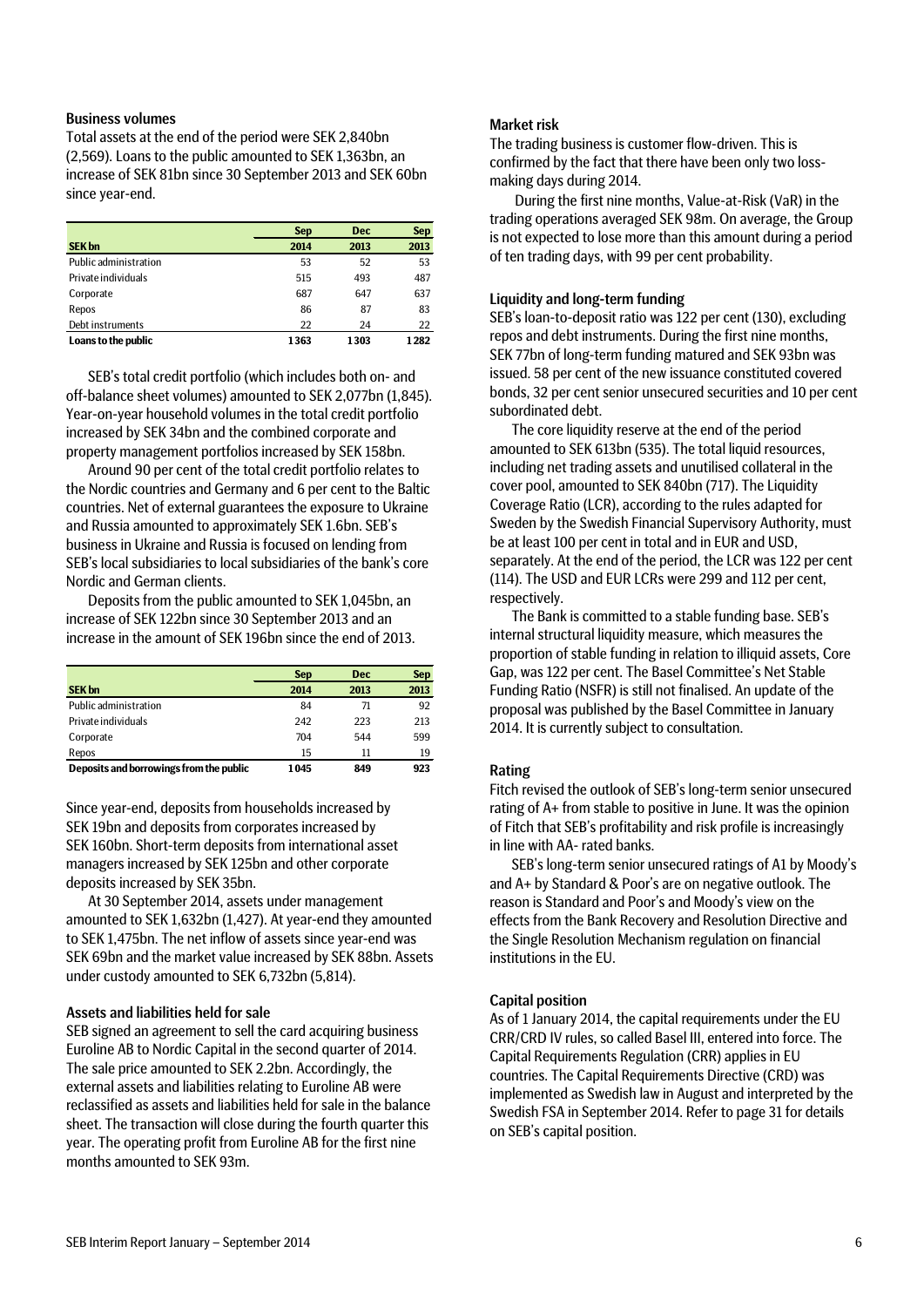The following table shows the risk exposure amount and capital ratios according to Basel III.

|                                         | <b>Sep</b> | <b>Dec</b> | <b>Sep</b> |
|-----------------------------------------|------------|------------|------------|
| <b>Own funds requirement, Basel III</b> | 2014       | 2013       | 2013       |
| Risk exposure amount, SEK bn            | 598        | 598        | 610        |
| Common Equity Tier 1 capital ratio, %   | 16.2       | 15.0       | 15.0       |
| Tier 1 capital ratio, %                 | 18.1       | 17.1       | 17.1       |
| Total capital ratio, %                  | 20.8       | 18.1       | 18.0       |
| Leverage ratio, %                       | 4.1        | 4.2        | 4.1        |

Estimate for respective comparative period based on SEB's interpretation of future regulation.

The capital ratios improved with the 2014 result while the total capital ratio also increased due to a new issue of subordinated debt in the second quarter of 2014.

### Long-term financial targets

SEB's minimum and targeted capital levels and composition of the capital base will be revisited in light of the detailed regulations that were outlined by the Swedish FSA. Currently, SEB's long-term financial targets are to:

- pay a yearly dividend that is 40 per cent or more of the earnings per share,
- target a Common Equity Tier 1 capital ratio (Basel III) of 13 per cent, and

- generate return on equity that is competitive with peers. Long-term, the Bank aspires to reach a return on equity of 15 per cent.

As per 30 September 2014, the Common Equity Tier 1 capital ratio (Basel III) was 16.2 per cent. The return on equity for the first nine months 2014 was 13.3 per cent, excluding the sale of the MasterCard shares.

#### Risks and uncertainties

SEB assumes credit, market, liquidity, IT and operational as well as life insurance risks. The risk composition of the Group, as well as the related risk, liquidity and capital management, are described in SEB's Annual Report for 2013 (see pp 36-48). Further information is presented in the Fact Book on a quarterly basis.

The macroeconomic development is slightly more uncertain, the large global economic imbalances remain and the potential reduction of liquidity support to financial markets from central banks may create direct and indirect effects that are difficult to assess. The market uncertainty increased with the unfolding geopolitical development in Ukraine and the Middle East.

### Realignment of management accounting 2014

In order to ensure that the Basel III requirements are fully integrated throughout the organisation, SEB has since 2012 gradually adjusted the management accounting. In 2012 and 2013, SEK 16bn and 23bn of capital, respectively, was allocated to the divisions from the central function. In 2014, another SEK 10bn was allocated.

During the same period, the internal funds transfer prices have been adjusted to more fully reflect the costs of funding and the effects of implementing the Basel III requirements. One such effect in 2014 is the refinement of deposit pricing to reflect stability characteristics better and which led to higher customer related net interest income in the first nine months compared with 2013 and, consequently, lower net interest income for the treasury function.

During the third quarter, SEB calibrated the calculation for the cost of borrowing for mortgages in order to better reflect the actual costs the bank has for its funding of the mortgage book. As interest rates have fallen sharply in 2014, the difference between average cost and daily spot price has accentuated which triggered the calibration. Consequently, treasury's funding cost which is charged to retail banking – and openly published daily on the external website – was changed to the average of the last three years instead of the current price to reflect the actual cost of funding. For customers, any sharp movements in the price of liquidity will take longer to pass through the cost of borrowing and thus mortgage rates – both up and down.

#### Management changes

Magnus Carlsson, former head of Merchant Banking was named Deputy President & CEO.

Joachim Alpen, former head of Markets, together with Johan Torgeby, former head of Client Coverage, have been appointed co-heads of the Merchant Banking division and additional members of the Group Executive Committee.

The business areas Life and Wealth Management were organised as two separate divisions. Christoffer Malmer, former head of Financial Institutions Coverage, Merchant Banking has been appointed head of Division Wealth Management. Peter Dahlgren will continue in his capacity as head of Life and thereby head of the Life division. Christoffer Malmer and Peter Dahlgren have been appointed additional members of the Group Executive Committee.

#### Subsequent event

SEB announced its intention to open the traditional life insurance portfolio in Nya Liv for new savings in the second quarter of 2015.

In connection with the sale of Euroline AB, SEB received the option to invest up to 25 percent in the new card acquiring business Nordic Capital intends to develop. SEB has decided not to use this option.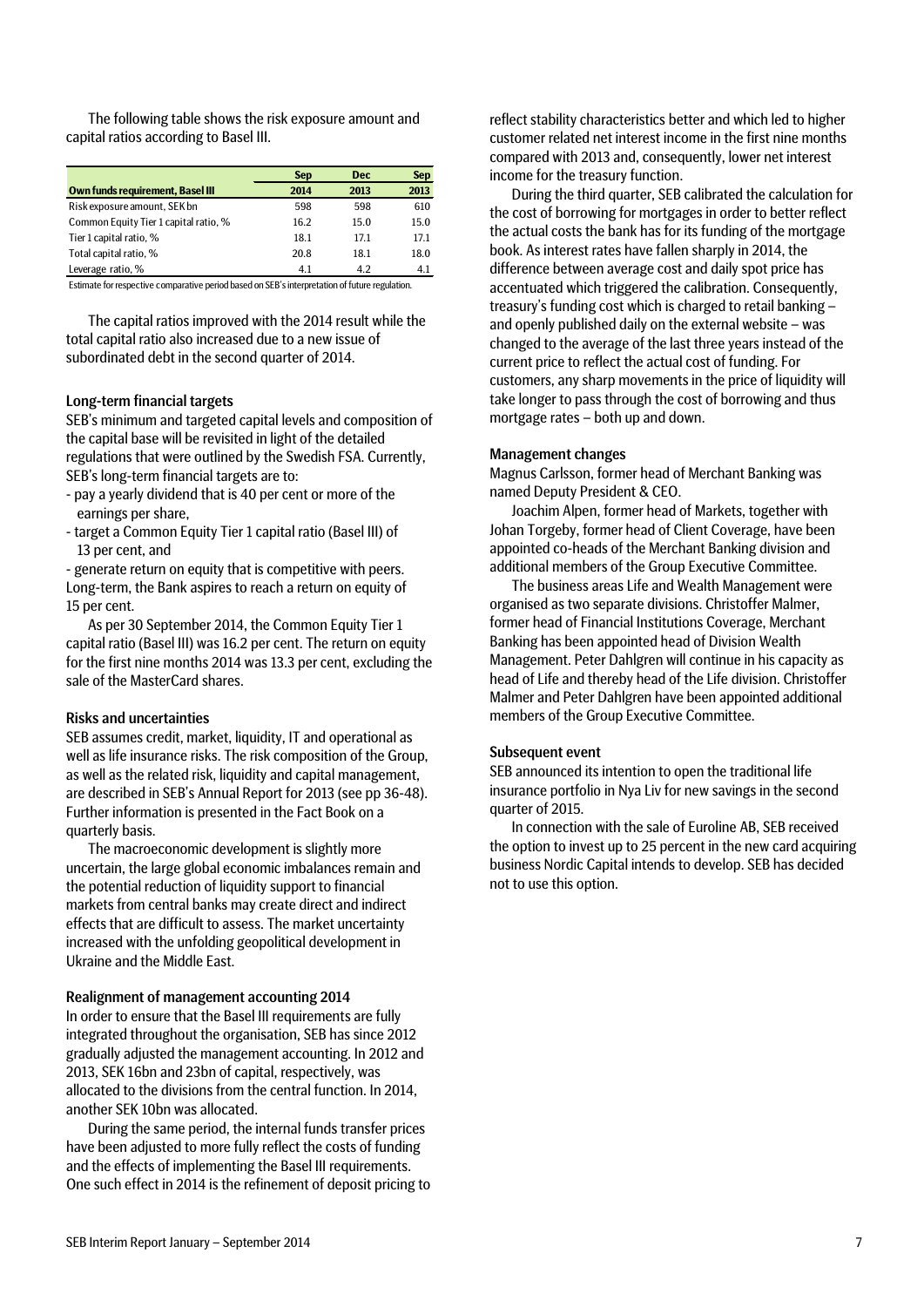### **Stockholm, 23 October 2014**

*The President declares that the Interim Accounts for January – September 2014 provide a fair overview of the Parent Company's and the Group's operations, their financial positions and results and describe material risks and uncertainties facing the Parent Company and the Group.*

> Annika Falkengren *President and Chief Executive Officer*

### Press conference and webcasts

The press conference at 9 am (CET) on 23 October 2014, at Kungsträdgårdsgatan 8 with President and CEO Annika Falkengren can be followed live in Swedish on www.sebgroup.com/sv/ir. A simultaneous translation into English will be available on www.sebgroup.com/ir. A replay will be available afterwards.

### Access to telephone conference

The telephone conference at 3 pm (CET) on 23 October 2014 with the President and CEO Annika Falkengren, the CFO Jan Erik Back and the Head of Investor Relations Ulf Grunnesjö, can be accessed by telephone, +44(0)20 7162 0077 or +46(0)8 5052 0110. Please quote conference id: 948739, and call at least 10 minutes in advance. A replay of the conference call will be available on www.sebgroup.com/ir.

### Financial information calendar

| 29 January 2015 | Annual accounts 2014                  |
|-----------------|---------------------------------------|
| 4 March 2015    | Annual report 2014                    |
| 25 March 2015   | Annual general meeting                |
| 23 April 2015   | Interim report January-March 2015     |
| 17 July 2015    | Interim report January-June 2015      |
| 22 October 2015 | Interim report January-September 2015 |

### Further information is available from:

Jan Erik Back, Chief Financial Officer Tel: +46 8 22 19 00 Ulf Grunnesjö, Head of Investor Relations Tel: +46 8 763 85 01, +46 70 763 85 01 Viveka Hirdman-Ryrberg, Head of Corporate Communications Tel: +46 8 763 85 77, +46 70 550 35 00

Skandinaviska Enskilda Banken AB (publ) SE-106 40 Stockholm, Sweden Telephone: +46 771 62 10 00 www.sebgroup.com Corporate organisation number: 502032-9081

Additional financial information is available in SEB's Fact Book which is published quarterly on www.sebgroup.com/ir.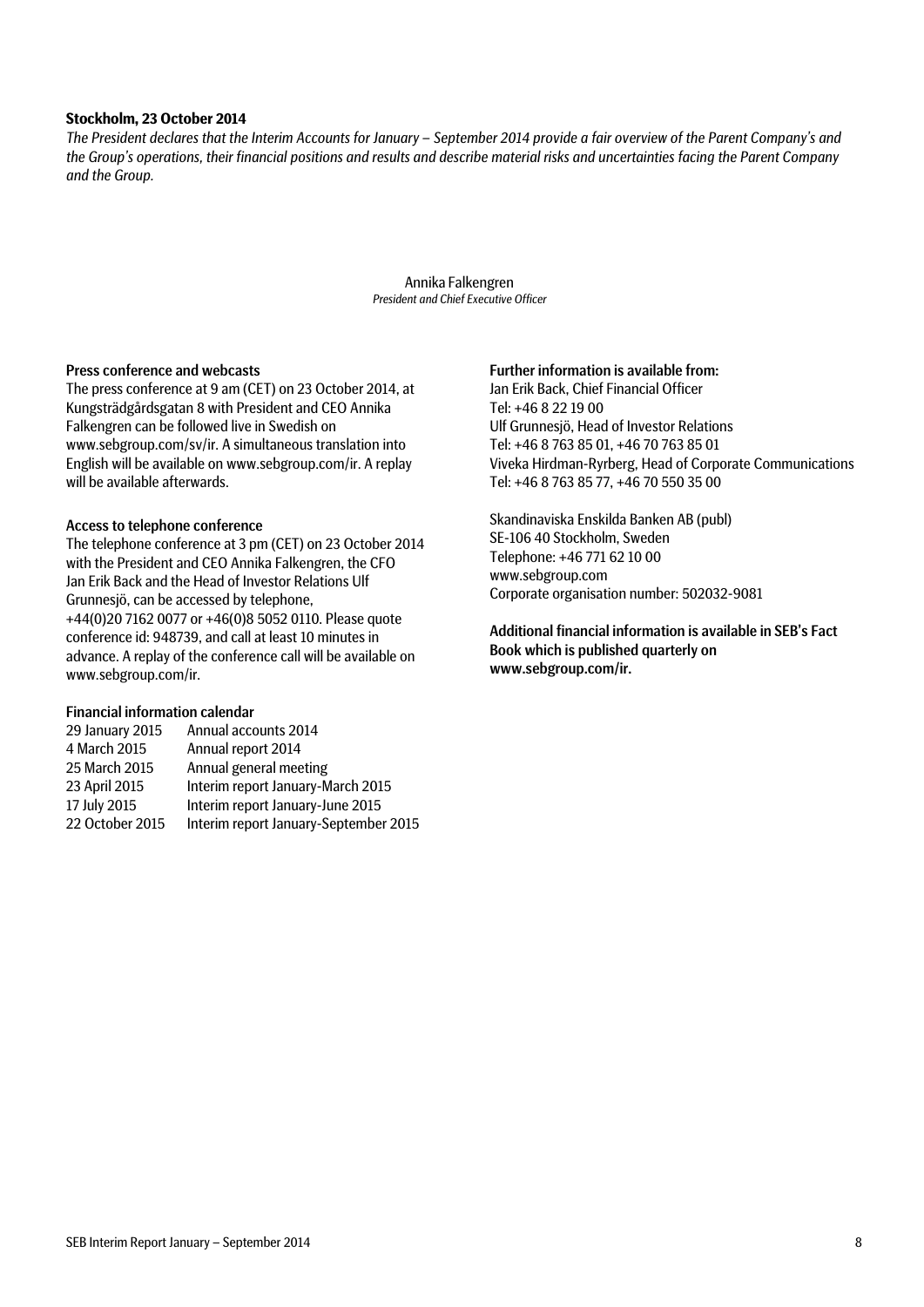### Accounting policies

This Interim Report is presented in accordance with IAS 34 *Interim Financial Reporting*. The Group's consolidated accounts have been prepared in accordance with the International Financial Reporting Standards (IFRS) and interpretations of these standards as adopted by the European Commission. The accounting follows the *Annual Accounts Act for Credit Institutions and Securities Companies* (1995:1559) and the regulation and general guidelines issued by the Swedish Financial Supervisory Authority: *Annual Reports in Credit institutions and Securities Companies* (FFFS 2008:25). In addition, the *Supplementary Accounting Rules for Groups (RFR 1)* from the Swedish Financial Reporting Board have been applied.

The Parent company has prepared its accounts in accordance with Swedish *Annual Accounts Act for Credit Institutions and Securities Companies*, the Swedish Financial Supervisory Authority's regulations and general guidelines (FFFS 2008:25) on *Annual Reports in Credit Institutions and Securities Companies* and the *Supplementary Accounting Rules for Legal Entities (RFR 2)* issued by the Swedish Financial Reporting Board.

From 2014, several new and changed standards are applicable regarding consolidation: IFRS 10 *Consolidated Financial Statements*, IFRS 11 *Joint arrangements*, IFRS 12 *Disclosures of Interests in Other Entities*, IAS 27 *Separate Financial Statements*, IAS 28 *Investments in Associates and Joint Ventures*. These changes have not had a significant impact on the financial reports of the Group or its capital adequacy and large exposure. In the future, the criteria for when a company has control over another company in IFRS 10 may imply consolidation of some funds if facts change, which would imply an increase in total assets. The new and changed standards require more extensive disclosure related to consolidation, particularly regarding interests in structured entities that are not consolidated.

From 2014 a clarification of the requirements for when financial assets and liabilities can be offset according to IAS 32 *Financial Instruments: Presentation* is applicable. Further an amendment of IAS 39 *Financial instruments: Recognition and measurement* makes it, under certain circumstances, possible to continue hedge accounting when a hedging derivative is novated to a clearing counterpart (CCP). The disclosure requirements in IAS 36 *Impairment of Assets* have been amended with regard to the recoverable amount of impaired non-financial assets. These amendments have not had an impact on the financial statements of the Group or on capital adequacy and large exposures.

Starting from 2014 SEB presents impairment of seized tangible assets as Gains less losses from tangible and intangible assets rather than as Depreciation, amortisation and impairment of tangible and intangible assets. The purpose is to better reflect the similar character of impairment of assets that are taken over to protect claims on counterparties and credit losses. The change did not have a material impact on the financial statements of the Group.

In all other material aspects, the Group's and the Parent company's accounting policies, basis for calculations and presentations are unchanged in comparison with the 2013 Annual Report.

#### Review report

We have reviewed this report for the period 1 January 2014 to 30 September 2014 for Skandinaviska Enskilda Banken AB (publ). The board of directors and the CEO are responsible for the preparation and presentation of this interim report in accordance with IAS 34 and the Swedish Annual Accounts Act for Credit institutions and Securities Companies. Our responsibility is to express a conclusion on this interim report based on our review.

We conducted our review in accordance with the International Standard on Review Engagements, ISRE 2410, Review of Interim Report Performed by the Independent Auditor of the Entity. A review consists of making inquiries, primarily of persons responsible for financial and accounting matters, and applying analytical and other review procedures. A review is substantially less in scope than an audit conducted in accordance with International Standards on Auditing, ISA, and other generally accepted auditing standards in Sweden. The procedures performed in a review do not enable us to obtain assurance that we would become aware of all significant matters that might be identified in an audit. Accordingly, we do not express an audit opinion.

Based on our review, nothing has come to our attention that causes us to believe that the interim report is not prepared, in all material respects, in accordance with IAS 34 and the Swedish Annual Accounts Act for Credit institutions and Securities Companies regarding the Group, and with the Swedish Annual Accounts Act for Credit institutions and Securities Companies, regarding the Parent Company.

### **Stockholm, 23 October 2014**

PricewaterhouseCoopers AB

*Partner in charge*

Peter Nyllinge **Magnus Svensson Henryson**<br>
Authorised Public Accountant **Magnus Svensson Henryson**<br>
Authorised Public Accountant *Authorised Public Accountant Authorised Public Accountant*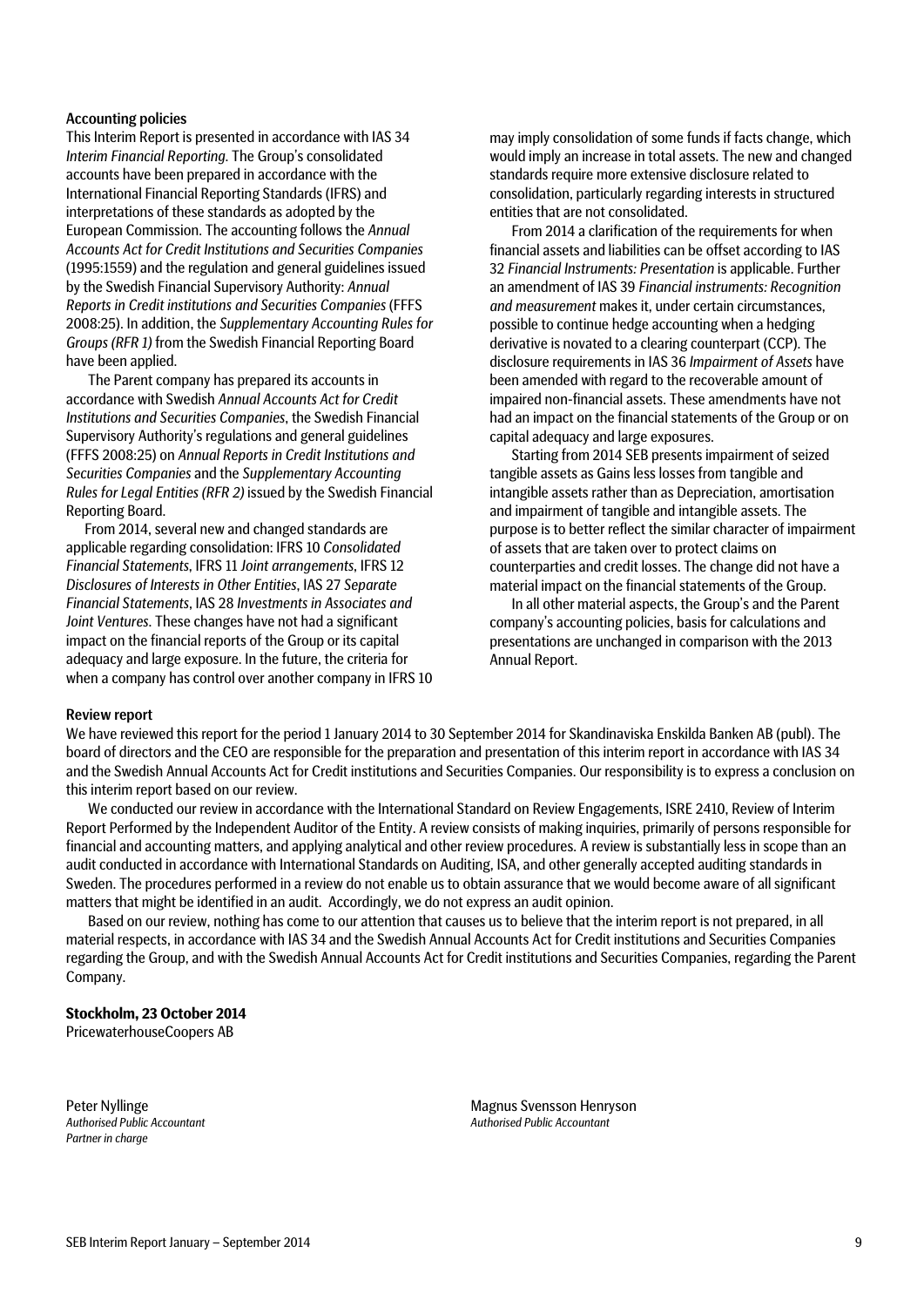# The SEB Group

# Income statement – SEB Group

|                                           | Q <sub>3</sub> | Q2      |                                  | Q3             |                         |             | Jan-Sep  |                  | <b>Full year</b> |
|-------------------------------------------|----------------|---------|----------------------------------|----------------|-------------------------|-------------|----------|------------------|------------------|
| SEK <sub>m</sub>                          | 2014           | 2014    | $\%$                             | 2013           | %                       | 2014        | 2013     | $\%$             | 2013             |
| Net interest income                       | 5 1 7 2        | 4943    | $\overline{5}$                   | 4759           | $\overline{9}$          | 14933       | 13895    | $\overline{7}$   | 18827            |
| Net fee and commission income             | 3814           | 4211    | $-9$                             | 3735           | $\overline{2}$          | 11753       | 10793    | 9                | 14664            |
| Net financial income                      | 654            | 845     | $-23$                            | 825            | $-21$                   | 2578        | 2866     | $-10$            | 4052             |
| Net life insurance income                 | 829            | 844     | $-2$                             | 794            | $\overline{4}$          | 2491        | 2365     | 5                | 3 2 5 5          |
| Net other income                          | 2184           | 234     |                                  | 211            |                         | 2418        | 604      |                  | 755              |
| <b>Total operating income</b>             | 12653          | 11077   | $\overline{14}$                  | 10324          | $\overline{23}$         | 34173       | 30523    | $\overline{12}$  | 41553            |
|                                           |                |         |                                  |                |                         |             |          |                  |                  |
| Staff costs                               | $-3392$        | $-3493$ | $-3$                             | $-3474$        | $-2$                    | $-10346$    | $-10643$ | $-3$             | $-14029$         |
| Other expenses                            | $-1549$        | $-1549$ |                                  | $-1457$        | 6                       | $-4529$     | $-4519$  | $\boldsymbol{0}$ | $-6299$          |
| Depreciation, amortisation and impairment |                |         |                                  |                |                         |             |          |                  |                  |
| of tangible and intangible assets         | $-554$         | $-477$  | 16                               | $-522$         | 6                       | $-1477$     | $-1464$  | 1                | $-1959$          |
| <b>Total operating expenses</b>           | $-5495$        | $-5519$ | $\overline{\boldsymbol{\theta}}$ | $-5453$        | $\overline{\mathbf{I}}$ | $-16352$    | $-16626$ | $\overline{-2}$  | $-22287$         |
| <b>Profit before credit losses</b>        | 7158           | 5558    | 29                               | 4871           | 47                      | 17821       | 13897    | 28               | 19266            |
| Gains less losses from tangible and       |                |         |                                  |                |                         |             |          |                  |                  |
| intangible assets                         | $-20$          | $-24$   | $-17$                            | 14             |                         | $-36$       | 35       |                  | 16               |
| Net credit losses                         | $-473$         | $-283$  | 67                               | $-267$         | 77                      | $-1014$     | $-814$   | 25               | $-1155$          |
| <b>Operating profit</b>                   | 6665           | 5251    | 27                               | 4618           | 44                      | 16771       | 13 118   | 28               | 18127            |
| Income tax expense                        | $-1192$        | $-1077$ | $11\,$                           | $-865$         | 38                      | $-3240$     | $-2545$  | 27               | $-3338$          |
| Net profit from continuing operations     | 5473           | 4174    | $\overline{31}$                  | 3753           | 46                      | 13531       | 10573    | 28               | 14789            |
| Discontinued operations                   |                |         |                                  |                |                         |             | $-17$    | $-100$           | $-11$            |
| <b>Net profit</b>                         | 5473           | 4174    | 31                               | 3753           | 46                      | 13531       | 10556    | 28               | 14778            |
| Attributable to minority interests        | 1              |         |                                  | $\overline{2}$ | $-50$                   | $\mathbf 1$ | 6        | $-83$            | 7                |
| Attributable to shareholders              | 5472           | 4174    | 31                               | 3751           | 46                      | 13530       | 10550    | 28               | 14771            |
| <b>Continuing operations</b>              |                |         |                                  |                |                         |             |          |                  |                  |
| Basic earnings per share, SEK             | 2.50           | 1.90    |                                  | 1.71           |                         | 6.19        | 4.82     |                  | 6.74             |
| Diluted earnings per share, SEK           | 2.48           | 1.89    |                                  | 1.70           |                         | 6.15        | 4.79     |                  | 6.69             |
| <b>Total operations</b>                   |                |         |                                  |                |                         |             |          |                  |                  |
| Basic earnings per share, SEK             | 2.50           | 1.90    |                                  | 1.71           |                         | 6.19        | 4.82     |                  | 6.74             |
| Diluted earnings per share, SEK           | 2.48           | 1.89    |                                  | 1.70           |                         | 6.15        | 4.78     |                  | 6.69             |

# Statement of comprehensive income – SEB Group

|                                                                      | Q <sub>3</sub> | Q <sub>2</sub> |        | Q <sub>3</sub> |       |         | Jan - Sep      |                | <b>Full year</b> |
|----------------------------------------------------------------------|----------------|----------------|--------|----------------|-------|---------|----------------|----------------|------------------|
| <b>SEK m</b>                                                         | 2014           | 2014           | %      | 2013           | %     | 2014    | 2013           | %              | 2013             |
| Net profit                                                           | 5473           | 4174           | 31     | 3753           | 46    | 13531   | 10556          | 28             | 14778            |
| Items that may subsequently be reclassified to the income statement: |                |                |        |                |       |         |                |                |                  |
| Available-for-sale financial assets                                  | - 844          | 294            |        | 248            |       | $-143$  | 660            | $-122$         | 1105             |
| Cash flow hedges                                                     | 616            | 887            | -31    | $-57$          |       | 2149    | $-1255$        |                | $-905$           |
| Translation of foreign operations                                    | - 124          | 394            | $-131$ | $-290$         | $-57$ | 249     | 39             |                | 403              |
| Items that will not be reclassified to the income statement:         |                |                |        |                |       |         |                |                |                  |
| Defined benefit plans                                                | 132            | $-1985$        | $-107$ | 2455           | $-95$ | $-1710$ | 3 1 4 0        | -154           | 5083             |
| Other comprehensive income (net of tax)                              | $-220$         | $-410$         | - 46   | 2356           | -109  | 545     | 2584           | - 79           | 5686             |
| <b>Total comprehensive income</b>                                    | 5253           | 3764           | 40     | 6109           | -14   | 14076   | 13 140         | $\overline{z}$ | 20464            |
| Attributable to minority interests                                   |                |                |        | 1              |       | 2       | $\overline{2}$ |                | 6                |
| Attributable to shareholders                                         | 5252           | 3764           | 40     | 6108           | -14   | 14074   | 13138          | 7              | 20458            |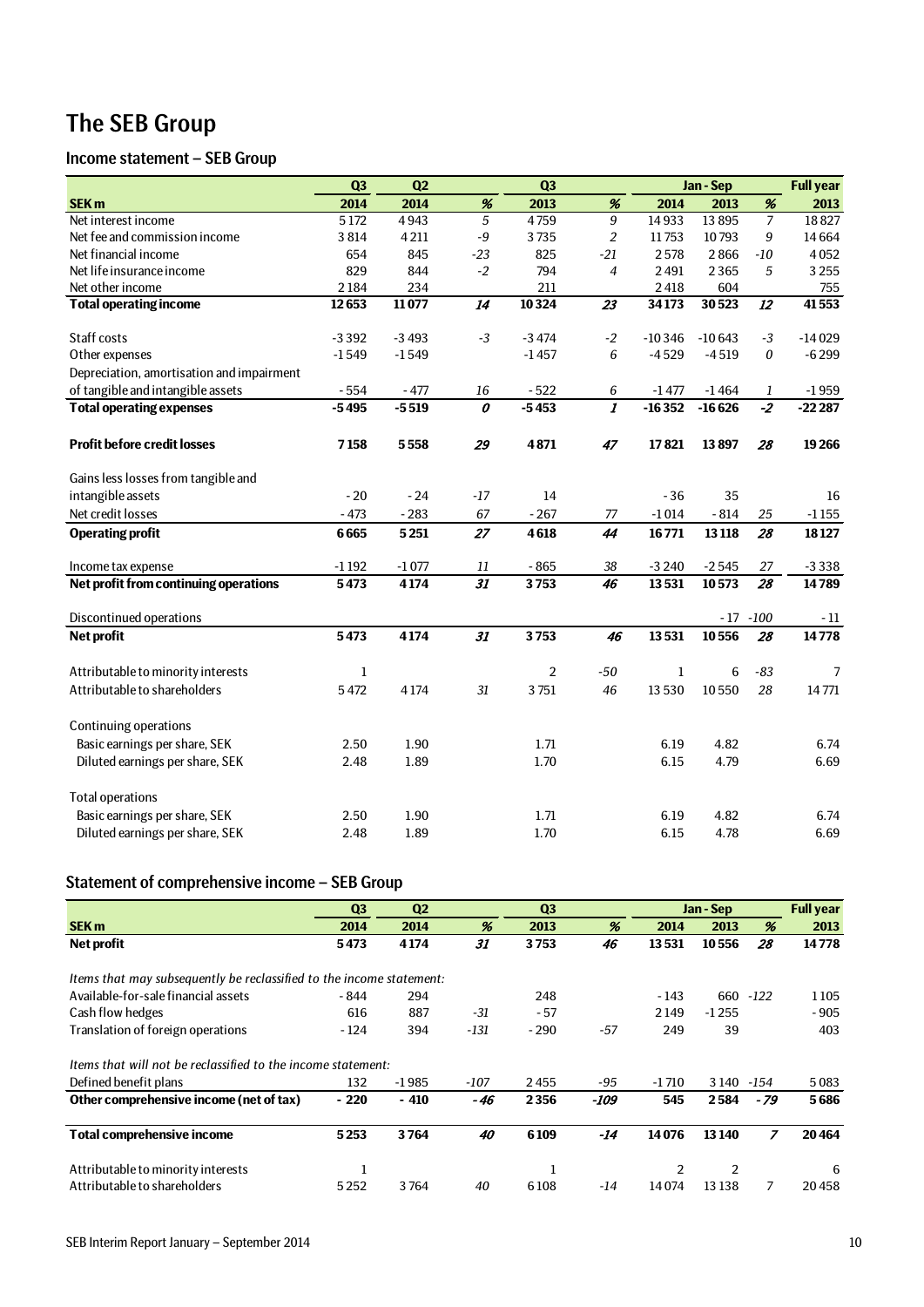# Balance sheet – SEB Group

|                                                         | 30 Sep  | 31 Dec  | 30 Sep  |
|---------------------------------------------------------|---------|---------|---------|
| <b>SEK m</b>                                            | 2014    | 2013    | 2013    |
| Cash and cash balances with central banks               | 277806  | 173 950 | 259103  |
| Other lending to central banks                          | 5752    | 9661    | 5964    |
| Loans to other credit institutions <sup>1)</sup>        | 141565  | 102623  | 113819  |
| Loans to the public                                     | 1362932 | 1302568 | 1281543 |
| Financial assets at fair value*                         | 922133  | 776624  | 780341  |
| Available-for-sale financial assets *                   | 47970   | 48 903  | 46074   |
| Held-to-maturity investments *                          | 88      | 85      | 84      |
| Assets held for sale                                    | 719     |         |         |
| Investments in associates                               | 1284    | 1274    | 1218    |
| Tangible and intangible assets                          | 28083   | 28924   | 28955   |
| Other assets                                            | 52164   | 40222   | 51806   |
| <b>Total assets</b>                                     | 2840496 | 2484834 | 2568907 |
|                                                         |         |         |         |
| Deposits from central banks and credit institutions     | 205455  | 176 191 | 215761  |
| Deposits and borrowing from the public                  | 1045268 | 849 475 | 923 143 |
| Liabilities to policyholders                            | 347248  | 315512  | 302925  |
| Debt securities                                         | 730124  | 713 990 | 702 976 |
| Other financial liabilities at fair value               | 260568  | 213 945 | 214 660 |
| Liabilities held for sale                               | 1064    |         |         |
| Other liabilities                                       | 89420   | 68106   | 69036   |
| Provisions                                              | 2747    | 1992    | 2648    |
| Subordinated liabilities                                | 29995   | 22809   | 22087   |
| <b>Total equity</b>                                     | 128 607 | 122814  | 115 671 |
| <b>Total liabilities and equity</b>                     | 2840496 | 2484834 | 2568907 |
| * Of which bonds and other interest bearing securities. | 382020  | 425034  | 444 091 |

1) Loans to credit institutions and liquidity placements with other direct participants in interbank fund transfer systems.

A more detailed balance sheet is included in the Fact Book.

# Pledged assets, contingent liabilities and commitments – SEB Group

|                                                                | 30 Sep | <b>31 Dec</b> | 30 Sep |
|----------------------------------------------------------------|--------|---------------|--------|
| <b>SEK m</b>                                                   | 2014   | 2013          | 2013   |
| Collateral pledged for own liabilities <sup>1)</sup>           | 477531 | 363 946       | 376099 |
| Assets pledged for liabilities to insurance policyholders      | 347247 | 325717        | 302925 |
| Collateral and comparable security pledged for own liabilities | 824778 | 689 663       | 679024 |
|                                                                |        |               |        |
| Other pledged assets and comparable collateral <sup>2)</sup>   | 137817 | 111914        | 139120 |
| <b>Contingent liabilities</b>                                  | 112537 | 103 399       | 97710  |
| Commitments                                                    | 616722 | 486844        | 451159 |

1) Of which collateralised for covered bonds SEK 357,107m (345,602/331,754).

2) Securities lending SEK 65,221m (58,046/62,896) and pledged but unencumbered bonds SEK 70,296m (50,367/76,225).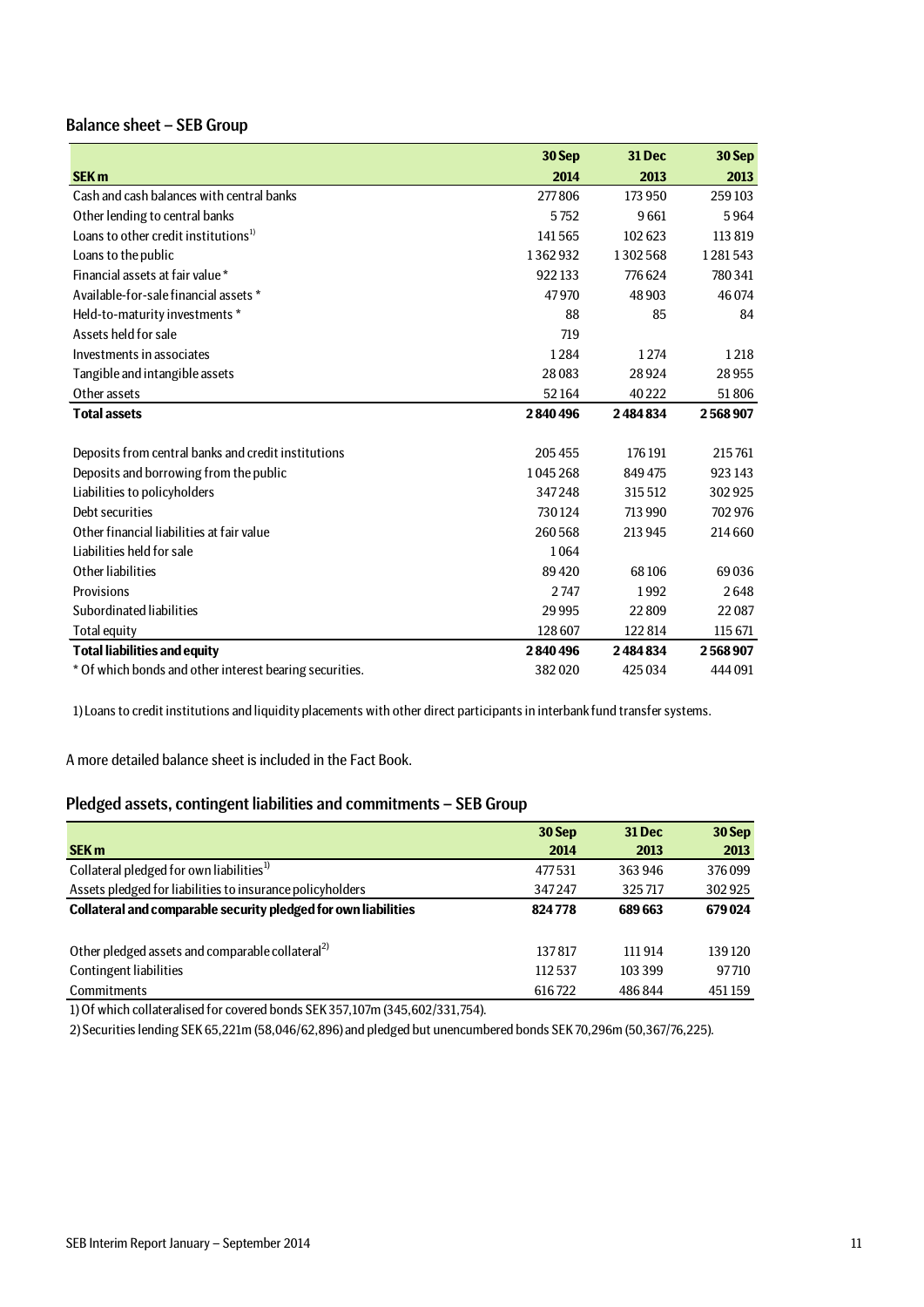# Key figures – SEB Group

|                                                                   | Q <sub>3</sub> | Q2     | Q3     | Jan-Sep |         | <b>Full year</b> |
|-------------------------------------------------------------------|----------------|--------|--------|---------|---------|------------------|
| <b>Total operations</b>                                           | 2014           | 2014   | 2013   | 2014    | 2013    | 2013             |
|                                                                   |                |        |        |         |         |                  |
| Return on equity, %                                               | 17.34          | 13.77  | 13.37  | 14.55   | 12.76   | 13.11            |
| Return on total assets, %                                         | 0.80           | 0.61   | 0.59   | 0.67    | 0.55    | 0.58             |
| Return on risk exposure amount, %                                 | 3.65           | 2.81   | 2.44   | 3.04    | 2.24    | 2.38             |
| Cost/income ratio                                                 | 0.43           | 0.50   | 0.53   | 0.48    | 0.54    | 0.54             |
| Basic earnings per share, SEK                                     | 2.50           | 1.90   | 1.71   | 6.19    | 4.82    | 6.74             |
| Weighted average number of shares, millions <sup>1)</sup>         | 2190           | 2186   | 2192   | 2185    | 2 1 9 1 | 2 1 9 1          |
| Diluted earnings per share, SEK                                   | 2.48           | 1.89   | 1.70   | 6.15    | 4.78    | 6.69             |
| Weighted average number of diluted shares, millions <sup>2)</sup> | 2 2 0 3        | 2204   | 2206   | 2 2 0 1 | 2207    | 2 2 0 7          |
| Net worth per share, SEK                                          | 65.03          | 62.47  | 58.76  | 65.03   | 58.76   | 62.10            |
| Equity per share, SEK                                             | 58.70          | 56.27  | 52.72  | 58.70   | 52.72   | 56.33            |
| Average shareholders' equity, SEK, billion                        | 126.2          | 121.3  | 112.2  | 124.0   | 110.2   | 112.6            |
| Credit loss level, %                                              | 0.13           | 0.08   | 0.08   | 0.10    | 0.08    | 0.09             |
| Liquidity Coverage Ratio (LCR) <sup>3</sup> , %                   | 122            | 127    | 114    | 122     | 114     | 129              |
| Own funds requirement, Basel III <sup>4)</sup>                    |                |        |        |         |         |                  |
| Risk exposure amount, SEK m                                       | 598063         | 598162 | 610134 | 598063  | 610134  | 598324           |
| Expressed as own funds requirement, SEK m                         | 47845          | 47853  | 48 811 | 47845   | 48 811  | 47866            |
| Common Equity Tier 1 capital ratio, %                             | 16.2           | 16.0   | 15.0   | 16.2    | 15.0    | 15.0             |
| Tier 1 capital ratio, %                                           | 18.1           | 17.9   | 17.1   | 18.1    | 17.1    | 17.1             |
| Total capital ratio, %                                            | 20.8           | 20.5   | 18.0   | 20.8    | 18.0    | 18.1             |
| Number of full time equivalents <sup>5)</sup>                     | 15777          | 15771  | 15762  | 15671   | 15925   | 15870            |
| Assets under custody, SEK bn                                      | 6732           | 6161   | 5814   | 6732    | 5814    | 5958             |
| Assets under management, SEK bn                                   | 1632           | 1605   | 1427   | 1632    | 1427    | 1475             |

1) The number of issued shares was 2,194,171,802. SEB owned 14,421,073 Class A shares for the equity based programmes at year end 2013. During 2014 SEB has not repurchased any shares and 10,731,114 shares have been sold. Thus, as at 30 September 2014 SEB owned 3,689,959 Class A-shares with a market value of SEK 356m.

2) Calculated dilution based on the estimated economic value of the long-term incentive programmes.

3) According to Swedish FSA regulations for respective period.

4) Estimate for respective comparative period based on SEB's interpretation of future regulation.

5) Quarterly numbers are for last month of quarter. Accumulated numbers are average for the period.

In SEB's Fact Book, this table is available with nine quarters of history.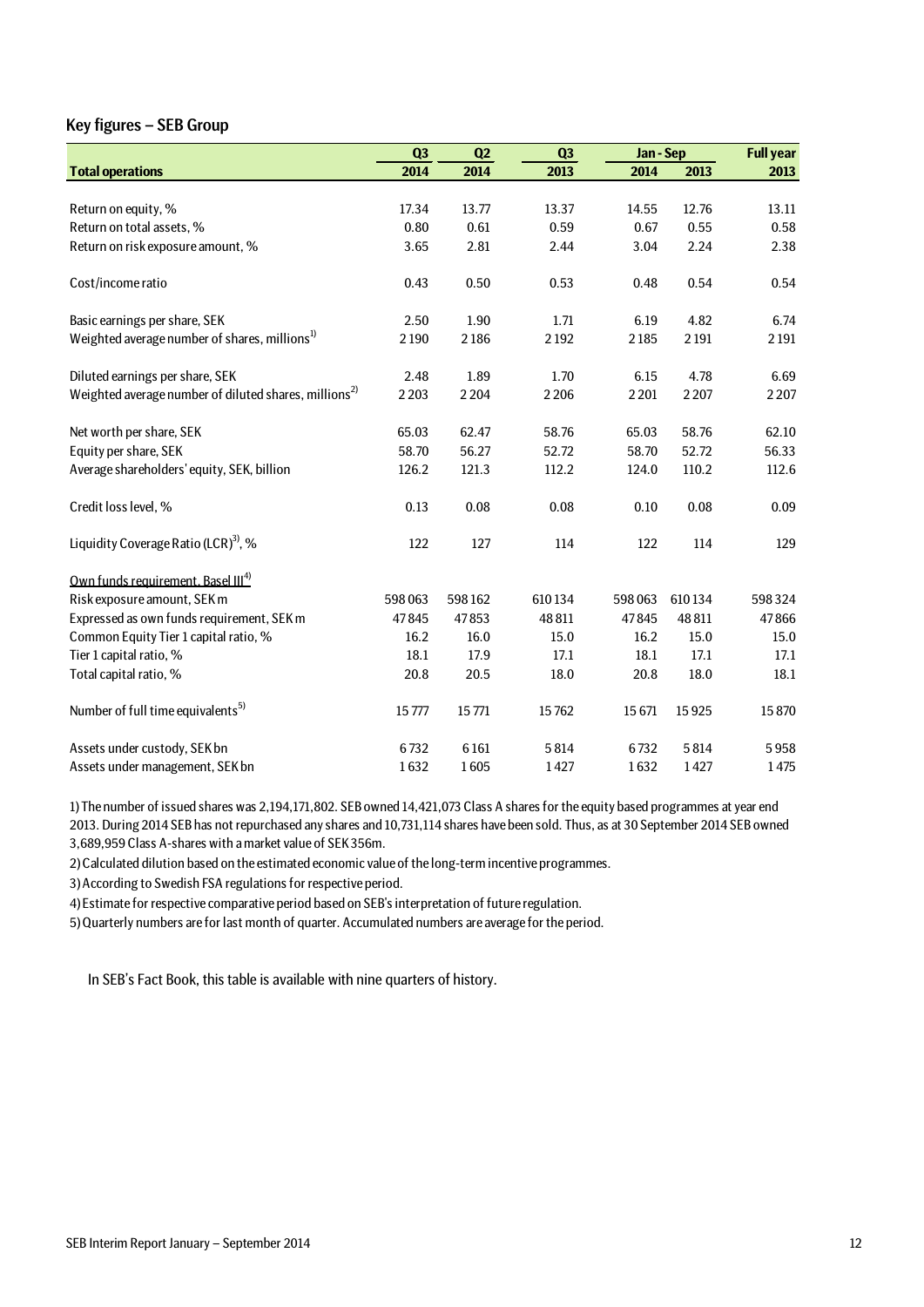# Income statement on quarterly basis - SEB Group

|                                                       | Q <sub>3</sub> | Q2      | Q1      | Q <sub>4</sub> | Q <sub>3</sub> |
|-------------------------------------------------------|----------------|---------|---------|----------------|----------------|
| <b>SEK m</b>                                          | 2014           | 2014    | 2014    | 2013           | 2013           |
| Net interest income                                   | 5172           | 4943    | 4818    | 4932           | 4759           |
| Net fee and commission income                         | 3814           | 4211    | 3728    | 3871           | 3735           |
| Net financial income                                  | 654            | 845     | 1079    | 1186           | 825            |
| Net life insurance income                             | 829            | 844     | 818     | 890            | 794            |
| Net other income                                      | 2184           | 234     | 0       | 151            | 211            |
| <b>Total operating income</b>                         | 12653          | 11077   | 10443   | 11030          | 10324          |
|                                                       |                |         |         |                |                |
| Staff costs                                           | $-3392$        | $-3493$ | $-3461$ | $-3386$        | $-3474$        |
| Other expenses                                        | $-1549$        | $-1549$ | $-1431$ | $-1780$        | $-1457$        |
| Depreciation, amortisation and impairment of tangible |                |         |         |                |                |
| and intangible assets                                 | $-554$         | $-477$  | $-446$  | $-495$         | $-522$         |
| <b>Total operating expenses</b>                       | $-5495$        | $-5519$ | $-5338$ | $-5661$        | $-5453$        |
|                                                       |                |         |         |                |                |
| <b>Profit before credit losses</b>                    | 7158           | 5558    | 5105    | 5369           | 4871           |
| Gains less losses from tangible and intangible assets | $-20$          | $-24$   | 8       | $-19$          | 14             |
| Net credit losses                                     | $-473$         | $-283$  | $-258$  | $-341$         | $-267$         |
| <b>Operating profit</b>                               | 6665           | 5251    | 4855    | 5009           | 4618           |
| Income tax expense                                    | $-1192$        | $-1077$ | $-971$  | $-793$         | $-865$         |
| Net profit from continuing operations                 | 5473           | 4174    | 3884    | 4216           | 3753           |
|                                                       |                |         |         |                |                |
| Discontinued operations                               |                |         |         | 6              |                |
| Net profit                                            | 5473           | 4174    | 3884    | 4222           | 3753           |
| Attributable to minority interests                    | $\mathbf{1}$   |         |         | 1              | 2              |
| Attributable to shareholders                          | 5472           | 4174    | 3884    | 4221           | 3751           |
| <b>Continuing operations</b>                          |                |         |         |                |                |
| Basic earnings per share, SEK                         | 2.50           | 1.90    | 1.77    | 1.93           | 1.71           |
| Diluted earnings per share, SEK                       | 2.48           | 1.89    | 1.76    | 1.92           | 1.70           |
| <b>Total operations</b>                               |                |         |         |                |                |
| Basic earnings per share, SEK                         | 2.50           | 1.90    | 1.77    | 1.93           | 1.71           |
| Diluted earnings per share, SEK                       | 2.48           | 1.89    | 1.76    | 1.92           | 1.70           |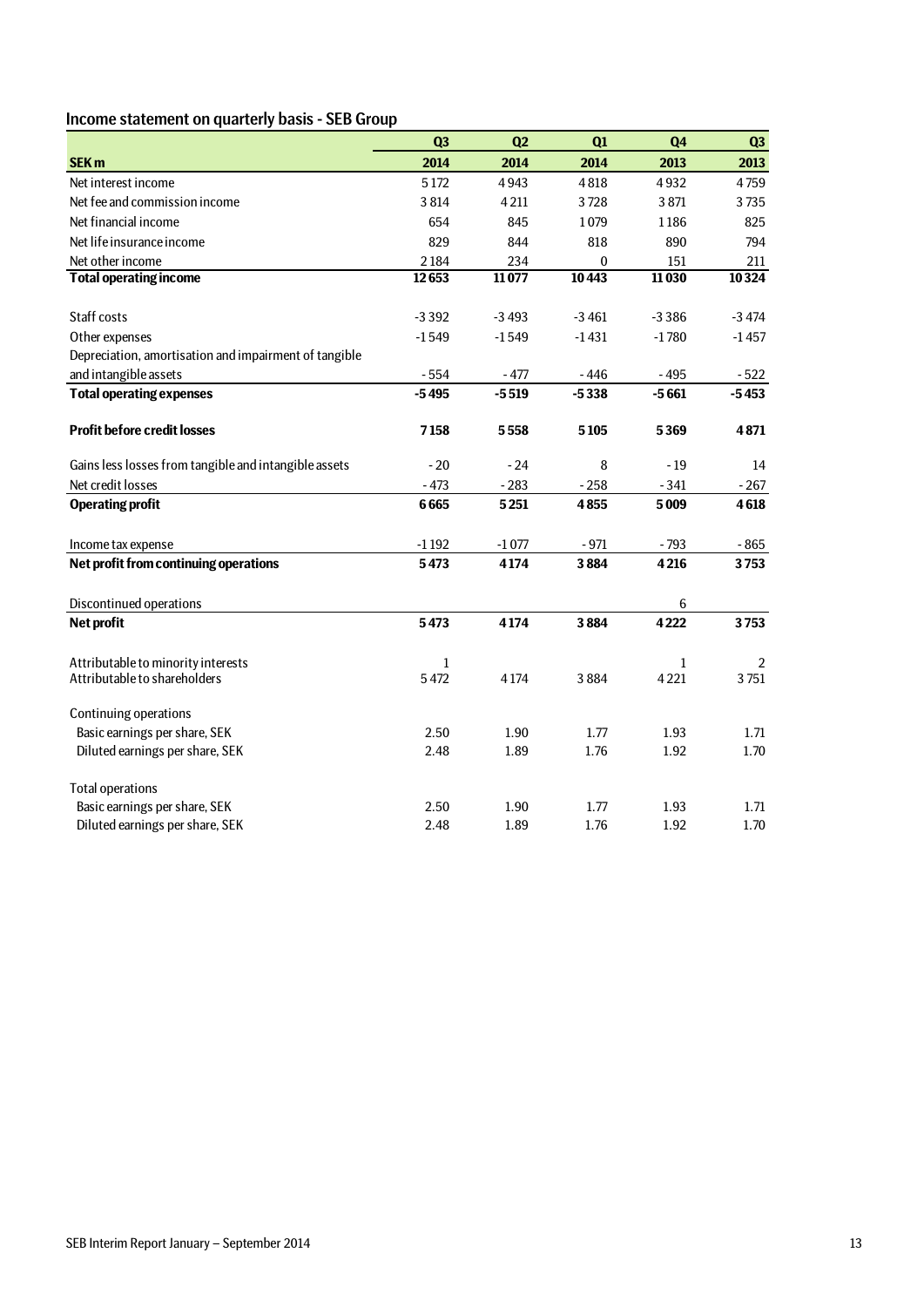# Income statement by Division – SEB Group

|                                           | <b>Merchant</b> | <b>Retail</b> | <b>Wealth</b>             |             |               |              |                     |                  |
|-------------------------------------------|-----------------|---------------|---------------------------|-------------|---------------|--------------|---------------------|------------------|
| Jan-Sep 2014, SEK m                       | <b>Banking</b>  |               | <b>Banking Management</b> | <b>Life</b> | <b>Baltic</b> | <b>Other</b> | <b>Eliminations</b> | <b>SEB Group</b> |
| Net interest income                       | 6310            | 6165          | 539                       | $-35$       | 1659          | 318          | $-23$               | 14933            |
| Net fee and commission income             | 4358            | 3107          | 2687                      |             | 783           | 57           | 761                 | 11753            |
| Net financial income                      | 2376            | 237           | 123                       |             | 222           | $-380$       |                     | 2578             |
| Net life insurance income                 |                 |               |                           | 3615        |               |              | $-1124$             | 2491             |
| Net other income                          | 706             | 90            | 190                       |             | $-25$         | 1476         | $-19$               | 2418             |
| Total operating income                    | 13750           | 9599          | 3539                      | 3580        | 2639          | 1471         | - 405               | 34173            |
| Staff costs                               | $-2732$         | $-2021$       | - 886                     | $-913$      | $-512$        | $-3320$      | 38                  | $-10346$         |
| Other expenses                            | $-3475$         | $-2169$       | - 994                     | $-367$      | $-697$        | 2806         | 367                 | $-4529$          |
| Depreciation, amortisation and impairment |                 |               |                           |             |               |              |                     |                  |
| of tangible and intangible assets         | $-93$           | $-46$         | $-31$                     | $-723$      | $-69$         | $-515$       |                     | $-1477$          |
| <b>Total operating expenses</b>           | $-6300$         | $-4236$       | $-1911$                   | $-2003$     | $-1278$       | $-1029$      | 405                 | $-16352$         |
| <b>Profit before credit losses</b>        | 7450            | 5363          | 1628                      | 1577        | 1361          | 442          |                     | 17821            |
| Gains less losses from tangible and       |                 |               |                           |             |               |              |                     |                  |
| intangible assets                         | $-12$           |               |                           |             | $-25$         |              |                     | $-36$            |
| Net credit losses                         | $-518$          | $-365$        | $-17$                     |             | $-114$        |              |                     | $-1014$          |
| <b>Operating profit</b>                   | 6920            | 4998          | 1611                      | 1577        | 1222          | 443          |                     | 16771            |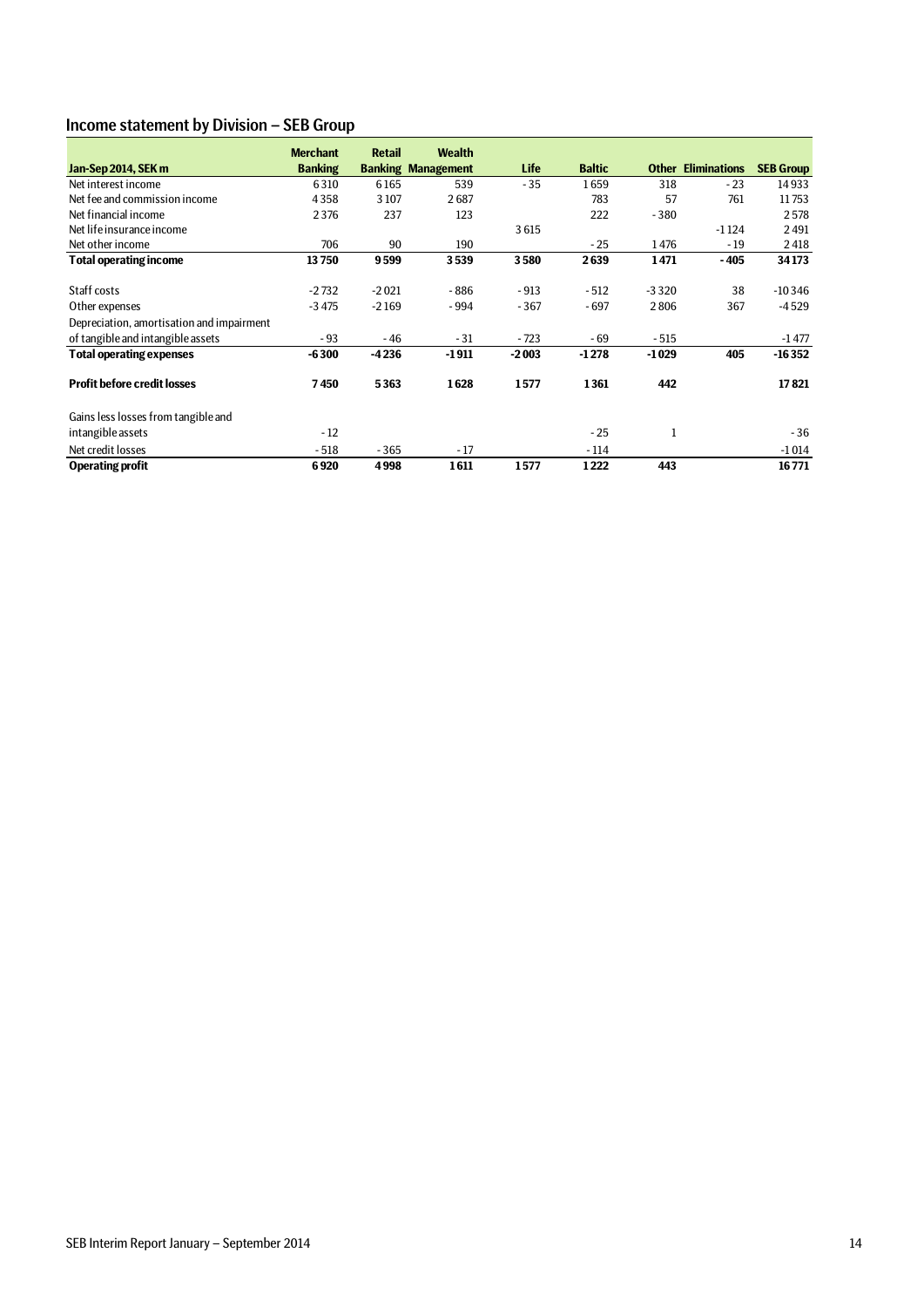# SEB's markets

SEB offers universal financial advice and services in Sweden and the Baltic countries. In Denmark, Finland, Norway and Germany, the bank's operations have a strong focus on corporate and investment banking based on a fullservice offering to corporate and institutional clients. In addition, SEB serves its corporate and institutional customers through its international network.

| TUITE DUI GUUITEE V                      |       |                               |      |                                 |         |      |       |                         |    |       |                         |     |
|------------------------------------------|-------|-------------------------------|------|---------------------------------|---------|------|-------|-------------------------|----|-------|-------------------------|-----|
| <b>Distribution by country Jan - Sep</b> |       |                               |      |                                 |         |      |       |                         |    |       | <b>Operating profit</b> |     |
|                                          |       | <b>Total operating income</b> |      | <b>Total operating expenses</b> |         |      |       | <b>Operating profit</b> |    |       | in local currency       |     |
| SEK <sub>m</sub>                         | 2014  | 2013                          | %    | 2014                            | 2013    | %    | 2014  | 2013                    | %  | 2014  | 2013                    | %   |
| Sweden                                   | 19882 | 18319                         | 9    | $-10407 - 10846$                |         | $-4$ | 8684  | 7139                    | 22 | 8684  | 7139                    | 22  |
| Norway                                   | 3068  | 2350                          | 31   | $-859$                          | - 895   | - 4  | 2143  | 1398                    | 53 | l 963 | 1247                    | 57  |
| Denmark                                  | 2349  | 2 2 0 1                       | 7    | $-936$                          | $-975$  | - 4  | 1271  | 1181                    | 8  | l 049 | 1026                    | 2   |
| Finland                                  | 1397  | 1169                          | 20   | $-520$                          | $-448$  | 16   | 871   | 716                     | 22 | 96    | 83                      | 16  |
| Germany*                                 | 2481  | 2169                          | 14   | $-1272$                         | $-1275$ | 0    | 1293  | 828                     | 56 | 143   | 97                      | 47  |
| Estonia                                  | 910   | 847                           | 7    | $-403$                          | $-387$  | 4    | 497   | 486                     | 2  | 55    | 57                      | - 4 |
| Latvia                                   | 720   | 725                           | $-1$ | $-382$                          | $-360$  | 6    | 248   | 174                     | 43 | 27    | 20                      | 35  |
| Lithuania                                | 1206  | 1059                          | 14   | $-535$                          | $-553$  | $-3$ | 633   | 465                     | 36 | 242   | 187                     | 29  |
| Other countries and eliminations         | 2160  | 1684                          | 28   | $-1038$                         | $-887$  | 17   | 1131  | 731                     | 55 |       |                         |     |
| <b>Total</b>                             | 34173 | 30523                         | 12   | $-16352 - 16626$                |         | -2   | 16771 | 13 118                  | 28 |       |                         |     |

# Profit per country

\*Excluding centralised Treasury operations

- Significant year-on-year improvements in operating profit
- Generally reduced operating expenses
- The sale of shares in MasterCard Inc. affected Sweden and Norway positively

### **Comments on the first nine months**

In *Sweden*, operating profit represented 52 per cent of the group total and increased by 22 per cent year-on-year (13 per cent excluding the divestment of MasterCard shares). Continued growth in both the corporate and private segments led to higher lending and deposit volumes which contributed to a higher net interest income year-on-year. Also, higher investment banking activity contributed positively to income. Operating expenses decreased by 4 per cent.

In *Norway,* operating profit increased by 53 per cent (6 per cent excluding the divestment of MasterCard shares). Business activity in general stayed high. Operating expenses decreased by 4 per cent.

In *Denmark*, operating profit increased by 8 per cent. Both corporate banking and Life saw positive developments. A large specific provision for credit losses reduced operating income and increased net credit losses. SEB applies a 'One Name Lending' concept in the Nordic countries in which loan administration for the Nordic branches is managed from Sweden and as a consequence loan losses are recorded in Sweden. To reflect management accounting correctly in the geographical dimension, the Nordic branches are attributed

all income and provisions of the specific loan over income since the risk is carried locally. Total expenses in Denmark were down by 4 per cent.

In *Finland*, operating profit increased by 22 per cent yearon-year. Operating profit in Merchant Banking increased by 22 per cent even though one-off effects increased expenses by 15 per cent. Wealth Management increased operating profit by 10 per cent by increasing income and lowering expenses. Card increased income by 32 per cent.

In *Germany*, operating profit was 56 per cent higher yearon-year. The operating profit of Merchant Banking was 60 per cent higher mainly driven by the results in Markets and Investment Banking. SEB's position in the German corporate banking market improved further through cross-selling initiatives, new bond mandates and new clients.

In *Estonia* operating profit was stable while challenged by the economic development in Finland and Russia. In *Latvia,* operating profit increased as the credit losses were less than half of those in the first nine months 2013. In *Lithuania* income was up, expenses down and the asset quality improved. See also the information on the Baltic division.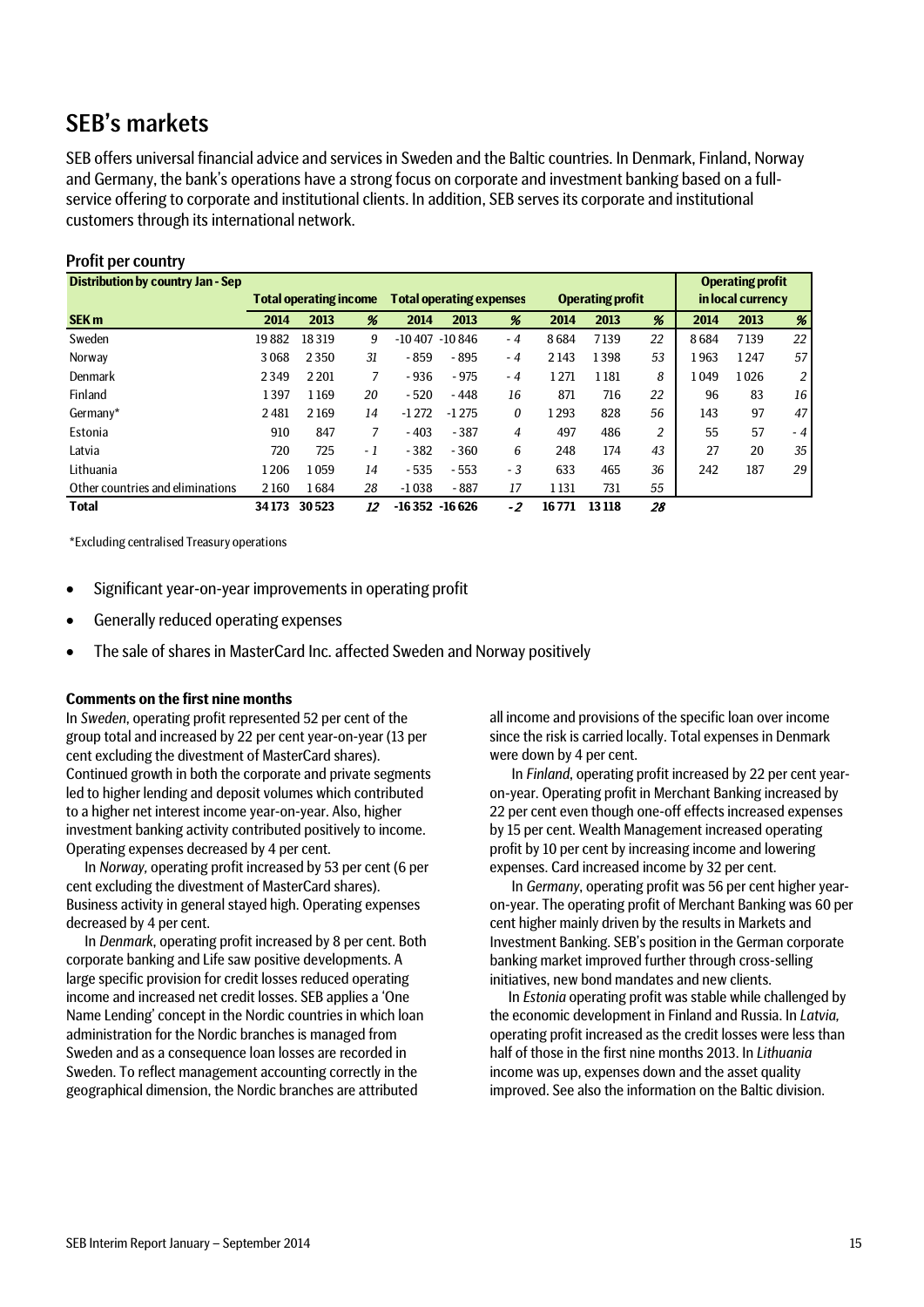# Merchant Banking

Income statement

The Merchant Banking division offers commercial and investment banking services to large corporate and institutional clients, mainly in the Nordic region and Germany. Customers are also served through an extensive international presence.

|                                                       | Q <sub>3</sub> | Q <sub>2</sub> |        | Q <sub>3</sub> |                  |         | Jan-Sep |                | <b>Full year</b> |  |  |
|-------------------------------------------------------|----------------|----------------|--------|----------------|------------------|---------|---------|----------------|------------------|--|--|
| SEK <sub>m</sub>                                      | 2014           | 2014           | %      | 2013           | %                | 2014    | 2013    | %              | 2013             |  |  |
| Net interest income                                   | 2073           | 2 2 18         | $-7$   | 1862           | 11               | 6 3 10  | 5394    | 17             | 7356             |  |  |
| Net fee and commission income                         | 1201           | 1752           | $-31$  | 1535           | $-22$            | 4 3 5 8 | 4 1 29  | 6              | 5498             |  |  |
| Net financial income                                  | 623            | 785            | $-21$  | 712            | $-13$            | 2376    | 2567    | $-7$           | 3601             |  |  |
| Net other income                                      | 642            | 101            |        | 169            |                  | 706     | 188     |                | 274              |  |  |
| <b>Total operating income</b>                         | 4539           | 4856           | $-7$   | 4 2 7 8        | 6                | 13750   | 12 2 78 | 12             | 16729            |  |  |
| Staff costs                                           | $-911$         | $-929$         | $-2$   | $-919$         | $-1$             | $-2732$ | $-2769$ | $-1$           | $-3703$          |  |  |
| Other expenses                                        | $-1165$        | $-1156$        | 1      | $-1112$        | 5                | $-3475$ | $-3329$ | $\overline{4}$ | $-4456$          |  |  |
| Depreciation, amortisation and impairment of          |                |                |        |                |                  |         |         |                |                  |  |  |
| tangible and intangible assets                        | $-30$          | $-31$          | $-3$   | $-36$          | $-17$            | - 93    | $-112$  | $-17$          | - 148            |  |  |
| <b>Total operating expenses</b>                       | $-2106$        | $-2116$        | 0      | $-2067$        | $\boldsymbol{z}$ | $-6300$ | $-6210$ | 1              | $-8307$          |  |  |
| <b>Profit before credit losses</b>                    | 2433           | 2740           | - 11   | 2 2 1 1        | 10               | 7450    | 6068    | 23             | 8422             |  |  |
| Gains less losses from tangible and intangible assets |                | $-12$          | $-100$ | $-1$           | $-100$           | $-12$   | $-1$    |                | $-18$            |  |  |
| Net credit losses                                     | $-322$         | $-144$         | 124    | $-99$          |                  | $-518$  | $-183$  | 183            | $-233$           |  |  |
| <b>Operating profit</b>                               | 2 1 1 1        | 2584           | $-18$  | 2 1 1 1        |                  | 6920    | 5884    | 18             | 8 1 7 1          |  |  |
| Cost/Income ratio                                     | 0.46           | 0.44           |        | 0.48           |                  | 0.46    | 0.51    |                | 0.50             |  |  |
| Business equity, SEK bn                               | 53.5           | 52.7           |        | 50.2           |                  | 52.3    | 49.2    |                | 48.8             |  |  |
| Return on business equity, %                          | 12.2           | 15.1           |        | 13.0           |                  | 13.6    | 12.3    |                | 12.9             |  |  |
| Number of full time equivalents <sup>1)</sup>         | 2 2 11         | 2 2 16         |        | 2 2 16         |                  | 2 2 10  | 2 2 5 8 |                | 2245             |  |  |

<sup>1)</sup> Ouarterly numbers are for last month of quarter. Accumulated numbers are average for the period.

- Operating profit improved by 18 per cent
- Increased IPO and M&A activity
- Higher credit losses due to one specific problem loan in Denmark with misrepresented certified financial accounts

### **Comments on the first nine months**

The fragile recovery of the world economy continued into the third quarter but the picture was more scattered. The US economy continued its upturn but the euro zone development was less positive. The Nordic countries exhibited divergent growth patterns with Sweden leading the way but with Finland lagging behind partly affected by the sanctions against Russia. Central banks continued to take active measures and rate cuts were an integral part.

Client activity in the first nine months increased compared to last year. Global activity within the IPO and M&A markets increased significantly. Competition continued to be high, still to a large degree affected by excess supply of liquidity. SEB strengthened the position with financial institutions through an external partnership – offering customers state-of-the-art global custody services functionality.

Operating income for the first nine months amounted to SEK 13,750m, an increase of 12 per cent year-on-year. Income improved across most business areas. Operating expenses were almost flat at SEK 6,300m. Asset quality in general remained high. Net credit losses increased to SEK 518m mainly due to one specific problem loan in Denmark in which case the company's financial position was misrepresented in

the certified financial accounts. The credit loss level was maintained low at 11 basis points. Operating profit amounted to SEK 6,920m, an increase of 18 per cent versus the first nine months last year.

*Markets* performed on the same level as the first nine months last year but with a different income composition. Fixed income operations were challenged by low interest rates and volatility levels. FX performed better than last year but was also affected by low volatility. The equities business presented a relatively strong performance, partly driven by the equity capital market area. *Transaction Banking* delivered an improved result where volume growth compensated for the negative effects from rate cuts. Assets under custody amounted to SEK 6,732bn. *Corporate & Investment Banking*  outperformed last year. Strong advisory performance paired with event-driven client activity lead to a major improvement.

The strategic work to grow and broaden SEB's business in the Nordic countries and Germany continued successfully. This was confirmed, among other things, in Germany where the first Prospera survey ever covering SEB's targeted corporate segment in the country showed that SEB was the bank clients were most willing to recommend.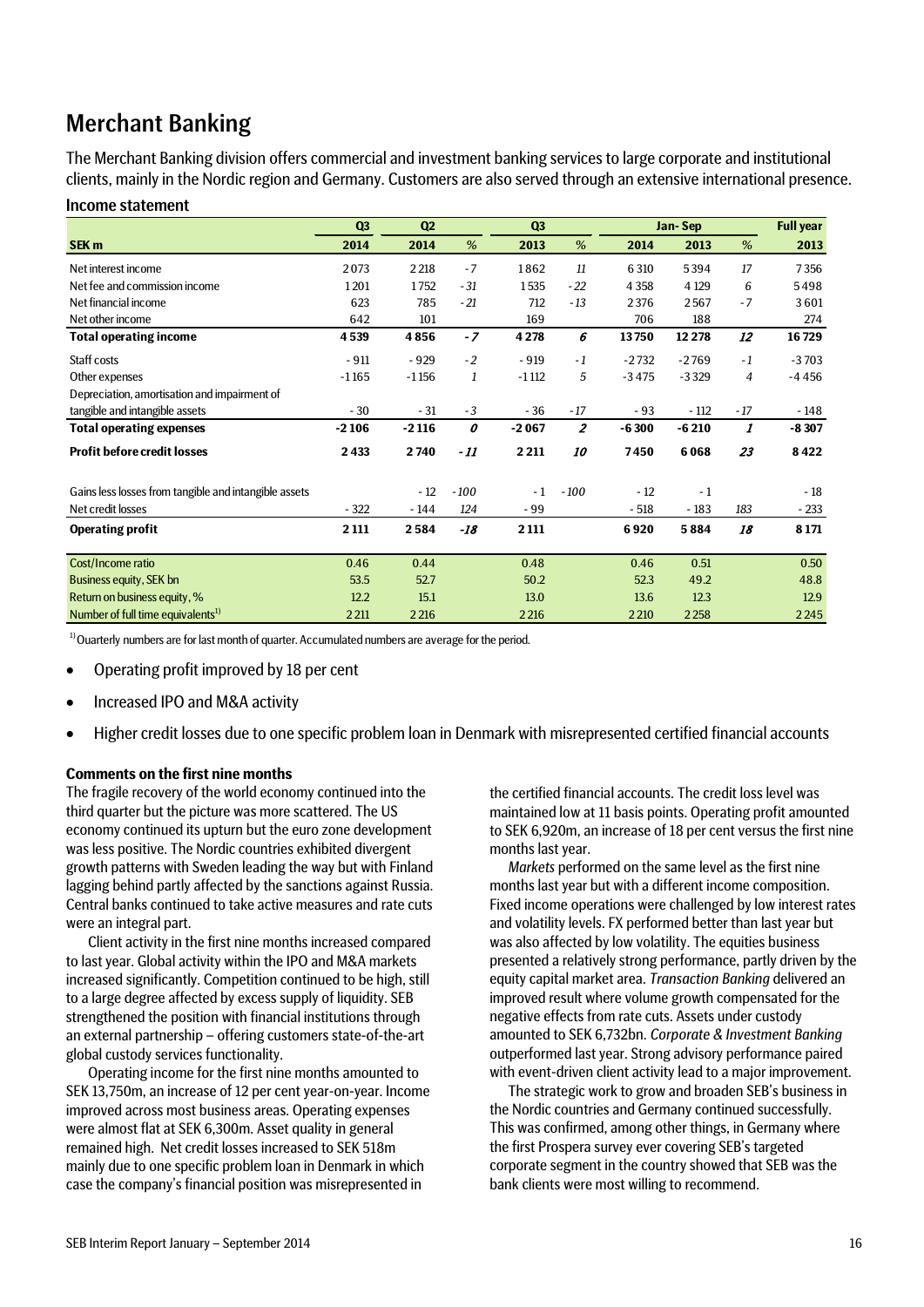# Retail Banking

The Retail Banking division offers full banking and advisory services to private individuals and small and medium-sized corporate customers in Sweden, as well as card services in four Nordic countries.

### Income statement

|                                                       | Q <sub>3</sub> | Q2      |                | Q <sub>3</sub> |      |         | Jan-Sep |       | <b>Full year</b> |
|-------------------------------------------------------|----------------|---------|----------------|----------------|------|---------|---------|-------|------------------|
| SEK <sub>m</sub>                                      | 2014           | 2014    | %              | 2013           | %    | 2014    | 2013    | %     | 2013             |
| Net interest income                                   | 1984           | 2 1 19  | $-6$           | 1956           | 1    | 6 1 6 5 | 5709    | 8     | 7729             |
| Net fee and commission income                         | 1072           | 1053    | $\overline{2}$ | 1003           | 7    | 3107    | 2979    | 4     | 4045             |
| Net financial income                                  | 75             | 82      | $-9$           | 84             | - 11 | 237     | 278     | $-15$ | 384              |
| Net other income                                      | 22             | 20      | 10             | 20             | 10   | 90      | 59      | 53    | 85               |
| <b>Total operating income</b>                         | 3153           | 3274    | $-4$           | 3063           | 3    | 9599    | 9025    | 6     | 12 2 43          |
| Staff costs                                           | $-674$         | $-673$  | $\theta$       | $-725$         | $-7$ | $-2021$ | $-2238$ | $-10$ | $-2903$          |
| Other expenses                                        | $-693$         | $-753$  | $-8$           | $-729$         | $-5$ | $-2169$ | $-2227$ | $-3$  | $-3034$          |
| Depreciation, amortisation and impairment of          |                |         |                |                |      |         |         |       |                  |
| tangible and intangible assets                        | $-17$          | $-16$   | 6              | - 14           | 21   | $-46$   | - 50    | - 8   | $-63$            |
| <b>Total operating expenses</b>                       | $-1384$        | $-1442$ | $-4$           | $-1468$        | - 6  | $-4236$ | $-4515$ | - 6   | $-6000$          |
| <b>Profit before credit losses</b>                    | 1769           | 1832    | - 3            | 1595           | 11   | 5363    | 4510    | 19    | 6243             |
| Gains less losses from tangible and intangible assets |                |         |                |                |      |         |         |       | 1                |
| Net credit losses                                     | - 95           | $-135$  | $-30$          | $-97$          | $-2$ | $-365$  | $-382$  | $-4$  | $-501$           |
| <b>Operating profit</b>                               | 1674           | 1697    | $-1$           | 1498           | 12   | 4998    | 4128    | 21    | 5743             |
| Cost/Income ratio                                     | 0.44           | 0.44    |                | 0.48           |      | 0.44    | 0.50    |       | 0.49             |
| Business equity, SEK bn                               | 24.5           | 24.4    |                | 20.1           |      | 24.4    | 20.2    |       | 20.2             |
| Return on business equity, %                          | 21.1           | 21.4    |                | 23.0           |      | 21.0    | 21.0    |       | 21.9             |
| Number of full time equivalents <sup>1)</sup>         | 3398           | 3453    |                | 3342           |      | 3363    | 3479    |       | 3452             |

 $1)$  Ouarterly numbers are for last month of quarter. Accumulated numbers are average for the period.

- Operating profit increased by 21 per cent
- Low interest rates and a cautious climate among corporate customers
- Enhanced customer functionality

### **Comments on the first nine months**

Operating profit increased by 21 per cent compared with the same period in 2013, primarily driven by continued growth of the corporate franchise and the Swedish residential mortgage market in combination with higher margins. Operating expenses decreased by 6 per cent to SEK 4 236m.

Net interest income for the first nine months was SEK 6,165m (5,709). The third quarter net interest income declined due to the 50 basis points repo rate cut in July. Commission income increased by SEK 129m year-on-year mainly due to higher commissions in the payments business.

As a result of the slow recovery of the European economies and the uncertain geopolitical situation, corporate customers' willingness to invest was low. Corporate lending was nearly unchanged at SEK 170bn. The number of fullservice customers in the corporate segment grew by 7,800 and amounted to 147,400.

The number of full-service customers in the private segment increased by 8,600 during the year to 474,600. The

mortgage portfolio growth rate was unchanged compared to the beginning of the year. Household savings increased during the first nine months and the net inflow into SEB's mutual funds increased by SEK 7.3bn. Total deposits amounted to SEK 233bn.

Several improvements in the customer offering were made. For instance, a new upgraded internet bank for corporate customers was launched in the third quarter. SEB was first out among banks supporting Visma AutoPay, a corporate payment service which automates and simplifies payments between customers' business systems and their bank. As part of the strategic work to support young entrepreneurs, a new concept, 'Enkla firman student', was launched – an offering aimed at students starting out as entrepreneurs.

The customer satisfaction survey, the Swedish Quality Index, showed that SEB's position among private and corporate customers improved significantly.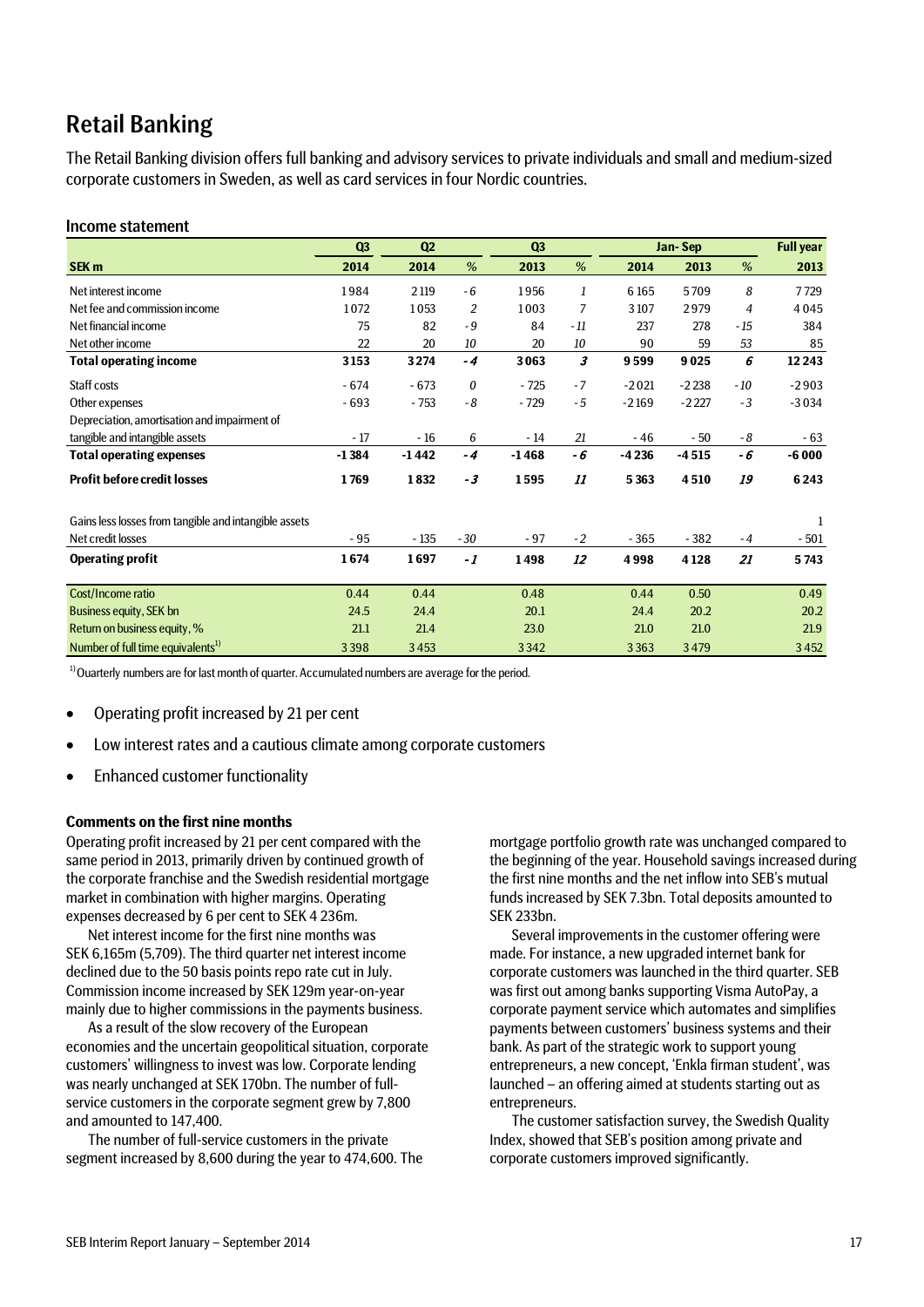# Wealth Management

The Wealth Management division offers a full spectrum of asset management and advisory services to institutions and high net-worth individuals, including the leading Nordic private banking offering.

### Income statement

|                                                       | Q <sub>3</sub> | Q <sub>2</sub> |       | Q <sub>3</sub> |      | Jan-Sep |         | <b>Full year</b> |         |
|-------------------------------------------------------|----------------|----------------|-------|----------------|------|---------|---------|------------------|---------|
| SEK <sub>m</sub>                                      | 2014           | 2014           | %     | 2013           | %    | 2014    | 2013    | %                | 2013    |
| Net interest income                                   | 162            | 194            | $-16$ | 174            | $-7$ | 539     | 511     | 5                | 675     |
| Net fee and commission income                         | 943            | 895            | 5     | 752            | 25   | 2687    | 2405    | 12               | 3332    |
| Net financial income                                  | 27             | 45             | $-40$ | 14             | 93   | 123     | 104     | 18               | 154     |
| Net other income                                      | 126            | 57             | 121   | 1              |      | 190     | 63      |                  | 71      |
| <b>Total operating income</b>                         | 1258           | 1191           | 6     | 941            | 34   | 3539    | 3083    | 15               | 4 2 3 2 |
| Staff costs                                           | $-274$         | $-305$         | $-10$ | $-301$         | $-9$ | $-886$  | $-915$  | $-3$             | $-1214$ |
| Other expenses                                        | $-344$         | $-318$         | 8     | $-304$         | 13   | $-994$  | $-954$  | $\overline{4}$   | $-1351$ |
| Depreciation, amortisation and impairment of          |                |                |       |                |      |         |         |                  |         |
| tangible and intangible assets                        | $-12$          | $-9$           | 33    | - 9            | 33   | $-31$   | $-28$   | 11               | - 42    |
| <b>Total operating expenses</b>                       | $-630$         | $-632$         | 0     | $-614$         | 3    | $-1911$ | $-1897$ | 1                | $-2607$ |
| <b>Profit before credit losses</b>                    | 628            | 559            | 12    | 327            | 92   | 1628    | 1186    | 37               | 1625    |
| Gains less losses from tangible and intangible assets |                |                |       |                |      |         |         |                  |         |
| Net credit losses                                     | $-17$          |                |       | - 6            | 183  | $-17$   | - 6     | 183              | $-15$   |
| <b>Operating profit</b>                               | 611            | 559            | 9     | 321            | 90   | 1611    | 1180    | 37               | 1610    |
| Cost/Income ratio                                     | 0.50           | 0.53           |       | 0.65           |      | 0.54    | 0.62    |                  | 0.62    |
| <b>Business equity, SEK bn</b>                        | 8.4            | 8.4            |       | 8.4            |      | 8.6     | 8.4     |                  | 8.3     |
| Return on business equity, %                          | 22.4           | 20.5           |       | 11.8           |      | 19.2    | 14.5    |                  | 14.9    |
| Number of full time equivalents <sup>1)</sup>         | 887            | 893            |       | 876            |      | 883     | 897     |                  | 891     |

<sup>1)</sup> Ouarterly numbers are for last month of quarter. Accumulated numbers are average for the period.

- Operating profit improved by 37 per cent and assets under management reached a record high of SEK 1,563bn
- Private Banking continued to attract new clients and volumes
- All-time high in sales for Institutional Clients

### **Comments on the first nine months**

There was sustained confidence among investors during the first half of 2014. However, the increased uncertainty about the world economy decreased the risk appetite in the third quarter limiting stock market growth.

Total assets under management increased by 17 per cent compared to one year ago and amounted to a record high of SEK 1,563bn (1,341). The average assets under management increased as a result of higher net inflows in combination with a positive stock market development. Margins were slightly lower.

The operating profit was up 37 per cent compared to the same period last year. Base commissions increased to SEK 2,240m as a result of the higher average asset values. Brokerage fees and net interest income increased by 9 and 5 per cent, respectively, compared to first nine months 2013. Performance and transaction fees increased from SEK 122m to 172m. Operating expenses were stable year-on-year.

*Private Banking* attracted SEK 29bn of new volumes during the first nine months, which was slightly higher than last year. The growth was mainly in the high net-worth

individual segment across all geographic markets. Private Banking customers were also very active investors in many of the initial public offerings carried out during the first nine months.

For *Institutional Clients*, the first nine months were marked by a new all-time high in sales and several new mandates were won. Since year-end, net new volumes increased by SEK 38bn. The launch of new Tier 1 products, such as SEB Micro Finance Fund 2, continued to attract interest from customers. In total some 50 customers have invested SEK 1bn in micro finance funds.

Funds managed by SEB grew as a share of customers' net investments. The increased demand for SEB's allocation products among the private customers, such as SEB strategy funds, continued during the period. Managed assets for allocation products increased by 40 per cent since year-end.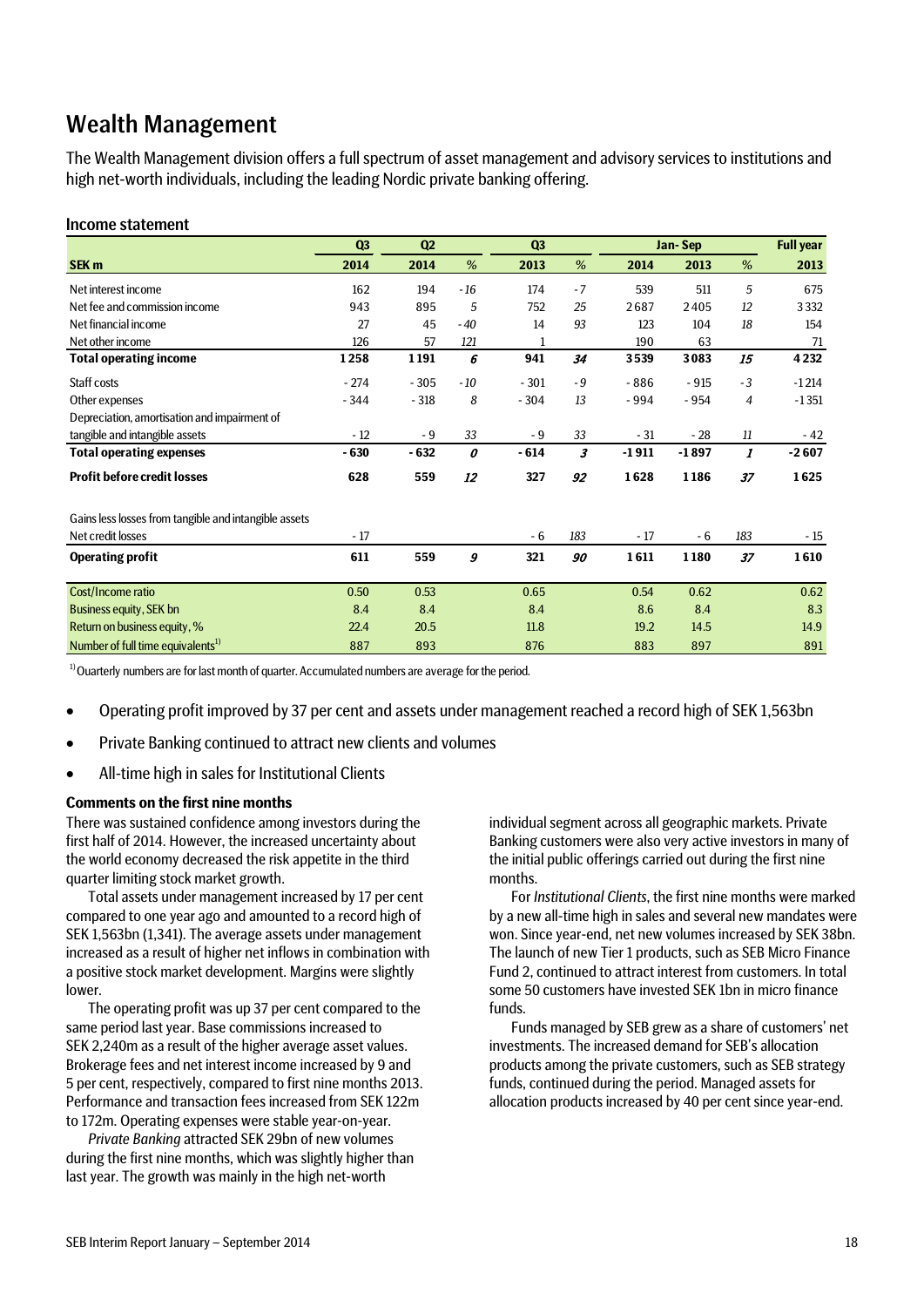# Life

The Life division offers life insurance products with a focus on unit-linked insurance for private individuals and corporate customers, mainly in Sweden, Denmark and the Baltic countries.

### Income statement

|                                               | Q <sub>3</sub> | Q2     |      | Q <sub>3</sub> |                | Jan-Sep |         |       | <b>Full year</b> |
|-----------------------------------------------|----------------|--------|------|----------------|----------------|---------|---------|-------|------------------|
| <b>SEK m</b>                                  | 2014           | 2014   | %    | 2013           | %              | 2014    | 2013    | %     | 2013             |
| Net interest income                           | $-12$          | $-11$  | 9    | $-10$          | 20             | $-35$   | $-46$   | $-24$ | $-55$            |
| Net life insurance income                     | 1220           | 1208   | 1    | 1155           | 6              | 3615    | 3397    | 6     | 4645             |
| <b>Total operating income</b>                 | 1208           | 1197   | 1    | 1145           | 6              | 3580    | 3351    | 7     | 4590             |
| Staff costs                                   | $-302$         | $-311$ | $-3$ | $-297$         | 2              | $-913$  | $-886$  | 3     | $-1186$          |
| Other expenses                                | $-130$         | $-141$ | $-8$ | $-131$         | $-1$           | $-367$  | $-428$  | $-14$ | $-577$           |
| Depreciation, amortisation and impairment of  |                |        |      |                |                |         |         |       |                  |
| tangible and intangible assets                | $-245$         | $-250$ | $-2$ | $-229$         | $\overline{7}$ | $-723$  | - 696   | 4     | $-935$           |
| <b>Total operating expenses</b>               | $-677$         | $-702$ | $-4$ | $-657$         | 3              | $-2003$ | $-2010$ | 0     | $-2698$          |
| <b>Profit before credit losses</b>            | 531            | 495    | 7    | 488            | 9              | 1577    | 1341    | 18    | 1892             |
| <b>Operating profit</b>                       | 531            | 495    | 7    | 488            | 9              | 1577    | 1341    | 18    | 1892             |
| Cost/Income ratio                             | 0.56           | 0.59   |      | 0.57           |                | 0.56    | 0.60    |       | 0.59             |
| Business equity, SEK bn                       | 8.2            | 8.2    |      | 8.2            |                | 8.2     | 8.2     |       | 8.2              |
| Return on business equity, %                  | 22.5           | 21.0   |      | 20.7           |                | 22.2    | 18.9    |       | 20.0             |
| Number of full time equivalents <sup>1)</sup> | 1305           | 1308   |      | 1358           |                | 1311    | 1340    |       | 1343             |

 $1)$  Ouarterly numbers are for last month of quarter. Accumulated numbers are average for the period.

- Operating profit increased by 18 per cent
- Continued strong growth in premiums paid and assets under management
- Number one in customer satisfaction in Denmark for the fourth time in a row

### **Comments on the first nine months**

SEB continued to build a strong customer offer and the latest product launched is a Swedish portfolio bond. The trend with increasing demand for traditional life insurance in Sweden continued. As a result SEB will re-open the traditional life portfolio, i.e. the company Nya Liv, in the second quarter of 2015.

For the fourth time in a row, SEB Pension in Denmark came out as number 1 in both customer satisfaction and customer loyalty in the rating from the analysis company Aalund. The customers appreciated SEB's forefront position regarding digital channels and customer interaction-tools.

Operating profit for the first nine months increased by 18 per cent to SEK 1,577m (1,341). The unit-linked related business grew by 6 per cent and continued to represent a major part of total income. The increase was primarily a result of higher fund values, but also of higher premium volumes. Income in traditional and risk insurance products also improved compared to last year. In total, operating income increased by 7 per cent year-on-year.

Expenses were unchanged. Sales expenses to sales channels increased by 4 per cent due to higher sales volumes. Expenses before sales commissions decreased by 3 per cent.

Total premium income relating to both new and existing policies increased. The first nine months' premium income amounted to SEK 27bn, which was 18 per cent higher than last year.

The weighted sales volume of new policies increased by 12 per cent to SEK 33bn. The unit-linked related segment represented 85 per cent of sales (86) and the share of corporate paid policies increased to 75 per cent (70).

The total fund value in the unit-linked related segment amounted to SEK 260bn which was SEK 26bn higher than at year-end. From the beginning of the year, the net inflow was SEK 5bn and the appreciation in value was SEK 21bn. Total assets under management amounted to SEK 546bn<sup>1)</sup>.

1) IPS and pension funds are included from 2014 with a volume of SEK 28bn.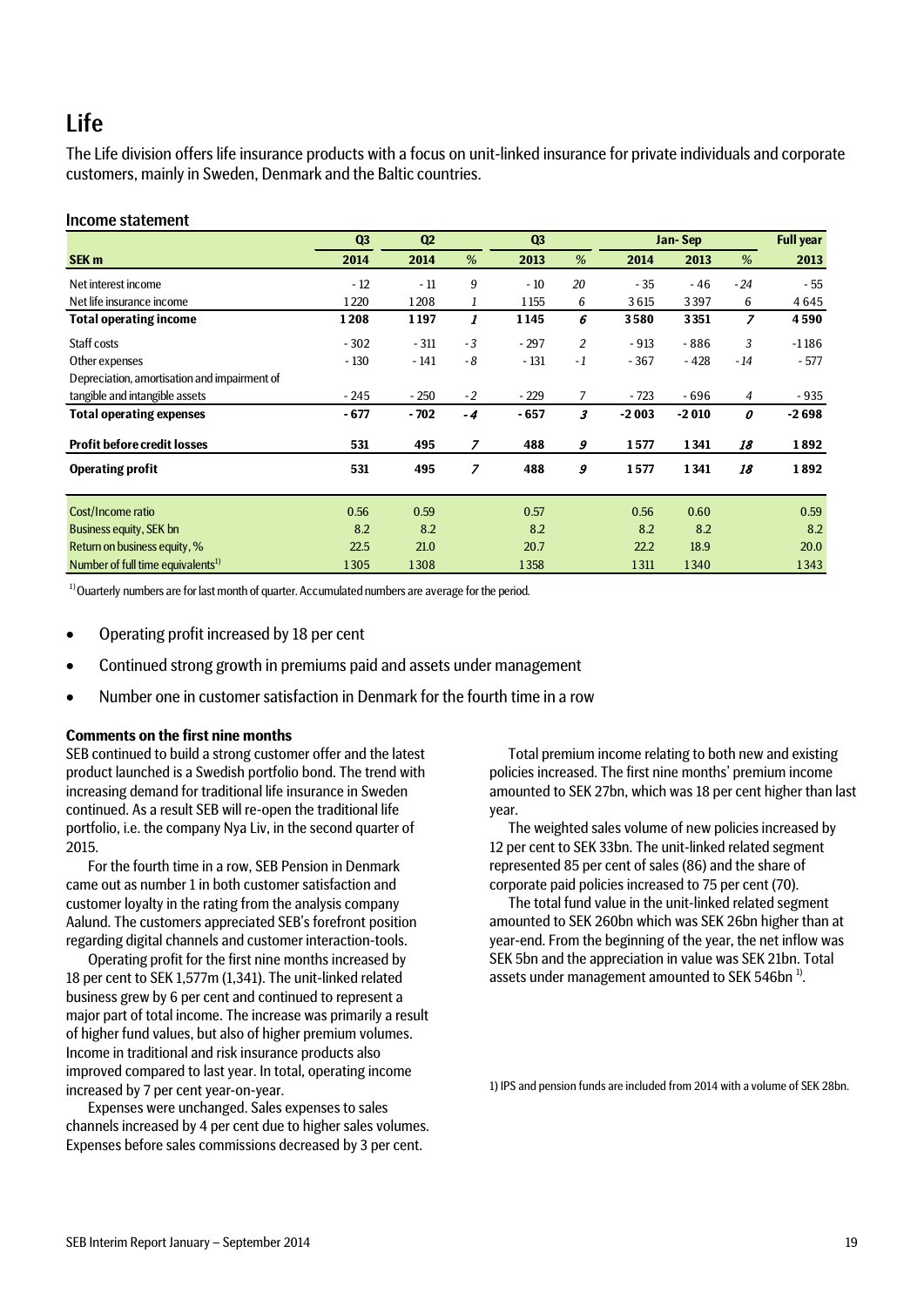# **Baltic**

The Baltic division provides full banking and advisory services to private individuals and small and medium-sized corporate customers in Estonia, Latvia and Lithuania. The Baltic real estate holding companies (RHC) are part of the division. The full Baltic geographical segmentation, including other activities in the region, is reported in SEB's Fact Book.

## Income statement

|                                                       | Q <sub>3</sub> | Q2     |                  | Q <sub>3</sub> |                |         | Jan-Sep |                           | <b>Full year</b> |
|-------------------------------------------------------|----------------|--------|------------------|----------------|----------------|---------|---------|---------------------------|------------------|
| SEK <sub>m</sub>                                      | 2014           | 2014   | %                | 2013           | %              | 2014    | 2013    | %                         | 2013             |
| Net interest income                                   | 569            | 558    | $\overline{c}$   | 526            | 8              | 1659    | 1463    | 13                        | 1992             |
| Net fee and commission income                         | 276            | 261    | 6                | 248            | 11             | 783     | 722     | 8                         | 984              |
| Net financial income                                  | 74             | 73     | 1                | 98             | $-24$          | 222     | 288     | $-23$                     | 449              |
| Net other income                                      | - 8            | $-11$  | $-27$            | $-5$           | 60             | $-25$   | $-20$   | 25                        | $-32$            |
| <b>Total operating income</b>                         | 911            | 881    | 3                | 867            | 5              | 2639    | 2453    | 8                         | 3393             |
| Staff costs                                           | $-173$         | $-175$ | $-1$             | $-161$         | $\overline{7}$ | $-512$  | $-474$  | 8                         | $-650$           |
| Other expenses                                        | $-234$         | $-227$ | 3                | $-241$         | $-3$           | $-697$  | $-721$  | $-3$                      | $-992$           |
| Depreciation, amortisation and impairment of          |                |        |                  |                |                |         |         |                           |                  |
| tangible and intangible assets                        | $-23$          | $-22$  | 5                | $-22$          | 5              | $-69$   | - 66    | 5                         | $-106$           |
| <b>Total operating expenses</b>                       | $-430$         | $-424$ | $\boldsymbol{I}$ | $-424$         | 1              | $-1278$ | $-1261$ | $\boldsymbol{\mathit{1}}$ | $-1748$          |
| <b>Profit before credit losses</b>                    | 481            | 457    | 5                | 443            | 9              | 1361    | 1192    | 14                        | 1645             |
| Gains less losses from tangible and intangible assets | $-21$          | $-12$  | 75               | 15             |                | $-25$   | 36      | $-169$                    | 40               |
| Net credit losses                                     | $-39$          | $-4$   |                  | $-66$          | $-41$          | $-114$  | $-242$  | - 53                      | - 405            |
| <b>Operating profit</b>                               | 421            | 441    | - 5              | 392            | $\overline{z}$ | 1222    | 986     | 24                        | 1280             |
|                                                       |                |        |                  |                |                |         |         |                           |                  |
| Cost/Income ratio                                     | 0.47           | 0.48   |                  | 0.49           |                | 0.48    | 0.51    |                           | 0.52             |
| Business equity, SEK bn                               | 8.9            | 9.2    |                  | 8.5            |                | 9.1     | 8.9     |                           | 8.8              |
| Return on business equity, %                          | 16.9           | 17.1   |                  | 16.4           |                | 16.0    | 13.1    |                           | 12.9             |
| Number of full time equivalents <sup>1)</sup>         | 2759           | 2780   |                  | 2794           |                | 2779    | 2797    |                           | 2799             |

<sup>1)</sup> Ouarterly numbers are for last month of quarter. Accumulated numbers are average for the period.

**Baltic Banking (excl RHC)**

| <b>Operating profit</b>        | 469  | 480  | -2 | 404  | 1 328 | 1 0 2 7 | 29 | 1 348 |
|--------------------------------|------|------|----|------|-------|---------|----|-------|
| <b>Cost/Income ratio</b>       | 0.45 | 0.46 |    | 0.47 | 0.46  | 0.49    |    | 0.49  |
| <b>Business equity, SEK bn</b> | 8.4  | 8.7  |    | 8.1  | 8.7   | 8.6     |    | 8.4   |
| Return on business equity, %   | 19.8 | 19.5 |    | 17.7 | 18.2  | 14.2    |    | 14.2  |

- Operating profit increased by 24 per cent
- GDP growth slowing down
- SEB Baltic Innovation Lab rolled out

## **Comments on the first nine months**

Baltic households have benefited from stronger real incomes and from low interest rates. Unemployment rates have also continued to shrink. GDP growth has, however, slowed in each of the Baltic economies, with the slowdown largely connected to the Russia-Ukraine conflict. Estonia's export-dependent economy was worst hit, and was squeezed by both slower Russian growth and by sluggish trading with Finland.

Loan volumes amounted to SEK 102bn (100). Lending margins remained relatively stable across the portfolio, with slightly higher margins on new loans.

The home banking customers increased by 16,000 yearon-year and deposit volumes totalled SEK 81bn (70). Despite the low deposit margins prevailing in each of the Baltic countries, net interest income increased 13 per cent year-onyear.

Operating profit was 24 per cent higher year-on-year and non-performing loans declined by 27 per cent. The credit loss level was 14 basis points for the first nine months.

SEB's Baltic Innovation Lab aimed at the corporate customers was rolled out. Through information and discussions in workshops businesses are guided to innovation and assisted in resolving business problems. Innovation lab has a proven track record especially for start-up companies in an environment of limited resources.

SEB won awards from Global Finance magazine as the best consumer internet bank in Latvia and Estonia. In Estonia, the Tallinn City government named SEB as one of the most Socially Responsible companies of the year.

The real estate holding companies held assets at a total book value of SEK 2,711m (2,660).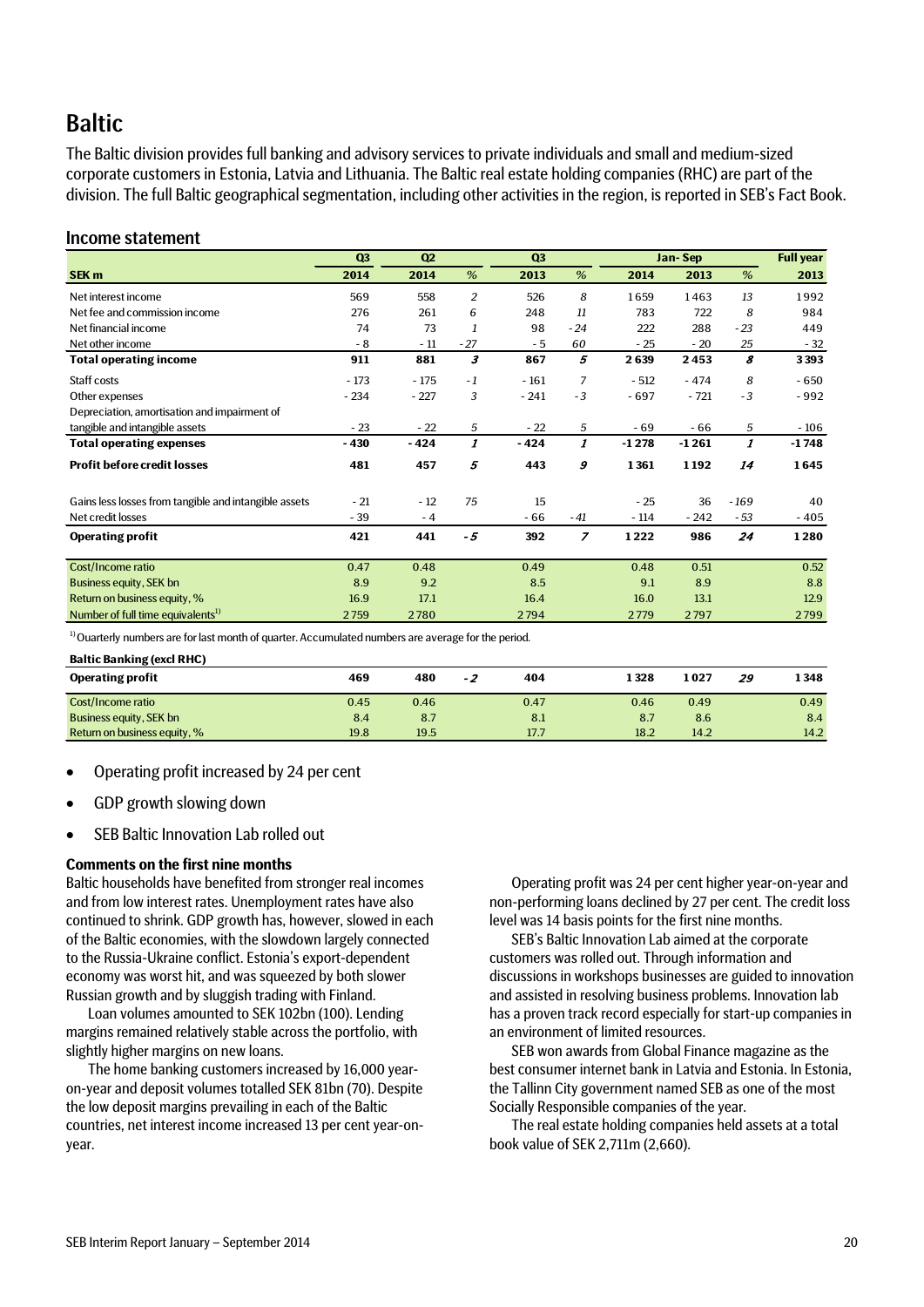# The SEB Group

## Net interest income – SEB Group

|                     | Ο3      | $\bf Q2$ | Q3  |        |     | Jan - Sep |          | <b>Full vear</b> |          |
|---------------------|---------|----------|-----|--------|-----|-----------|----------|------------------|----------|
| <b>SEK m</b>        | 2014    | 2014     | %   | 2013   | %   | 2014      | 2013     | %                | 2013     |
| Interest income     | 12 255  | 12362    | - 1 | 12 147 |     | 36872     | 37035    |                  | 49723    |
| Interest expense    | $-7083$ | $-7419$  | - 5 | -7388  | - 4 | $-21939$  | $-23140$ | - 5              | $-30896$ |
| Net interest income | 5172    | 4943     | b   | 4759   |     | 14933     | 13895    |                  | 18827    |

# Net fee and commission income – SEB Group

|                                     | Q <sub>3</sub> | Q <sub>2</sub> |                | Q <sub>3</sub> |                | Jan - Sep |         |                | <b>Full year</b> |
|-------------------------------------|----------------|----------------|----------------|----------------|----------------|-----------|---------|----------------|------------------|
| <b>SEK m</b>                        | 2014           | 2014           | %              | 2013           | %              | 2014      | 2013    | %              | 2013             |
| Issue of securities and advisory    | 190            | 297            | $-36$          | 154            | 23             | 719       | 380     | 89             | 716              |
| Secondary market and derivatives    | 413            | 1015           | $-59$          | 482            | $-14$          | 1910      | 1624    | 18             | 2001             |
| Custody and mutual funds            | 1875           | 1831           | 2              | 1631           | 15             | 5459      | 4990    | 9              | 6825             |
| Payments, cards, lending, deposits, |                |                |                |                |                |           |         |                |                  |
| guarantees and other                | 2555           | 2594           | $-2$           | 2587           | $-1$           | 7545      | 7276    | $\overline{4}$ | 9591             |
| Whereof payments and card fees      | 1527           | 1538           | - 1            | 1463           | 4              | 4496      | 4400    | 2              | 5894             |
| <b>Whereof lending</b>              | 587            | 654            | $-10$          | 828            | $-29$          | 1893      | 1957    | $-3$           | 2531             |
| Fee and commission income           | 5033           | 5737           | $-12$          | 4854           | 4              | 15633     | 14270   | 10             | 19133            |
| Fee and commission expense          | $-1219$        | $-1526$        | - 20           | $-1119$        | 9              | $-3880$   | $-3477$ | 12             | $-4469$          |
| Net fee and commission income       | 3814           | 4211           | - 9            | 3735           | $\overline{z}$ | 11753     | 10793   | 9              | 14664            |
| Whereof Net securities commissions  | 1969           | 2278           | $-14$          | 1811           | 9              | 6 2 7 8   | 5666    | 11             | 7723             |
| Whereof Net payments and card fees  | 875            | 858            | $\overline{2}$ | 860            | 2              | 2520      | 2475    | 2              | 3388             |

### Net financial income – SEB Group

|                                            | Q <sub>3</sub> | Q <sub>2</sub> |       | Q3    |      | Jan - Sep |      |      | <b>Full year</b> |
|--------------------------------------------|----------------|----------------|-------|-------|------|-----------|------|------|------------------|
| <b>SEK m</b>                               | 2014           | 2014           | %     | 2013  | %    | 2014      | 2013 | %    | 2013             |
| Equity instruments and related derivatives | 172            | 684            | -75   | 727   | - 76 | 1 698     | 694  | 145  | 1235             |
| Debt instruments and related derivatives   | $-105$         | $-536$         | -80   | - 654 | - 84 | $-1083$   | 85   |      | - 8              |
| Currency and related derivatives           | 714            | 650            | 10    | 659   | 8    | 2013      | 2030 | -1   | 2791             |
| Other                                      | $-127$         | 47             |       | 93    |      | - 50      | 57   | -188 | 34               |
| Net financial income                       | 654            | 845            | $-23$ | 825   | - 21 | 2578      | 2866 | -10  | 4052             |

The result within Net financial income is presented on different rows based on type of underlying financial instrument. Changes in the Treasury result are due to changes in interest rates and credit spreads. The net effect from trading operations is fairly stable over time, although affected by seasonality, but shows volatility between lines.

For third quarter the positive effect from structured products offered to the public was approximately SEK 110m (Q2 2014: 460, Q3 2013: 640) in Equity related instruments and a corresponding negative effect in Debt related instruments. For the first nine months the positive effect was approximately SEK 1,190m (Sept 2013 YTD: 510) in Equity related instruments and a corresponding negative effect in Debt related instruments.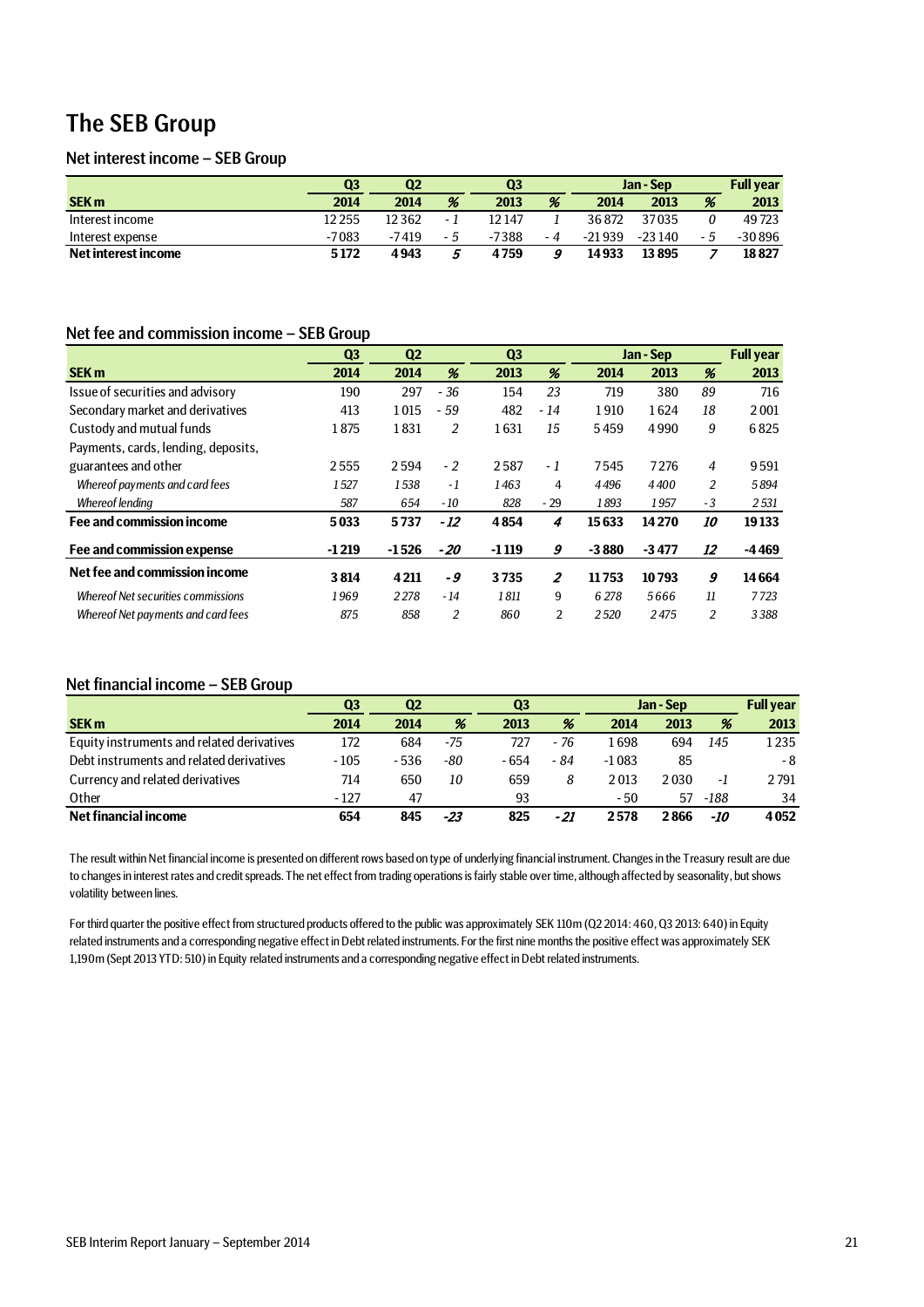# Net credit losses – SEB Group

|                                                    | Q <sub>3</sub> | Q <sub>2</sub> |       | Q <sub>3</sub> |       |         | Jan - Sep |       | <b>Full year</b> |
|----------------------------------------------------|----------------|----------------|-------|----------------|-------|---------|-----------|-------|------------------|
| <b>SEK m</b>                                       | 2014           | 2014           | %     | 2013           | %     | 2014    | 2013      | %     | 2013             |
| Provisions:                                        |                |                |       |                |       |         |           |       |                  |
| Net collective provisions for individually         |                |                |       |                |       |         |           |       |                  |
| assessed loans                                     | 201            | $-52$          |       | $-51$          |       | 121     | 78        | 55    | 59               |
| Net collective provisions for portfolio            |                |                |       |                |       |         |           |       |                  |
| assessed loans                                     | 84             | 126            | $-33$ | 230            | -63   | 285     | 550       | -48   | 715              |
| Specific provisions                                | $-634$         | $-170$         |       | 81             |       | $-924$  | $-492$    | 88    | - 756            |
| Reversal of specific provisions no longer required | 66             | 87             | $-24$ | 95             | $-31$ | 227     | 253       | -10   | 381              |
| Net provisions for off-balance sheet items         | 1              |                |       | $-1$           |       | $-10$   | 6         |       | 11               |
| <b>Net provisions</b>                              | $-282$         | - 9            |       | 354            | -180  | $-301$  | 395       | -176  | 410              |
|                                                    |                |                |       |                |       |         |           |       |                  |
| Write-offs:                                        |                |                |       |                |       |         |           |       |                  |
| Total write-offs                                   | $-783$         | - 584          | 34    | $-1607$        | -51   | $-1730$ | $-3077$   | $-44$ | $-3755$          |
| Reversal of specific provisions utilized           |                |                |       |                |       |         |           |       |                  |
| for write-offs                                     | 538            | 272            | 98    | 954            | -44   | 900     | 1772      | -49   | 2067             |
| Write-offs not previously provided for             | $-245$         | $-312$         | $-21$ | - 653          | $-62$ | $-830$  | $-1305$   | $-36$ | $-1688$          |
| Recovered from previous write-offs                 | 54             | 38             | 42    | 32             | 69    | 117     | 96        | 22    | 123              |
| <b>Net write-offs</b>                              | - 191          | $-274$         | -30   | $-621$         | -69   | $-713$  | $-1209$   | -41   | $-1565$          |
| <b>Net credit losses</b>                           | $-473$         | $-283$         | 67    | - 267          | 77    | $-1014$ | $-814$    | 25    | $-1155$          |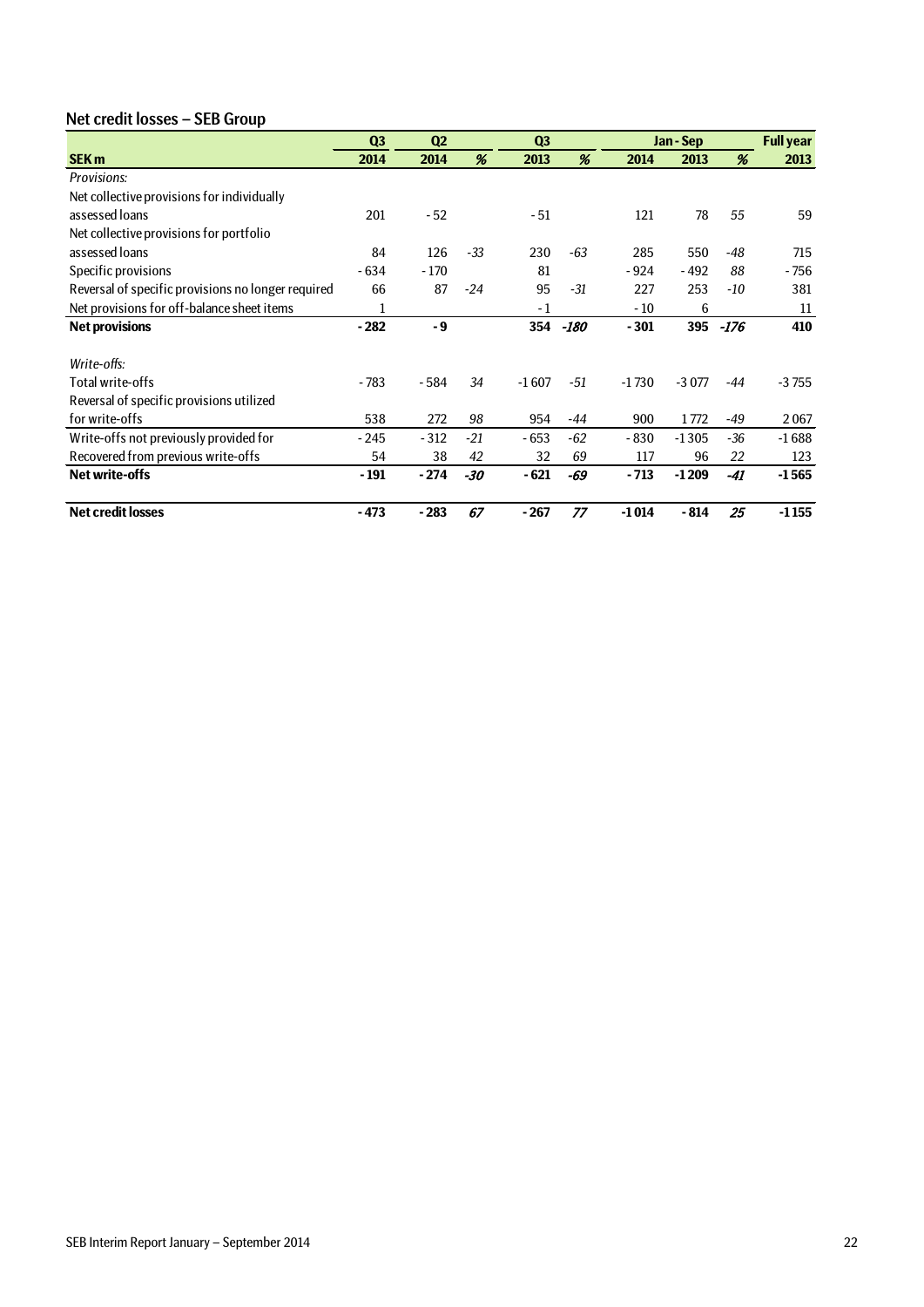## Statement of changes in equity – SEB Group

|                                         | <b>Other reserves</b> |                 |                   |                  |                    |         |                             |                  |               |
|-----------------------------------------|-----------------------|-----------------|-------------------|------------------|--------------------|---------|-----------------------------|------------------|---------------|
|                                         |                       |                 | <b>Available-</b> |                  |                    |         |                             |                  |               |
|                                         |                       |                 | for-sale          |                  | <b>Translation</b> |         | <b>Defined Total Share-</b> |                  |               |
|                                         | <b>Share</b>          | <b>Retained</b> | financial         | <b>Cash flow</b> | of foreign         | benefit | holders'                    | <b>Minority</b>  | <b>Total</b>  |
| SEK <sub>m</sub>                        | capital               | earnings        | assets            | hedges           | operations         | plans   | equity                      | <b>interests</b> | <b>Equity</b> |
| Jan-Sep 2014                            |                       |                 |                   |                  |                    |         |                             |                  |               |
| Opening balance                         | 21942                 | 97704           | 1378              | 783              | $-2018$            | 2992    | 122781                      | 33               | 122814        |
| Net profit                              |                       | 13530           |                   |                  |                    |         | 13530                       | 1                | 13531         |
| Other comprehensive income (net of tax) |                       |                 | $-143$            | 2149             | 248                | $-1710$ | 544                         | 1                | 545           |
| <b>Total comprehensive income</b>       |                       | 13530           | $-143$            | 2149             | 248                | $-1710$ | 14074                       | $\mathbf 2$      | 14076         |
| Dividend to shareholders                |                       | $-8725$         |                   |                  |                    |         | $-8725$                     |                  | $-8725$       |
| Equity-based programmes <sup>1)</sup>   |                       | 524             |                   |                  |                    |         | 524                         |                  | 524           |
| Change in holdings of own shares        |                       | $-82$           |                   |                  |                    |         | -82                         |                  | $-82$         |
| <b>Closing balance</b>                  | 21942                 | 102951          | 1235              | 2932             | $-1770$            | 1282    | 128572                      | 35               | 128607        |
|                                         |                       |                 |                   |                  |                    |         |                             |                  |               |
| Jan-Dec 2013                            |                       |                 |                   |                  |                    |         |                             |                  |               |
| Opening balance                         | 21942                 | 90033           | 273               | 1688             | $-2422$            | $-2091$ | 109423                      | 90               | 109513        |
| Net profit                              |                       | 14771           |                   |                  |                    |         | 14771                       | $\overline{7}$   | 14778         |
| Other comprehensive income (net of tax) |                       |                 | 1105              | $-905$           | 404                | 5083    | 5687                        | $-1$             | 5686          |
| <b>Total comprehensive income</b>       |                       | 14771           | 1105              | $-905$           | 404                | 5083    | 20458                       | 6                | 20464         |
| Dividend to shareholders                |                       | $-6004$         |                   |                  |                    |         | $-6004$                     |                  | $-6004$       |
| Equity-based programmes <sup>1)</sup>   |                       | $-1127$         |                   |                  |                    |         | $-1127$                     |                  | $-1127$       |
| Minority interests                      |                       |                 |                   |                  |                    |         |                             | $-63$            | -63           |
| Change in holdings of own shares        |                       | 31              |                   |                  |                    |         | 31                          |                  | 31            |
| <b>Closing balance</b>                  | 21942                 | 97704           | 1378              | 783              | $-2018$            | 2992    | 122781                      | 33               | 122814        |
|                                         |                       |                 |                   |                  |                    |         |                             |                  |               |
| Jan-Sep 2013                            |                       |                 |                   |                  |                    |         |                             |                  |               |
| Opening balance                         | 21942                 | 90033           | 273               | 1688             | $-2422$            | $-2091$ | 109423                      | 90               | 109513        |
| Net profit                              |                       | 10550           |                   |                  |                    |         | 10550                       | $6\phantom{1}6$  | 10556         |
| Other comprehensive income (net of tax) |                       |                 | 660               | $-1255$          | 43                 | 3140    | 2588                        | -4               | 2584          |
| <b>Total comprehensive income</b>       |                       | 10550           | 660               | $-1255$          | 43                 | 3140    | 13138                       | $\mathbf 2$      | 13140         |
| Dividend to shareholders                |                       | $-6004$         |                   |                  |                    |         | $-6004$                     |                  | $-6004$       |
| Equity-based programmes <sup>1)</sup>   |                       | $-956$          |                   |                  |                    |         | $-956$                      |                  | -956          |
| Minority interests                      |                       |                 |                   |                  |                    |         |                             | $-63$            | -63           |
| Change in holdings of own shares        |                       | 41              |                   |                  |                    |         | 41                          |                  | 41            |
| <b>Closing balance</b>                  | 21942                 | 93 664          | 933               | 433              | $-2379$            | 1049    | 115642                      | 29               | 115671        |

Amounts under Other reserves may be reclassified in the future to the income statement under certain circumstances, e.g. if they are related to the sale of Available for sale financial assets, dissolved Cash flow hedges or Translation of foreign operations when SEB ceases to consolidate a foreign operation. Amounts related to Defined benefit plans will not be reclassified to the income statement.

1) The acquisition cost for the purchase of own shares is deducted from shareholders' equity. The item includes changes in nominal amounts of equity swaps used for hedging of equity-based programmes.

|                                        | <b>Jan-Sep</b> | Jan-Dec | <b>Jan-Sep</b> |
|----------------------------------------|----------------|---------|----------------|
| Number of shares owned by SEB, million | 2014           | 2013    | 2013           |
| Opening balance                        | 14.4           | 2.2     | 2.2            |
| Repurchased shares                     |                | 32.2    | 17.5           |
| Sold/distributed shares                | $-10.7$        | $-20.0$ | $-18.9$        |
| <b>Closing balance</b>                 | 3.7            | 14.4    | 0.8            |
|                                        |                |         |                |

In accordance with the decision by the Annual General Meeting, SEB holds own shares of Class A for the long-term equity-based programmes. The transactions may take place at one or several occasions during the year.

Market value of shares owned by SEB, SEK m 356 1223 56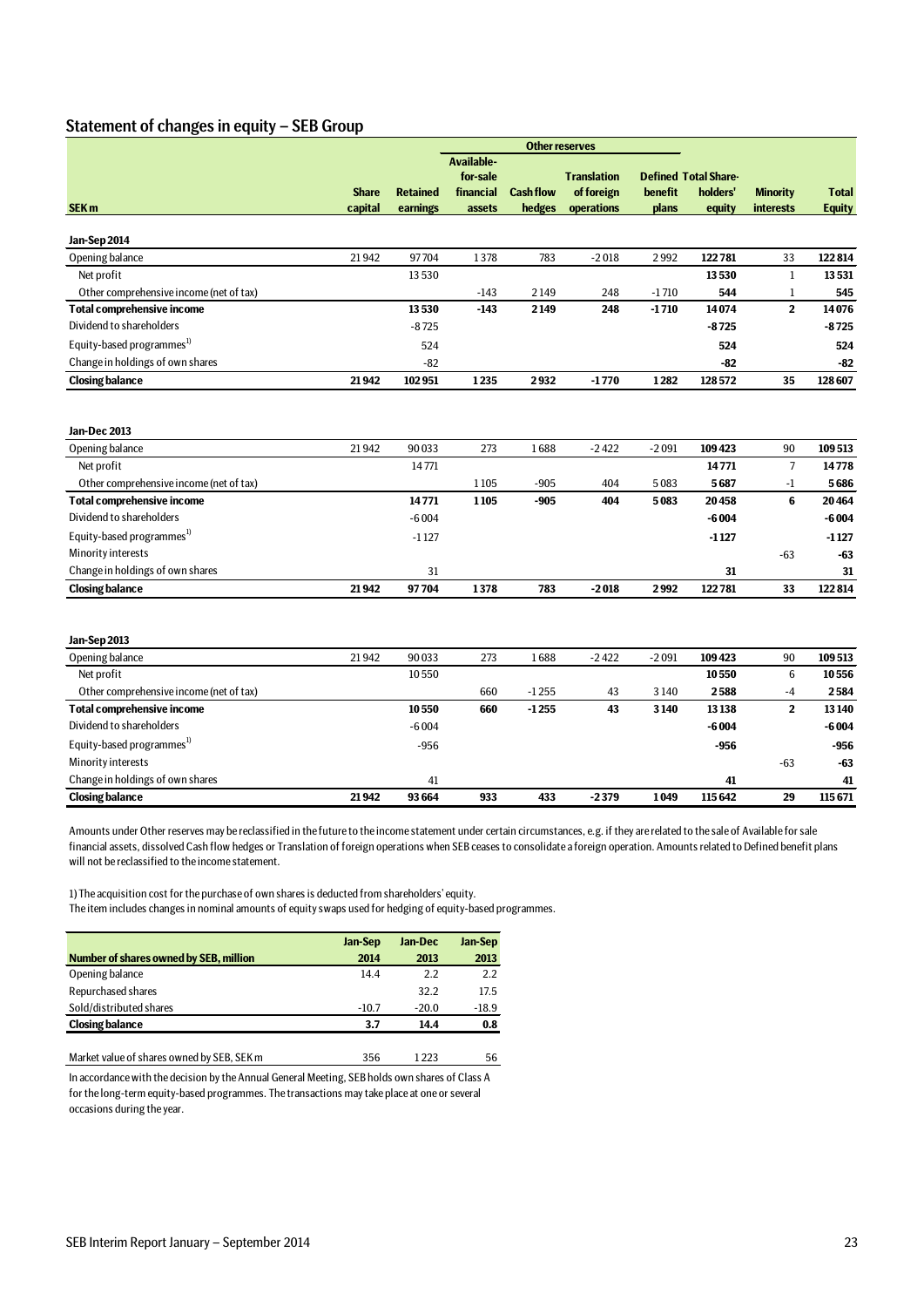# Cash flow statement – SEB Group

|                                                              | Jan - Sep |         | <b>Full year</b> |          |
|--------------------------------------------------------------|-----------|---------|------------------|----------|
| <b>SEK m</b>                                                 | 2014      | 2013    | %                | 2013     |
| Cash flow from operating activities                          | 96882     | 50099   | 93               | $-33172$ |
| Cash flow from investment activities                         | 1860      | $-1391$ |                  | $-1835$  |
| Cash flow from financing activities                          | $-1306$   | $-8138$ | - 84             | - 7842   |
| Net increase in cash and cash equivalents                    | 97436     | 40570   | <i>140</i>       | - 42 849 |
| Cash and cash equivalents at the beginning of year           | 213 388   | 257292  | $-17$            | 257292   |
| Exchange rate differences on cash and cash equivalents       | $-17016$  | $-1568$ |                  | $-1055$  |
| Net increase in cash and cash equivalents                    | 97436     | 40 5 70 | 140              | - 42 849 |
| Cash and cash equivalents at the end of period <sup>1)</sup> | 293808    | 296 294 | - 1              | 213 388  |

1) Cash and cash equivalents at the end of period is defined as Cash and cash balances with central banks, Other lending to central banks and Loans to other credit institutions payable on demand.

# Financial assets and liabilities – SEB Group

|                                                     | 30 Sep 2014     |                   | 31 Dec 2013     |                   | 30 Sep 2013     |                     |
|-----------------------------------------------------|-----------------|-------------------|-----------------|-------------------|-----------------|---------------------|
|                                                     | <b>Carrying</b> |                   | <b>Carrying</b> |                   | <b>Carrying</b> |                     |
| <b>SEK m</b>                                        | amount          | <b>Fair value</b> | amount          | <b>Fair value</b> |                 | amount Fair value   |
| Loans                                               | 1755884         | 1769459           | 1551591         | 1557769           | 1622262         | 1662845             |
| Equity instruments                                  | 150108          | 150108            | 157728          | 157728            | 155 341         | 155341              |
| Debt instruments                                    | 393318          | 393 482           | 325730          | 325750            | 340436          | 337310              |
| Derivative instruments                              | 211036          | 211036            | 142377          | 142 377           | 143 043         | 143 043             |
| Financial assets - policyholders bearing the risk   | 245 890         | 245 890           | 234062          | 234062            | 223 468         | 223 468             |
| Other                                               | 31568           | 31568             | 23 10 2         | 23 10 2           | 25 2 90         | 25 290              |
| <b>Financial assets</b>                             | 2787804         | 2801543           | 2434590         | 2440788           |                 | 2 509 840 2 547 297 |
|                                                     |                 |                   |                 |                   |                 |                     |
| Deposits                                            | 1250722         | 1251717           | 1025666         | 1032553           | 1138904         | 1189217             |
| Equity instruments                                  | 48688           | 48688             | 44 2 31         | 44 2 31           | 38741           | 38741               |
| Debt instruments                                    | 791315          | 819758            | 768354          | 773 747           | 760391          | 766346              |
| Derivative instruments                              | 178 861         | 178 861           | 136707          | 136707            | 139092          | 139092              |
| Liabilities to policyholders - investment contracts | 247056          | 247056            | 223 494         | 223 494           | 214 224         | 214 224             |
| Other                                               | 52 3 61         | 52320             | 32 205          | 32266             | 26 240          | 25 608              |
| <b>Financial liabilities</b>                        | 2569003         | 2598400           | 2230657         | 2242998           |                 | 2 317 592 2 373 228 |

SEB has aggregated its financial instruments by class taking into account the characteristics of the instruments. The fair value of each class of financial assets and liabilities are compared with its carrying amount. A description of the characteristics of the classes can be found in note 41 in the Annual Report 2013.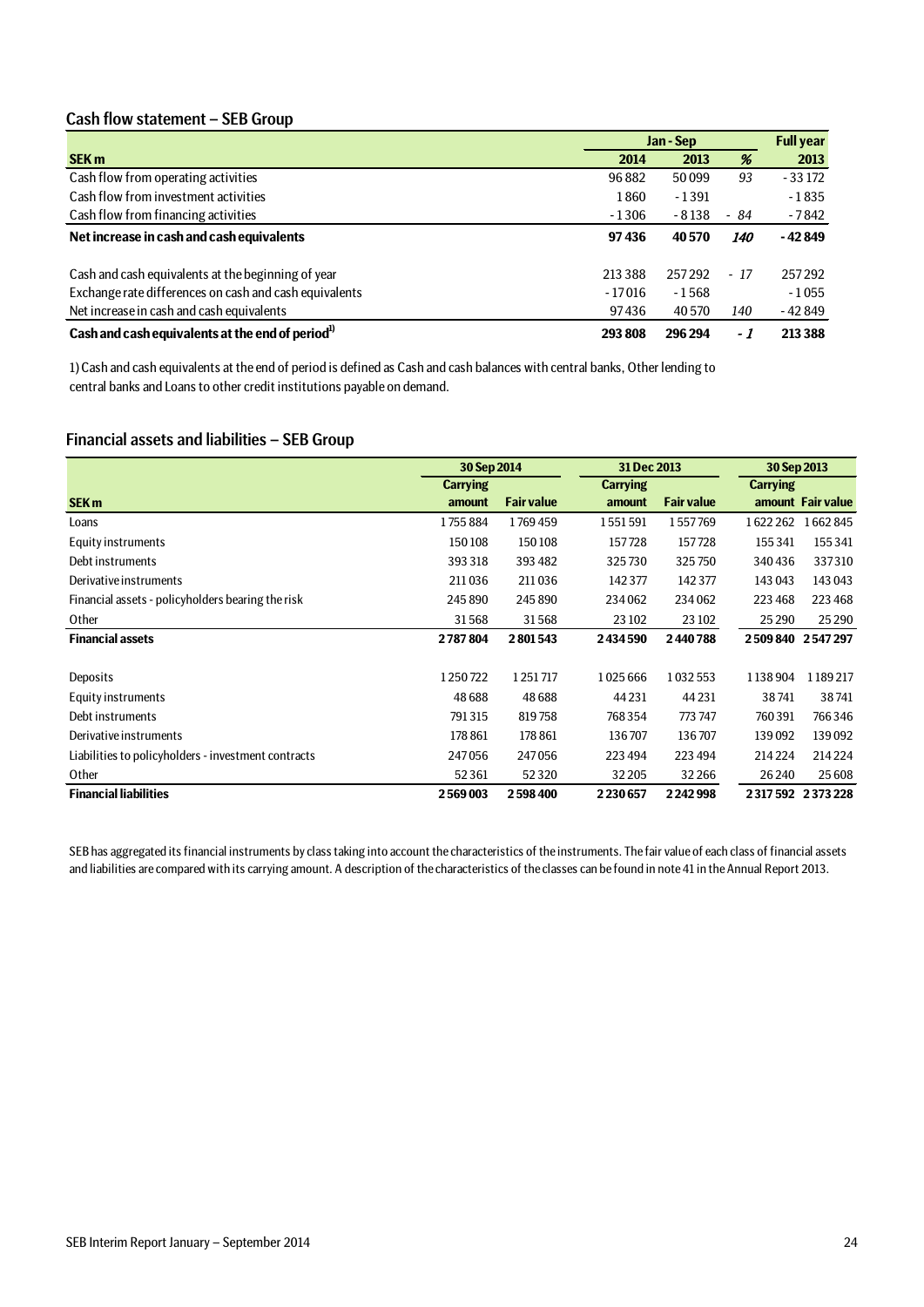### Assets and liabilities measured at fair value – SEB Group

| SEK <sub>m</sub>                                    |                      | 30 Sep 2014 |            |              |                               | 31 Dec 2013 |            |              |  |  |
|-----------------------------------------------------|----------------------|-------------|------------|--------------|-------------------------------|-------------|------------|--------------|--|--|
|                                                     |                      | Valuation   | Valuation  |              |                               |             | Valuation  |              |  |  |
|                                                     |                      | technique   | technique  |              |                               | Valuation   | technique  |              |  |  |
|                                                     | <b>Quoted prices</b> | using       | using non- |              | Quoted prices technique using |             | using non- |              |  |  |
|                                                     | in active            | observable  | observable |              | in active                     | observable  | observable |              |  |  |
|                                                     | markets              | inputs      | inputs     |              | markets                       | inputs      | inputs     |              |  |  |
| <b>Assets</b>                                       | (Level 1)            | (Level 2)   | (Level 3)  | <b>Total</b> | (Level 1)                     | (Level 2)   | (Level 3)  | <b>Total</b> |  |  |
| Financial assets - policyholders bearing the risk   | 234539               | 9406        | 1945       | 245 890      | 228772                        | 3365        | 1925       | 234062       |  |  |
| Equity instruments at fair value                    | 118756               | 19149       | 12830      | 150735       | 118182                        | 29 160      | 11059      | 158 401      |  |  |
| Debt instruments at fair value                      | 193 497              | 168 109     | 1245       | 362851       | 121766                        | 167766      | 1429       | 290 961      |  |  |
| Derivative instruments at fair value                | 4098                 | 200 260     | 6678       | 211036       | 2619                          | 136039      | 3719       | 142377       |  |  |
| Investment properties                               |                      |             | 7327       | 7327         |                               |             | 7623       | 7623         |  |  |
| <b>Total</b>                                        | 550890               | 396924      | 30025      | 977839       | 471339                        | 336330      | 25755      | 833424       |  |  |
| <b>Liabilities</b>                                  |                      |             |            |              |                               |             |            |              |  |  |
| Liabilities to policyholders - investment contracts | 235699               | 9410        | 1946       | 247 055      | 218914                        | 3 1 1 9     | 1461       | 223494       |  |  |
| Equity instruments at fair value                    | 48 156               | 76          | 456        | 48 6 88      | 43 678                        | 64          | 489        | 44 231       |  |  |
| Debt instruments at fair value                      | 21448                | 40985       |            | 62433        | 23 4 66                       | 38086       |            | 61552        |  |  |
| Derivative instruments at fair value                | 4492                 | 167204      | 7165       | 178 861      | 5437                          | 127532      | 3738       | 136707       |  |  |
| <b>Total</b>                                        | 309795               | 217675      | 9567       | 537037       | 291495                        | 168 801     | 5688       | 465984       |  |  |

#### **Fair value measurent**

The objective of fair value measurement is to arrive at the price at which an orderly transaction would take place between market participants at the measurement date under current market conditions

The Group has an established valuation process and control environment for the determination of fair values of financial instruments that includes a review, independent from the business, of valuation models and prices. If validation principles are not adhered to, the Head of Group Finance shall be informed. Exceptions of material and principal importance require approval from the GRMC (Group Risk Measurement Committee) and the ASC (Accounting Standards Committee).

In order to arrive at the fair value of a financial instrument SEB uses different methods; quoted prices in active markets, valuation techniques incorporating observable data and valuation techniques based on internal mode disclosure purposes, financial instruments carried at fair value are classified in a fair value hierarchy according to the level of market observability of the inputs. Risk Control classifies and continuously reviews the c financial instruments in the fair value hierarchy. The valuation process is the same for financial instruments in all levels

An active market is one in which transactions occur with sufficient volume and frequency to provide pricing information on an ongoing basis. The objective is to arrive at a price at which a transaction without modification repackaging would occur in the principal market for the instrument.

Fair value is generally measured for individual financial instruments, in addition portfolio adjustments are made to cover the credit risk. To reflect counterparty risk and own credit risk in OTC derivatives, adjustments a based on the net exposure towards each counterpart. These adjustments are calculated on a counterparty level based on estimates of exposure at default, probability of default and recovery rates. Probability of default and recovery rate information is generally sourced from the CDS markets. For counterparties where this information is not available, or considered unreliable due to the nature of the exposure, alternative approaches are taken the probability of default is based on generic credit indices for specific industry and/or rating.

When valuing financial liabilities at fair value own credit standing is reflected.

In order to arrive at the fair value of investment properties a market participant's ability to generate economic benefit by using the asset in its highest and best use are taken into account. The highest and best use take account the use of the asset that is physically possible, legally permissible and financially feasible. The current use of the investment properties in SEB is in accordance with the highest and best use. The valuation of i properties is described in the Accounting policies in Annual Report 2013. The valuation of the investment properties is performed semi-annually, they are presented and approved by the board in each real estate company. The valuation principles used in all entities are in accordance with regulations provided by the local Financial Supervisory Authorities (FSA) which is in accordance with international valuation principles and in accordance wi

#### **Level 1: Quoted market prices**

Valuations in Level 1 are determined by reference to unadjusted quoted market prices for identical instruments in active markets where the quoted prices are readily available and the prices represent actual and regularly o market transactions on an arm's length basis.

Examples of Level 1 financial instruments are listed equity securities, debt securities, and exchange-traded derivatives. Instruments traded in an active market for which one or more market participants provide a binding p quotation on the balance sheet date are also examples of Level 1 financial instrument

#### **Level 2: Valuation techniques with observable inputs**

In Level 2 valuation techniques, all significant inputs to the valuation models are observable either directly or indirectly. Level 2 valuation techniques include using discounted cash flows, option pricing models, recent and the price of another instrument that is substantially the same.

Examples of observable inputs are foreign currency exchange rates, binding securities price quotations, market interest rates (Stibor, Libor, etc.), volatilities implied from observable option prices for the same term and transactions with one or more external counterparts executed by SEB. An input can transfer from being observable to being unobservable during the holding period due to e.g. illiquidity of the instrument. Examples of Level 2 financial instruments are most OTC derivatives such as options and interest rate swaps based on the Libor swap rate or a foreign-denominated yield curve. Other examples are instruments for which SEB recently entered into transactions with third parties and instruments for which SEB interpolates between observable variables.

#### **Level 3: Valuation techniques with significant unobservable inputs**

If the fair value of financial instruments includes more than one unobservable input, the unobservable inputs are aggregated in order to determine the classification of the entire instrument. The level in the fair value hi within which a financial instrument is classified is determined on the basis of the lowest level of input that is significant to the fair value in its entirety. Level 3 valuation techniques incorporate significant inputs that are unobservable. These techniques are generally based on extrapolating from observable inputs for similar instruments, analysing historical data or other an techniques. Examples of Level 3 financial instruments are more complex OTC derivatives, long dated options for which the volatility is extrapolated or derivatives that depend on an unobservable correlation. Other examples instruments for which there is currently no active market or binding quotes, such as unlisted equity instruments and private equity holdings and investment properties.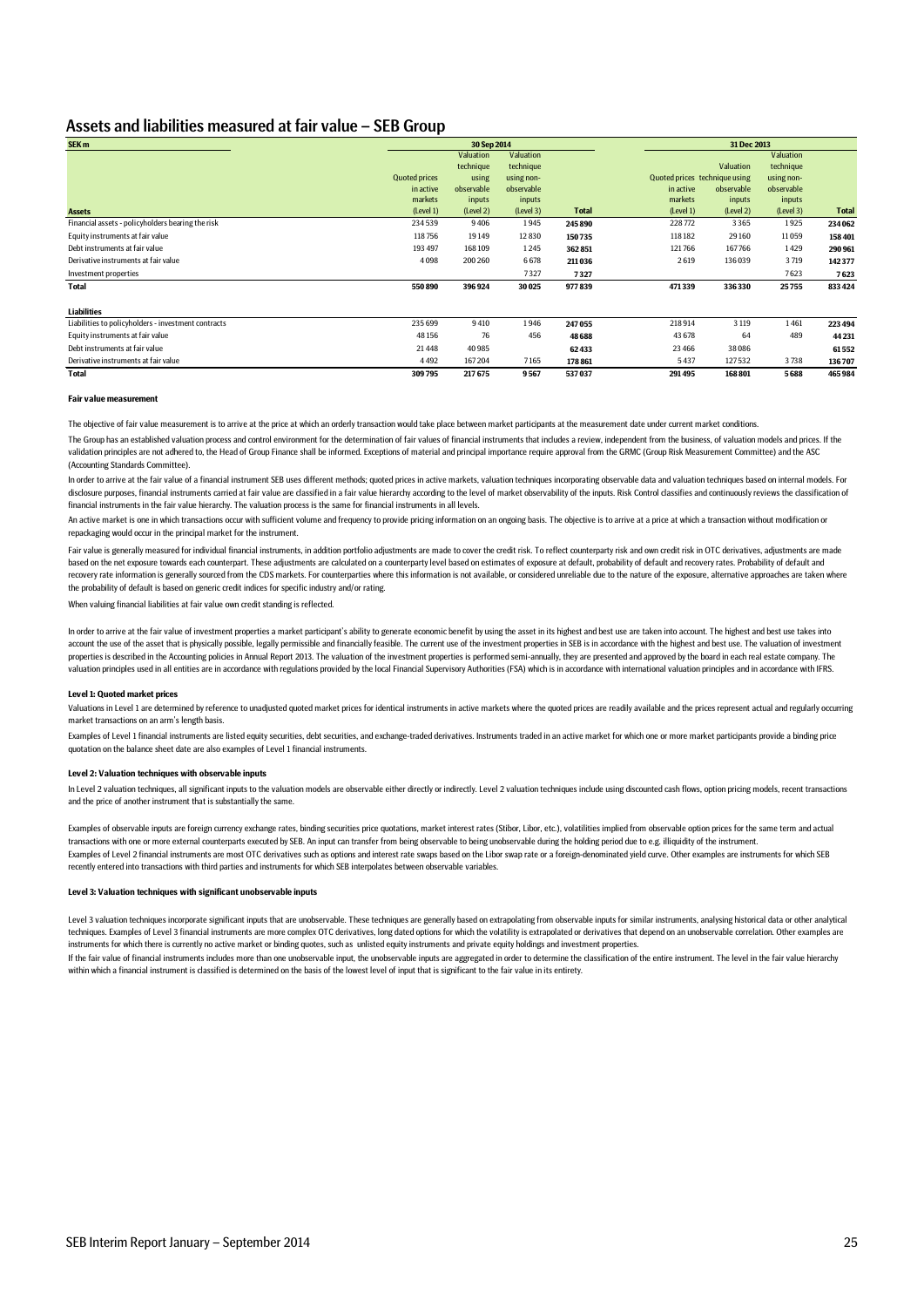### Assets and liabilities measured at fair value – continued - SEB Group

### **Significant transfers and reclassifications between levels**

Iransters between levels may occur when there are indications that market conditions have changed, e.g. a change in liquidity. The Valuation/Pricing committee of each relevant division decides on material shifts between le At the end of the second quarter AFS Equity instruments in the amount of SEK 268m have been transferred into level 3 due to reassessment. At the end of the third quarter Equity instruments at fair value through profit & lo the amount of SEK 47m have been transferred from level 3 to level 1 due to reassessment.

|                                                     |             |              | Gain/loss in         |           |              |               |             |          |                              |             |                     |                |
|-----------------------------------------------------|-------------|--------------|----------------------|-----------|--------------|---------------|-------------|----------|------------------------------|-------------|---------------------|----------------|
|                                                     | Closing     | Gain/loss in | Other                |           |              |               |             |          |                              |             |                     | <b>Closing</b> |
|                                                     | balance     |              | Income comprehensive |           |              |               |             |          | Transfers into Transfers out | Reclassifi- | <b>Exchangerate</b> | balance        |
| <b>Changes in level 3</b>                           | 31 Dec 2013 | statement    | income               | Purchases | <b>Sales</b> | <b>Issues</b> | Settlements | Level 3  | of Level 3                   | cation      | differences         | 30 Sep 2014    |
|                                                     |             |              |                      |           |              |               |             |          |                              |             |                     |                |
| <b>Assets</b>                                       |             |              |                      |           |              |               |             |          |                              |             |                     |                |
| Financial assets - policyholders bearing the risk   | 1925        | 1620         |                      | 2036      | $-2204$      |               |             |          |                              | $-1483$     | 51                  | 1945           |
| Equity instruments at fair value                    | 11059       | 119          | $-56$                | 2444      | $-2669$      |               |             | 268      | $-47$                        | 1423        | 289                 | 12830          |
| Debt instruments at fair value                      | 1429        |              |                      | 804       | $-1082$      |               |             |          |                              | 60          | 34                  | 1245           |
| Derivative instruments at fair value                | 3719        | 2656         |                      | 288       | $-215$       |               | 118         |          |                              |             | 112                 | 6678           |
| Investment properties                               | 7623        | $-728$       |                      | 247       | $-20$        |               |             |          |                              |             | 205                 | 7327           |
| <b>Total</b>                                        | 25755       | 3667         | $-56$                | 5819      | $-6190$      | $\bf{0}$      | 118         | 268      | $-47$                        | $\bf{0}$    | 691                 | 30025          |
| <b>Liabilities</b>                                  |             |              |                      |           |              |               |             |          |                              |             |                     |                |
| Liabilities to policyholders - investment contracts | 1461        | 1555         |                      | 1951      | $-2112$      |               |             |          |                              | $-953$      | 44                  | 1946           |
| Equity instruments at fair value                    | 489         | $-18$        |                      | $-27$     |              |               |             |          |                              |             | 12                  | 456            |
| Debt instruments at fair value                      | $\Omega$    |              |                      |           |              |               |             |          |                              |             |                     | $\Omega$       |
| Derivative instruments at fair value                | 3738        | 2899         |                      | 294       | $-102$       |               | 220         |          |                              |             | 116                 | 7165           |
| <b>Total</b>                                        | 5688        | 4436         | $\bf{0}$             | 2218      | $-2214$      | $\bf{0}$      | 220         | $\bf{0}$ | $\bf{0}$                     | $-953$      | 172                 | 9567           |

#### **Sensitivity of Level 3 assets and liabilities to unobservable inputs**

The table below illustrates the potential Profit or Loss impact of the relative uncertainty in the fair value of assets and liabilities that for their valuation are dependent on unobservable inputs. The sensitivity to unob is assessed by altering the assumptions to the valuation techniques, illustrated below by changes in index-linked swap spreads, implied volatilities, credit spreads or comparator multiples. It is unlikely that all unobserv would be simultaneously at the extremes of their ranges of reasonably possible alternatives. There have been no significant changes during 2014. The largest open market risk within Level 3 financial instruments is found wi the insurance business.

|                                                                                                                                     | 30 Sep 2014 |             |            |             |  | 31 Dec 2013 |                    |            |             |
|-------------------------------------------------------------------------------------------------------------------------------------|-------------|-------------|------------|-------------|--|-------------|--------------------|------------|-------------|
| SEK <sub>m</sub>                                                                                                                    | Assets      | Liabilities | <b>Net</b> | Sensitivity |  | Assets      | <b>Liabilities</b> | <b>Net</b> | Sensitivity |
| Structured Derivatives - interest rate <sup>1)</sup>                                                                                | 738         | $-1177$     | $-439$     | 33          |  | 489         | $-684$             | $-195$     | 59          |
| Capital Markets <sup>2)</sup>                                                                                                       | 154         | $-15$       | 139        | 24          |  | 397         | $-45$              | 352        | 16          |
| Bond investment portfolio <sup>3)</sup>                                                                                             |             |             |            |             |  | 48          |                    | 48         | 9           |
| Venture Capital holding and similar holdings <sup>4)</sup>                                                                          | 2014        | $-456$      | 1558       | 318         |  | 1803        | $-490$             | 1313       | 277         |
| Insurance holdings - Financial instruments <sup>5)</sup>                                                                            | 10922       | $-175$      | 10747      | 1516        |  | 10752       | $-263$             | 10489      | 1498        |
| Insurance holdings - Investment properties <sup>6)</sup>                                                                            | 7327        |             | 7327       | 733         |  | 7623        |                    | 7623       | 762         |
| 1) Sensitivity from a shift of index-linked swap spreads by 5 basis points (5) and implied volatilities by 5 percentage points (5). |             |             |            |             |  |             |                    |            |             |

2) Sensitivity from a shift of swap spreads by 5 basis points (5) .

3) Sensitivity from a shift of credit spreads by 100 basis points (100).

4) Valuation is estimated in a range of reasonable outcomes. Sensitivity analysis is based on 20 per cent shift in market values.

5) Sensitivity analysis is based on a shift in private equity of 20 per cent (20), structured credits 10 per cent (10) and derivative market values of 10 per cent (10).

6) Sensitivity from a shift of investment properties fair values of 10 per cent (10).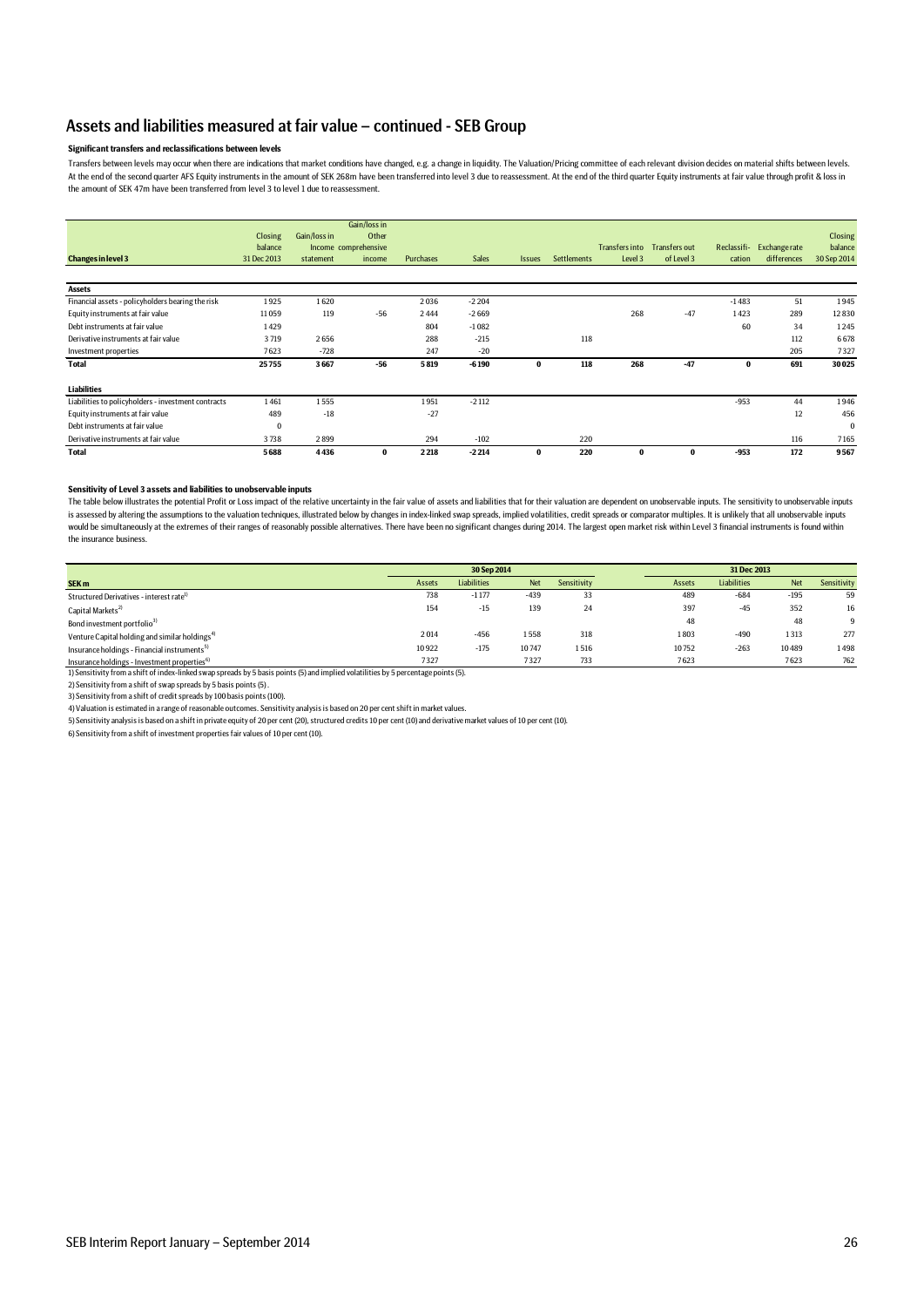| Financial assets and liabilities subject to offsetting or netting arrangements - SEB Group |  |
|--------------------------------------------------------------------------------------------|--|
|--------------------------------------------------------------------------------------------|--|

|                           | Financial assets and liabilities subject to offsetting or netting arrangements | Other    |                                   |                             |                                 |                    |                                 |                            |
|---------------------------|--------------------------------------------------------------------------------|----------|-----------------------------------|-----------------------------|---------------------------------|--------------------|---------------------------------|----------------------------|
|                           |                                                                                |          |                                   | <b>Related arrangements</b> |                                 |                    | instruments in<br>balance sheet |                            |
|                           |                                                                                |          | <b>Net amounts</b>                | in Master netting           | <b>Collaterals</b><br>received/ |                    | not subject to<br>netting       | <b>Total</b> in            |
| SEK <sub>m</sub>          | <b>Gross amounts</b>                                                           |          | Offset balance sheet arrangements |                             | pledged                         | <b>Net amounts</b> |                                 | arrangements balance sheet |
| 30 Sep 2014               |                                                                                |          |                                   |                             |                                 |                    |                                 |                            |
| Derivatives               | 200518                                                                         | $-7264$  | 193254                            | $-141379$                   | $-38269$                        | 13606              | 17782                           | 211036                     |
| Reversed repo receivables | 131124                                                                         | $-4692$  | 126432                            | $-18610$                    | $-78058$                        | 29764              | 7996                            | 134428                     |
| Securities borrowing      | 47624                                                                          |          | 47624                             | $-12170$                    | $-35259$                        | 195                | 4237                            | 51861                      |
| Client receivables        | 13128                                                                          | $-13128$ |                                   |                             |                                 |                    | 8509                            | 8509                       |
| <b>Assets</b>             | 392394                                                                         | $-25084$ | 367310                            | $-172159$                   | $-151586$                       | 43565              | 38524                           | 405834                     |
| Derivatives               | 173732                                                                         | $-7264$  | 166468                            | $-141379$                   | $-20528$                        | 4561               | 12393                           | 178 861                    |
| Repo payables             | 30788                                                                          | $-4692$  | 26 0 96                           | $-18610$                    | $-6493$                         | 993                | 9746                            | 35842                      |
| Securities lending        | 22 6 6 9                                                                       |          | 22669                             | $-12170$                    | -10499                          |                    | 4190                            | 26859                      |
| Client payables           | 13128                                                                          | $-13128$ |                                   |                             |                                 |                    | 28093                           | 28 093                     |
| <b>Liabilities</b>        | 240317                                                                         | $-25084$ | 215233                            | $-172159$                   | $-37520$                        | 5554               | 54422                           | 269655                     |
|                           |                                                                                |          |                                   |                             |                                 |                    |                                 |                            |
| 31 Dec 2013               |                                                                                |          |                                   |                             |                                 |                    |                                 |                            |
| Derivatives               | 133 062                                                                        | $-6598$  | 126464                            | $-92576$                    | $-23349$                        | 10539              | 15913                           | 142377                     |
| Reversed repo receivables | 97138                                                                          | $-4148$  | 92990                             | $-9364$                     | $-80707$                        | 2919               | 17483                           | 110473                     |
| Securities borrowing      | 42728                                                                          | $-5334$  | 37394                             | $-6801$                     | $-27782$                        | 2811               | 2393                            | 39787                      |
| Client receivables        | 8060<br>280988                                                                 | $-8060$  | 256848                            | $-108741$                   | $-131838$                       |                    | 5601<br>41390                   | 5601<br>298 238            |
| <b>Assets</b>             |                                                                                | $-24140$ |                                   |                             |                                 | 16 26 9            |                                 |                            |
| Derivatives               | 138065                                                                         | $-6598$  | 131467                            | $-92576$                    | $-25612$                        | 13279              | 5239                            | 136706                     |
| Repo payables             | 14678                                                                          | $-4148$  | 10530                             | $-9364$                     | $-1166$                         |                    | 11317                           | 21847                      |
| Securities lending        | 19709                                                                          | $-5334$  | 14375                             | $-6801$                     | $-7574$                         |                    | 13 6 8 6                        | 28 061                     |
| Client payables           | 8060                                                                           | $-8060$  |                                   |                             |                                 |                    | 13 140                          | 13140                      |
| <b>Liabilities</b>        | 180512                                                                         | $-24140$ | 156372                            | $-108741$                   | $-34352$                        | 13279              | 43382                           | 199754                     |
| 30 Sep 2013               |                                                                                |          |                                   |                             |                                 |                    |                                 |                            |
| Derivatives               | 134943                                                                         | $-7048$  | 127895                            | $-96589$                    | $-22879$                        | 8427               | 15148                           | 143 043                    |
| Reversed repo receivables | 87049                                                                          | $-6453$  | 80596                             | $-16211$                    | $-64299$                        | 86                 | 27577                           | 108173                     |
| Securities borrowing      | 46931                                                                          | $-4673$  | 42258                             | $-9014$                     | $-30128$                        | 3116               | 3335                            | 45593                      |
| Client receivables        | 10257                                                                          | $-10257$ |                                   |                             |                                 |                    | 11285                           | 11285                      |
| <b>Assets</b>             | 279180                                                                         | $-28431$ | 250749                            | $-121814$                   | $-117306$                       | 11629              | 57345                           | 308 094                    |
|                           |                                                                                |          |                                   |                             |                                 |                    |                                 |                            |
| Derivatives               | 137949                                                                         | $-7048$  | 130901                            | $-96589$                    | $-19417$                        | 14895              | 8191                            | 139092                     |
| Repo payables             | 29843                                                                          | $-6453$  | 23390                             | $-16211$                    | $-7140$                         | 39                 | 16338                           | 39728                      |
| Securities lending        | 30387                                                                          | $-4673$  | 25714                             | $-9014$                     | $-15959$                        | 741                | 12326                           | 38 040                     |
| Client payables           | 10257                                                                          | $-10257$ |                                   |                             |                                 |                    | 8063                            | 8063                       |
| <b>Liabilities</b>        | 208 436                                                                        | $-28431$ | 180005                            | $-121814$                   | $-42516$                        | 15675              | 44 918                          | 224 923                    |

The table shows financial assets and liabilities that are presented net in the balance sheet or with potential rights to off-set associated with enforceable master netting arrangements or similar arrangements, together with related collateral.

Financial assets and liabilities are presented net in the balance sheet when SEB has legally enforceable rights to set-off, in the ordinary cause of business and in the case of bankruptcy, and intends to settle on a net basis or to realize the assets and settle the liabilities simultaneously. Repos with central counterparty clearing houses that SEB has agreements with and client receivables and client payables are examples of instruments that are presented net in the balance sheet.

Financial assets and liabilities subject to enforceable master netting arrangements or similar arrangements that are not presented net in the statement of financial position are arrangements that are usually enforceable in the case of bankruptcy or default but not in the ordinary course of business or arrangements where SEB does not have the intention to settle the instruments simultaneously.

Assets and liabilities that are not subject to offsetting or netting arrangements, i.e. those that are only subject to collateral agreements, are presented as Other instruments in balance sheet not subject to netting arrangements.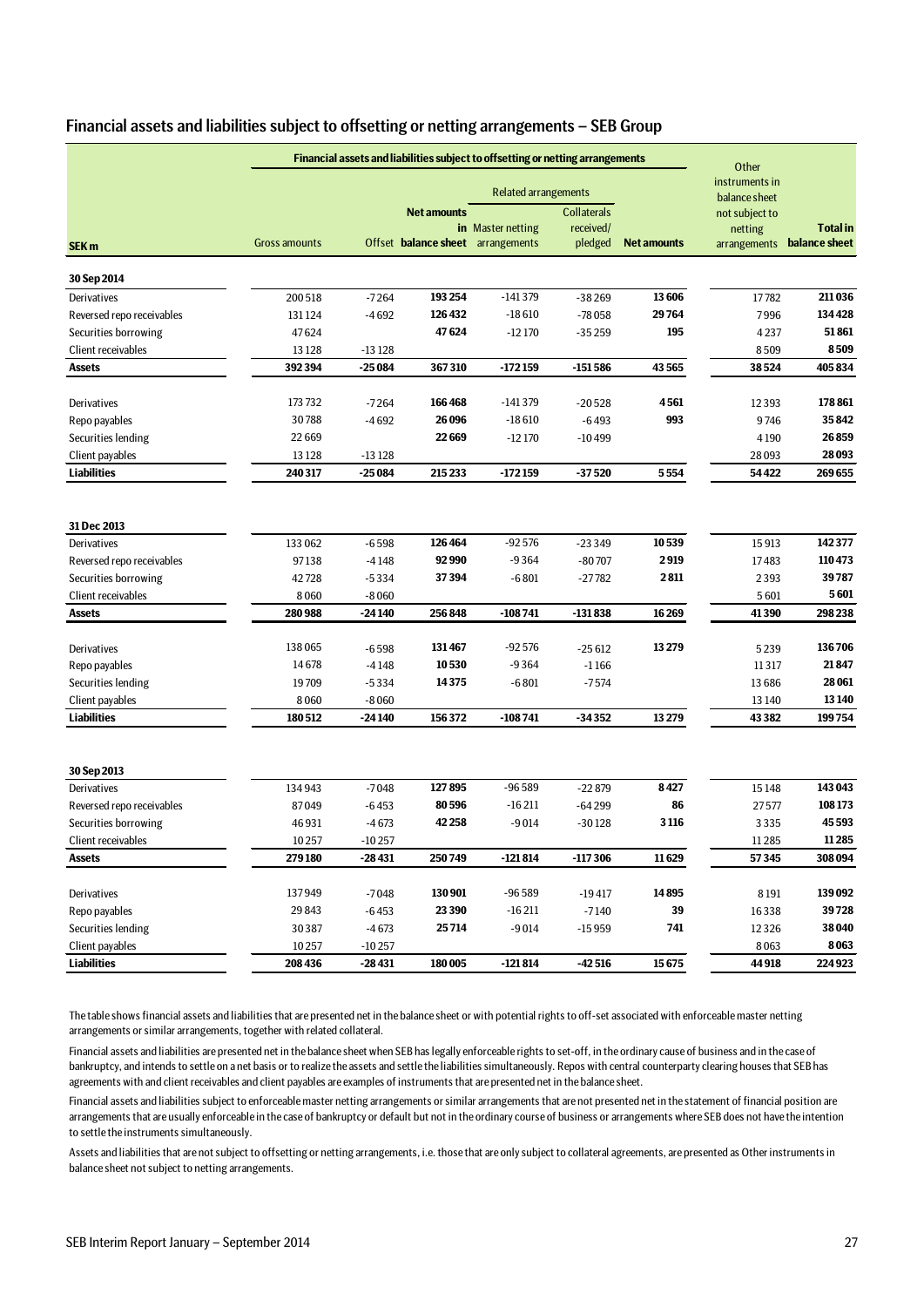# Reclassified portfolios – SEB Group

|                                            | Q <sub>3</sub> | Q <sub>2</sub> |        | Q <sub>3</sub> |        |         | Jan - Sep |            | <b>Full year</b> |
|--------------------------------------------|----------------|----------------|--------|----------------|--------|---------|-----------|------------|------------------|
| <b>SEK m</b>                               | 2014           | 2014           | %      | 2013           | %      | 2014    | 2013      | %          | 2013             |
|                                            |                |                |        |                |        |         |           |            |                  |
| <b>Reclassified</b>                        |                |                |        |                |        |         |           |            |                  |
| Opening balance                            | 15419          | 16267          | $-5$   | 23 148         | $-33$  | 18845   | 29342     | $-36$      | 29342            |
| Amortisations                              | $-1089$        | - 948          | 15     | $-1120$        | $-3$   | $-3725$ | $-4013$   | $-7$       | $-6076$          |
| Securities sold                            | $-962$         | $-280$         |        | $-1051$        | -8     | $-2280$ | $-4866$   | $-53$      | $-4993$          |
| Accrued coupon                             | $-3$           | $-7$           | -57    | 7              | $-143$ | - 5     | 30        | $-117$     | $-8$             |
| Exchange rate differences                  | 120            | 387            | -69    | $-399$         | $-130$ | 650     | 92        |            | 580              |
| <b>Closing balance*</b>                    | 13485          | 15419          | - 13   | 20585          | $-34$  | 13485   | 20585     | -34        | 18845            |
| * Market value                             | 13597          | 15528          | $-12$  | 20189          | -33    | 13597   | 20189     | $-33$      | 18668            |
| Fair value impact - if not reclassified    |                |                |        |                |        |         |           |            |                  |
| In Other Comprehensive Income (AFS origin) | 19             | 136            | $-86$  | $-15$          |        | 165     | 372       | -56        | 535              |
| In Income Statement (HFT origin)           | $-2$           | 2              | $-200$ | $\overline{2}$ | $-200$ | $-23$   | 30        | $-177$     | 10               |
| Total                                      | 17             | 138            | -88    | $-13$          |        | 142     | 402       | -65        | 545              |
| <b>Effect in Income Statements**</b>       |                |                |        |                |        |         |           |            |                  |
| Net interest income                        | 48             | 55             | $-13$  | 80             | -40    | 165     | 243       | $-32$      | 305              |
| Net financial income                       | 142            | 196            | $-28$  | $-286$         | $-150$ | 472     | 38        |            | 274              |
| Other income                               | $-2$           |                |        | $-18$          | -89    |         | - 26      | $-104$     | - 34             |
| Total                                      | 188            | 251            | $-25$  | - 224          | -184   | 638     | 255       | <i>150</i> | 545              |

\*\* The effect in the Income Statement is the profit or loss transactions from the reclassified portfolio reported gross. Net interest income is the interest income from the portfolio without taking into account the funding costs. Net financial income is the foreign currency effect related to the reclassified portfolio but does not include the off-setting foreign currency effects from financing activities. Other income is the realised gains or losses from sales in the portfolio.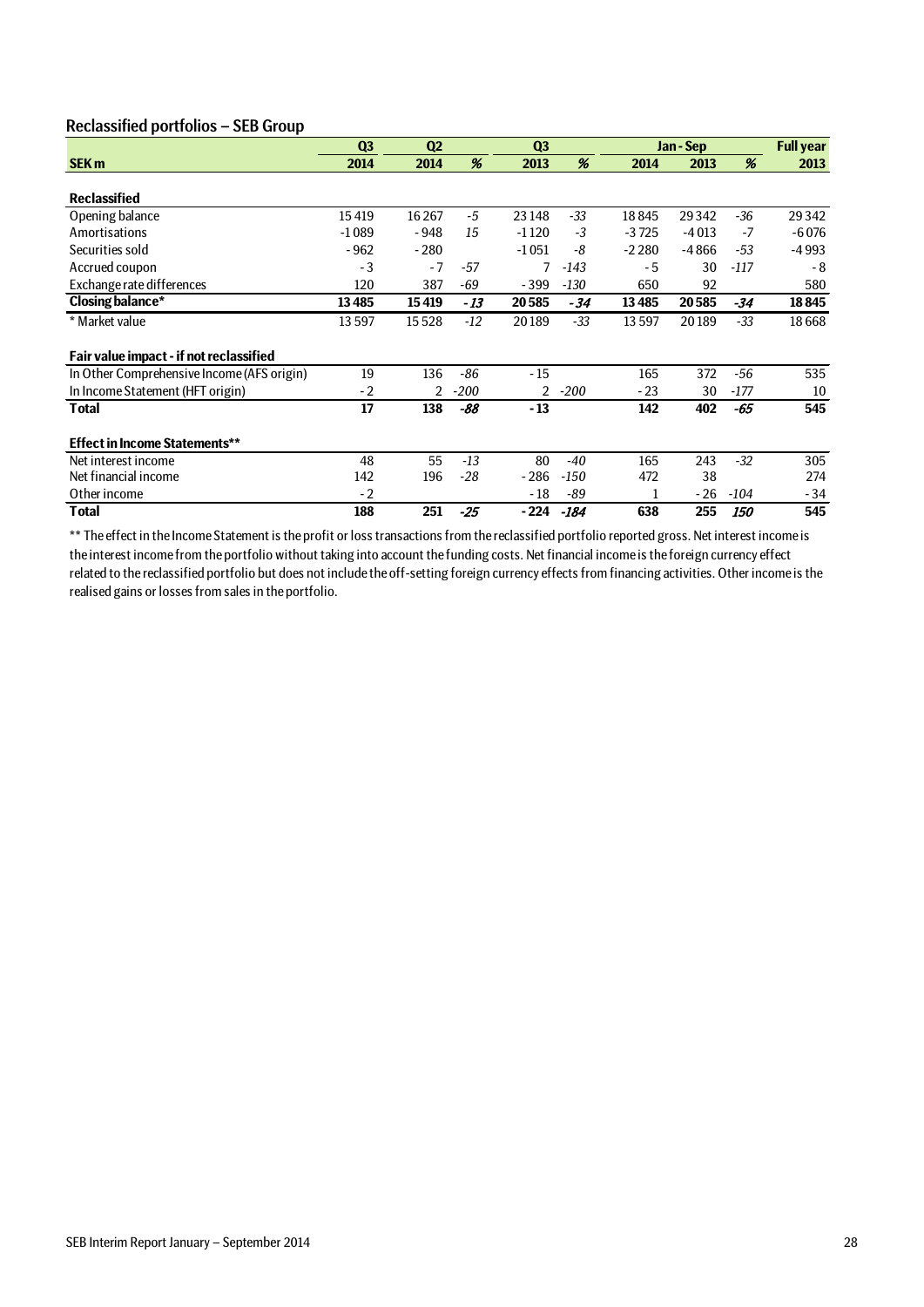# Non-performing loans – SEB Group

|                                                                                                      | 30 Sep  | 31 Dec  | 30 Sep  |
|------------------------------------------------------------------------------------------------------|---------|---------|---------|
| <b>SEK m</b>                                                                                         | 2014    | 2013    | 2013    |
|                                                                                                      |         |         |         |
| Individually assessed impaired loans                                                                 |         |         |         |
| Impaired loans, past due > 60 days                                                                   | 5261    | 4609    | 4882    |
| Impaired loans, performing or past due < 60 days                                                     | 172     | 322     | 365     |
| <b>Total individually assessed impaired loans</b>                                                    | 5433    | 4931    | 5247    |
| Specific reserves                                                                                    | $-2619$ | $-2521$ | $-2621$ |
| for impaired loans, past due > 60 days                                                               | $-2445$ | $-2352$ | $-2377$ |
| for impaired loans, performing or past due < 60 days                                                 | $-174$  | $-169$  | $-244$  |
| Collective reserves                                                                                  | $-1686$ | $-1762$ | $-1716$ |
| <b>Impaired loans net</b>                                                                            | 1128    | 648     | 910     |
| Specific reserve ratio for individually assessed impaired loans                                      | 48.2%   | 51.1%   | 50.0%   |
| Total reserve ratio for individually assessed impaired loans                                         | 79.2%   | 86.9%   | 82.7%   |
|                                                                                                      |         |         |         |
| Net level of impaired loans                                                                          | 0.19%   | 0.17%   | 0.19%   |
| Gross level of impaired loans                                                                        | 0.37%   | 0.35%   | 0.37%   |
|                                                                                                      |         |         |         |
| <b>Portfolio assessed loans</b>                                                                      |         |         |         |
| Portfolio assessed loans past due > 60 days                                                          | 3831    | 4146    | 4534    |
| <b>Restructured loans</b>                                                                            | 317     | 381     | 371     |
| Collective reserves for portfolio assessed loans                                                     | $-2014$ | $-2252$ | $-2362$ |
| Reserve ratio for portfolio assessed loans                                                           | 48.6%   | 49.7%   | 48.2%   |
| <b>Reserves</b>                                                                                      |         |         |         |
| Specific reserves                                                                                    | $-2619$ | $-2521$ | $-2621$ |
| Collective reserves                                                                                  | $-3700$ | $-4014$ | $-4078$ |
| Reserves for off-balance sheet items                                                                 | $-51$   | $-275$  | $-289$  |
| <b>Total reserves</b>                                                                                | $-6370$ | $-6810$ | $-6988$ |
| <b>Non-performing loans</b>                                                                          |         |         |         |
| Non-performing loans*                                                                                | 9581    | 9458    | 10152   |
| NPL coverage ratio                                                                                   | 66.5%   | 72.0%   | 68.8%   |
| NPL% of lending                                                                                      | 0.65%   | 0.67%   | 0.72%   |
| t unnived legac + pertolic accessed legac part due > 60 days + restructured pertfolio accessed legac |         |         |         |

\* Impaired loans + portfolio assessed loans past due > 60 days + restructured portfolio assessed loans

# Seized assets – SEB Group

|                                    | 30 Sep | <b>31 Dec</b> | 30 Sep |
|------------------------------------|--------|---------------|--------|
| <b>SEK m</b>                       | 2014   | 2013          | 2013   |
| Properties, vehicles and equipment | 2457   | 2895          | 2846   |
| <b>Shares</b>                      | 48     | 45            | 46     |
| <b>Total seized assets</b>         | 2505   | 2940          | 2892   |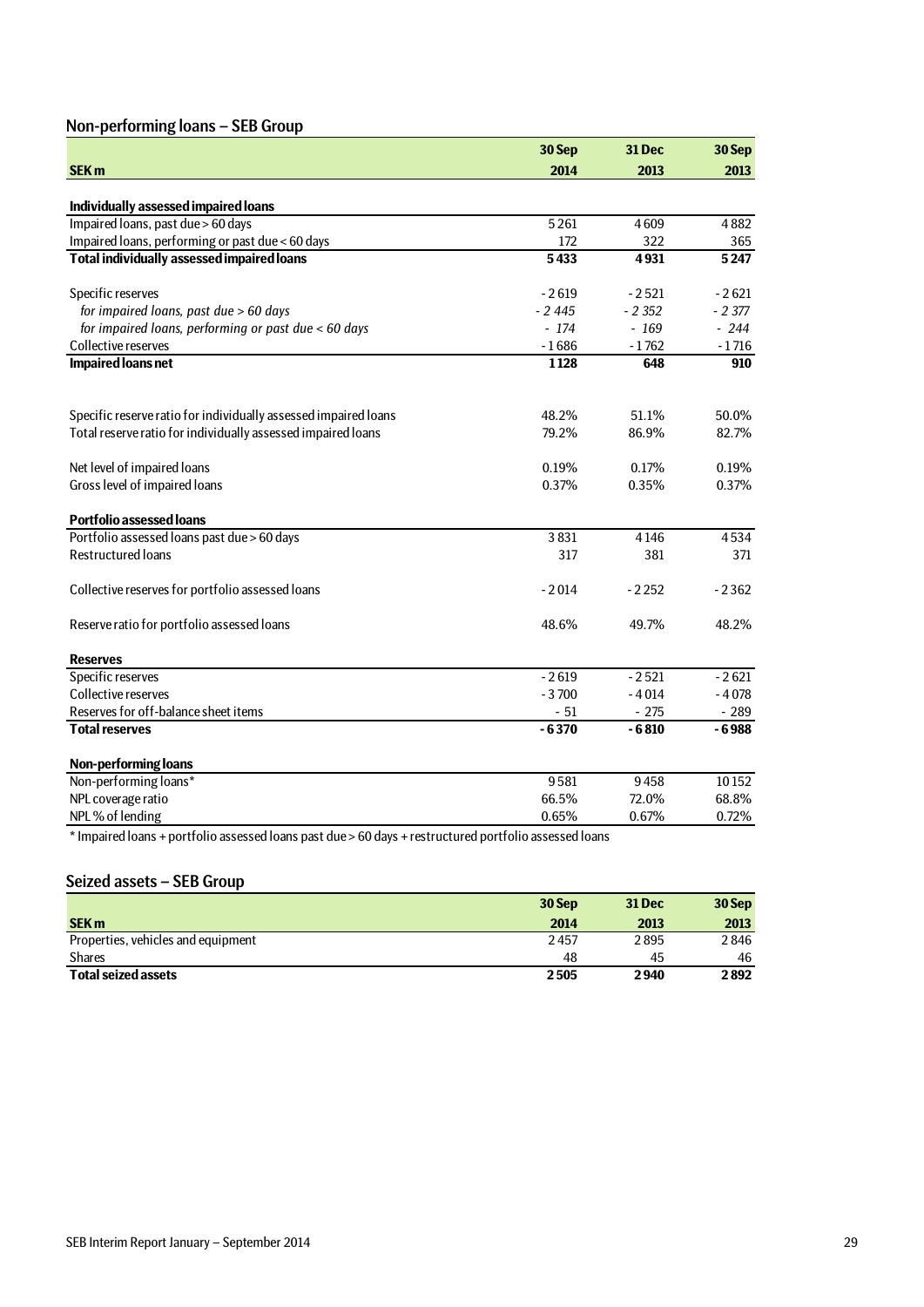# Assets and liabilities held for sale – SEB Group

|                                        | 30 Sep | 31 Dec | 30 Sep   |
|----------------------------------------|--------|--------|----------|
| <b>SEK m</b>                           | 2014   | 2013   | 2013     |
| Loans to the public                    |        |        |          |
| Other assets                           | 719    |        |          |
| <b>Total assets held for sale</b>      | 719    | 0      | $\bf{0}$ |
|                                        |        |        |          |
| Deposits from credit institutions      |        |        |          |
| Deposits and borrowing from the public |        |        |          |
| Other liabilities                      | 1064   |        |          |
| <b>Total liabilities held for sale</b> | 1064   | 0      | $\bf{0}$ |

The card acquiring business within the Retail division with assets and liabilities in Euroline AB has been classified as held for sale in the second quarter 2014. In the SEB Group only external amounts are reclassified. Total assets in Euroline AB's balance sheet also comprise of group internal assets, eliminated in the SEB Group accounts. Furthermore some investment properties within Baltic division have been classified as assets held for sale during the second and third quarters 2014.

# Discontinued operations – SEB Group

## Income statement

|                                         | Q <sub>3</sub> | Q <sub>2</sub> |   | Q <sub>3</sub> |        |          | Jan - Sep |             | <b>Full year</b> |
|-----------------------------------------|----------------|----------------|---|----------------|--------|----------|-----------|-------------|------------------|
| <b>SEK m</b>                            | 2014           | 2014           | % | 2013           | %      | 2014     | 2013      | %           | 2013             |
| Total operating income                  |                |                |   | 3              | $-100$ |          | 40        | $-100$      | 42               |
| Total operating expenses                |                |                |   | $-14$          | $-100$ |          |           | $-77 - 100$ | $-118$           |
| <b>Profit before credit losses</b>      | 0              | 0              |   | $-11$          | -100   | 0        | $-37$     | -100        | $-76$            |
|                                         |                |                |   |                |        |          |           |             |                  |
| Net credit losses                       |                |                |   |                | 0      |          |           | $-20 - 100$ | $-20$            |
| <b>Operating profit</b>                 | $\bf{0}$       | $\bf{0}$       |   | $-11$          | -100   | 0        | - 57      | -100        | - 96             |
|                                         |                |                |   |                |        |          |           |             |                  |
| Income tax expense                      |                |                |   | 11             | $-100$ |          |           | 40 -100     | 85               |
| Net profit from discontinued operations | $\bf{0}$       | $\bf{0}$       |   | $\bf{0}$       | 0      | $\bf{0}$ | - 17      | -100        | $-11$            |

# Cash flow statement

|                                           | Q3   | $\mathbf{Q2}$ |   | Q <sub>3</sub> |             | Jan - Sep |        |        | <b>Full year</b> |
|-------------------------------------------|------|---------------|---|----------------|-------------|-----------|--------|--------|------------------|
| <b>SEK m</b>                              | 2014 | 2014          | % | 2013           | %           | 2014      | 2013   | %      | 2013             |
| Cash flow from operating activities       |      |               |   |                | $-61 - 100$ |           | $-129$ | $-100$ | $-268$           |
| Cash flow from investment activities      |      |               |   |                |             |           |        |        |                  |
| Cash flow from financing activities       |      |               |   |                | $61 - 100$  |           | 129    | $-100$ | 268              |
| Net increase in cash and cash equivalents |      |               |   |                |             |           |        |        |                  |
| from discontinued operations              |      |               |   |                |             | 0         | o      | Ω      | $\mathbf{0}$     |

Discontinued operations includes the operational separation of the divested retail operations in Germany and Ukraine. The divestments are now finalised.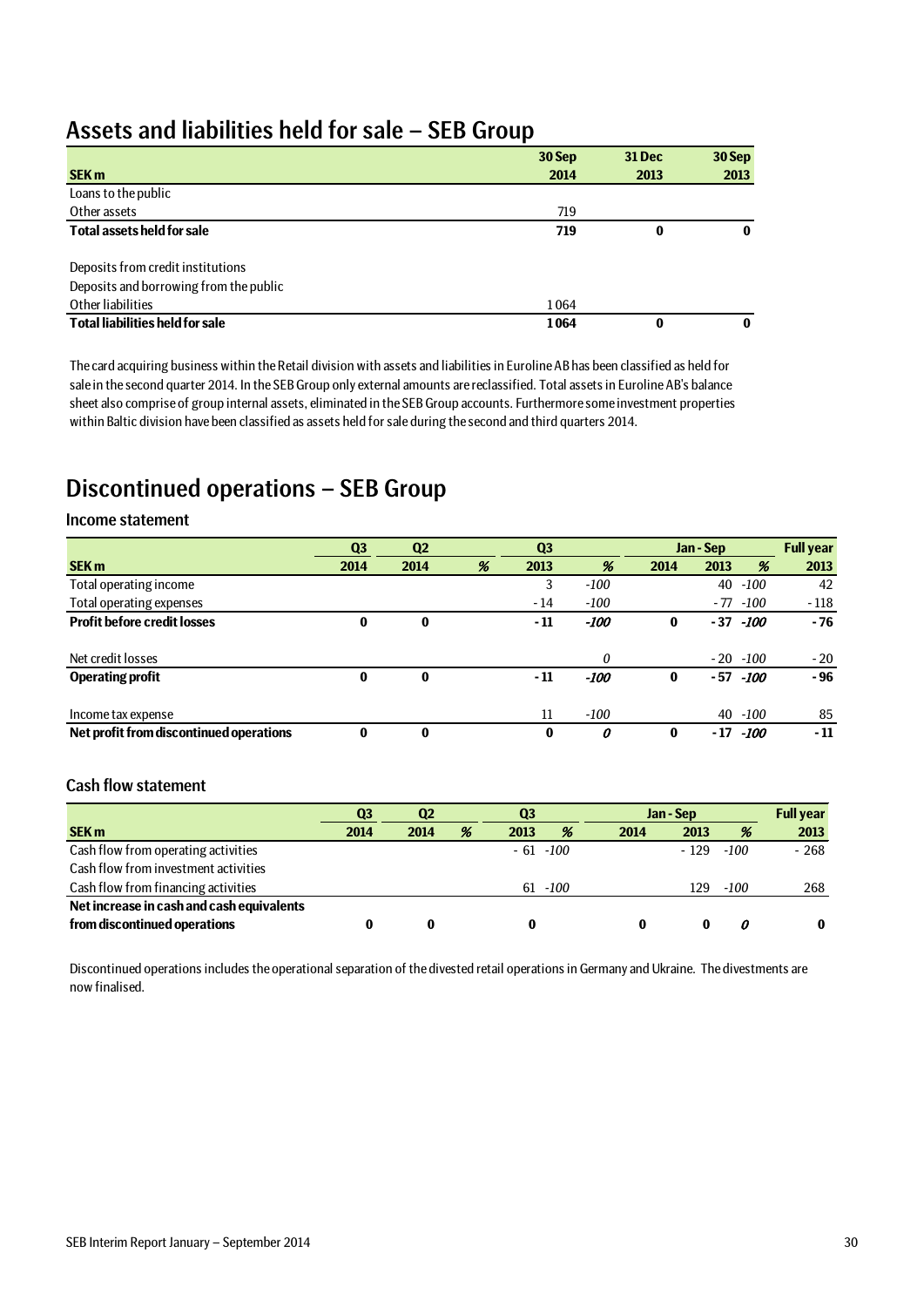# SEB consolidated situation

## Capital adequacy analysis for SEB consolidated situation

|                                                                                        | 30 Sep  | 31 Dec     |
|----------------------------------------------------------------------------------------|---------|------------|
| <b>SEK m</b>                                                                           | 2014    | 2013       |
|                                                                                        |         |            |
| <b>Own funds</b>                                                                       |         |            |
| Common Equity Tier 1 capital                                                           | 96937   | 89826      |
| Tier 1 capital                                                                         | 108140  | 102 462    |
| <b>Total own funds</b>                                                                 | 124135  | 108 260    |
| <b>Own funds requirement</b>                                                           |         |            |
| Risk exposure amount                                                                   | 598063  | 598324     |
| Expressed as own funds requirement                                                     | 47845   | 47866      |
| Common Equity Tier 1 capital ratio                                                     | 16.2%   | 15.0%      |
| Tier 1 capital ratio                                                                   | 18.1%   | 17.1%      |
| Total capital ratio                                                                    | 20.8%   | 18.1%      |
| Own funds in relation to own funds requirement                                         | 2.59    | 2.26       |
| Regulatory Common Equity Tier 1 capital requirement including buffer                   | 7.0%    |            |
| of which capital conservation buffer requirement                                       | 2.5%    |            |
| Common Equity Tier 1 capital available to meet buffer <sup>1)</sup>                    | 11.7%   |            |
| Transitional floor 80% of capital requirement according to Basel I                     |         |            |
| Minimum floor own funds requirement according to Basel I                               | 78388   | 74054      |
| Own funds according to Basel I                                                         | 123 464 | 109 042    |
| Own funds in relation to own funds requirement Basel I                                 | 1.58    | 1.47       |
| Leverage ratio                                                                         |         |            |
| Exposure measure for leverage ratio calculation                                        | 2732407 | 2327121    |
| of which on balance sheet items                                                        | 2400426 | 2 118 3 26 |
| of which off balance sheet items                                                       | 331981  | 208795     |
| Leverage ratio                                                                         | 4.1%    | 4.2%       |
| Calculated as the simple arithmetic mean of the monthly leverage ratios over a quarter |         |            |

<sup>1)</sup> CET1 ratio 16.2% less minimum capital requirement of 4.5% excluding buffers. In addition to the CET1 requirements there is a total capital requirement of additional 3.5%.

### Swedish implementation of the Basel III framework

The Basel III framework, in the form of the CRD IV/CRR regulatory package, was adopted by the European Parliament in 2013. In Swedish law, the CRR part automatically took effect upon EU adoption while the CRD IV part was entered in August 2014 and will be implemented by the Swedish FSA during the fall.

In September, the Swedish FSA published its views thereon on www.fi.se. Certain unclarities remain, but the FSA

indicated that SEB's Common Equity Tier 1 requirement would have been 15.4 per cent, and that the total capital requirement would have been 19.8 per cent, at 30 June 2014, applying the new regulations.

The Basel III information in this report is based on SEB's interpretation of the current regulations and may be amended when the final version of the Swedish regulation is established.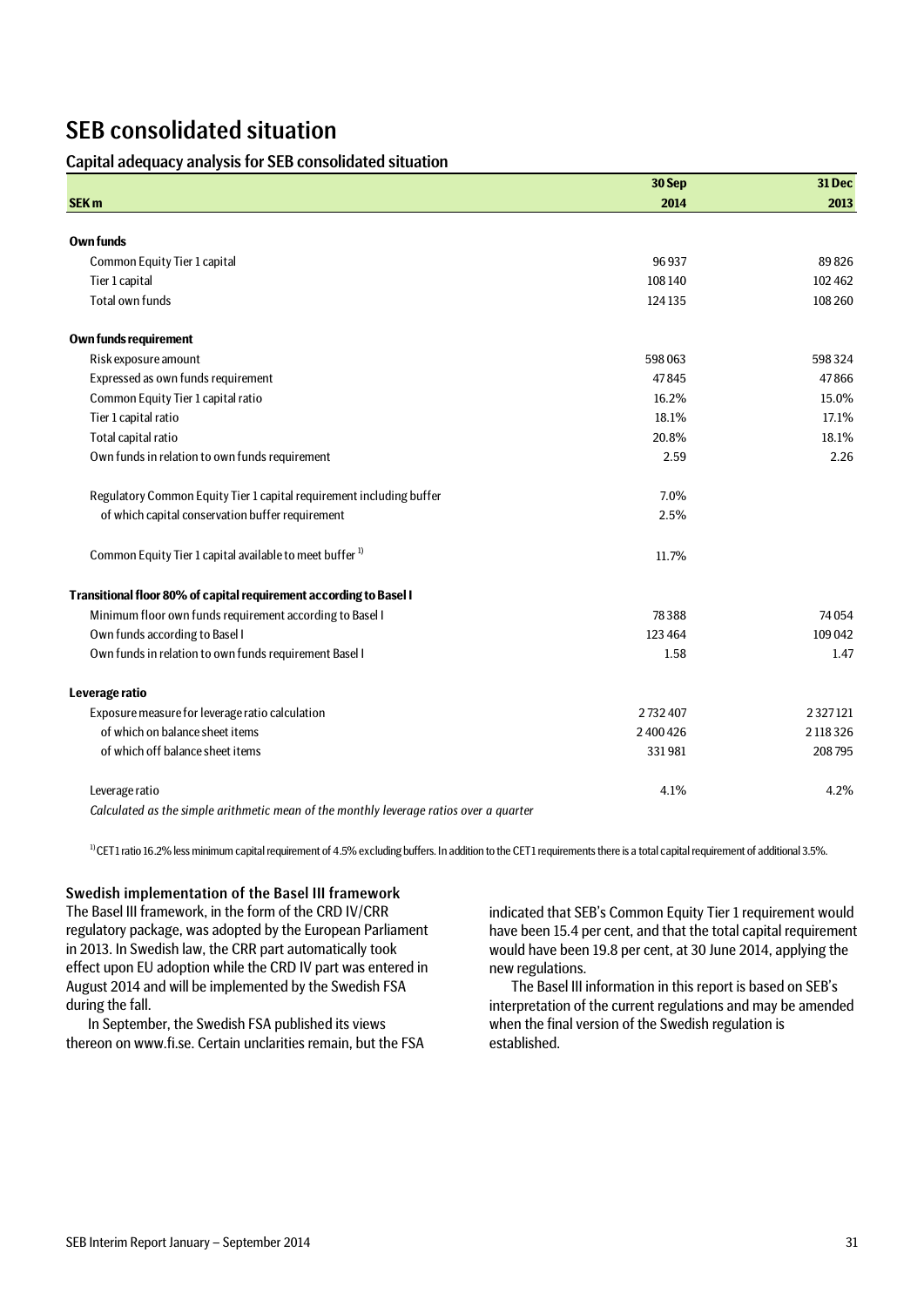### Own funds for SEB consolidated situation

|                                                                                                   | 30 Sep   | 31 Dec   |
|---------------------------------------------------------------------------------------------------|----------|----------|
| <b>SEK m</b>                                                                                      | 2014     | 2013     |
| Shareholders equity                                                                               | 21942    | 21942    |
| Retained earnings                                                                                 | 45306    | 41050    |
| Accumulated other comprehensive income and other reserves                                         | 44 4 84  | 42 174   |
| Independently reviewed interim profits net of any foreseeable charge or dividend                  | 5520     | 6052     |
| Common Equity Tier 1 capital before regulatory adjustments <sup>1)</sup>                          | 117 252  | 111 218  |
| Additional value adjustments                                                                      | $-1096$  | $-848$   |
| Intangible assets                                                                                 | $-12465$ | $-12248$ |
| Deferred tax assets that rely on future profitability                                             | -428     | $-649$   |
| Fair value reserves related to gains or losses on cash flow hedges                                | $-2932$  | $-783$   |
| Negative amounts resulting from the calculation of expected loss amounts                          | $-411$   | $-782$   |
| Gains or losses on liabilities valued at fair value resulting from changes in own credit standing | 462      |          |
| Defined-benefit pension fund assets                                                               | $-529$   | $-2298$  |
| Direct and indirect holdings of own CET1 instruments                                              | $-1043$  | $-975$   |
| Securitisation positions with 1,250% risk weight                                                  | $-638$   | $-1294$  |
| Adjustments relating to unrealised gains (AFS)                                                    | $-1235$  | $-1515$  |
| Total regulatory adjustments to Common Equity Tier 1                                              | $-20315$ | $-21392$ |
| <b>Common Equity Tier 1 capital</b>                                                               | 96937    | 89826    |
| Grandfathered additional Tier 1 instruments                                                       | 11 20 3  | 12636    |
| <b>Tier 1 capital</b>                                                                             | 108 140  | 102462   |
| Tier 2 instruments                                                                                | 15954    | 7746     |
| Grandfathered Tier 2 instruments                                                                  | 1533     | 627      |
| Net provisioning amount for IRB-reported exposures                                                | 1083     |          |
| Holdings of Tier 2 instruments in financial sector entities                                       | $-2575$  | $-2575$  |
| <b>Tier 2 capital</b>                                                                             | 15995    | 5798     |
| <b>Total own funds</b>                                                                            | 124135   | 108 260  |

1) New Swedish capital reporting regulations (FFFS 2014:12) apply from August 2014. Own funds requirements shall be reported according to a given format. The Common Equity Tier 1 capital is presented on a consolidated basis, and differs from total equity according to IFRS. The insurance business contribution to equity is excluded and there is a dividend deduction calculated according to Regulation (EU) No 575/2013 (CRR).

In March 2014, the Swedish Financial Supervisory Authority approved SEB's application to use quarterly profit in measuring the capital base on condition that the responsible auditors (PwC) can confirm that predictable costs and

dividends have been deducted in accordance with EU regulation number 575/2013 and that the calculation was made in accordance with EU regulation number 241/2014. PwC is in the process of performing this review.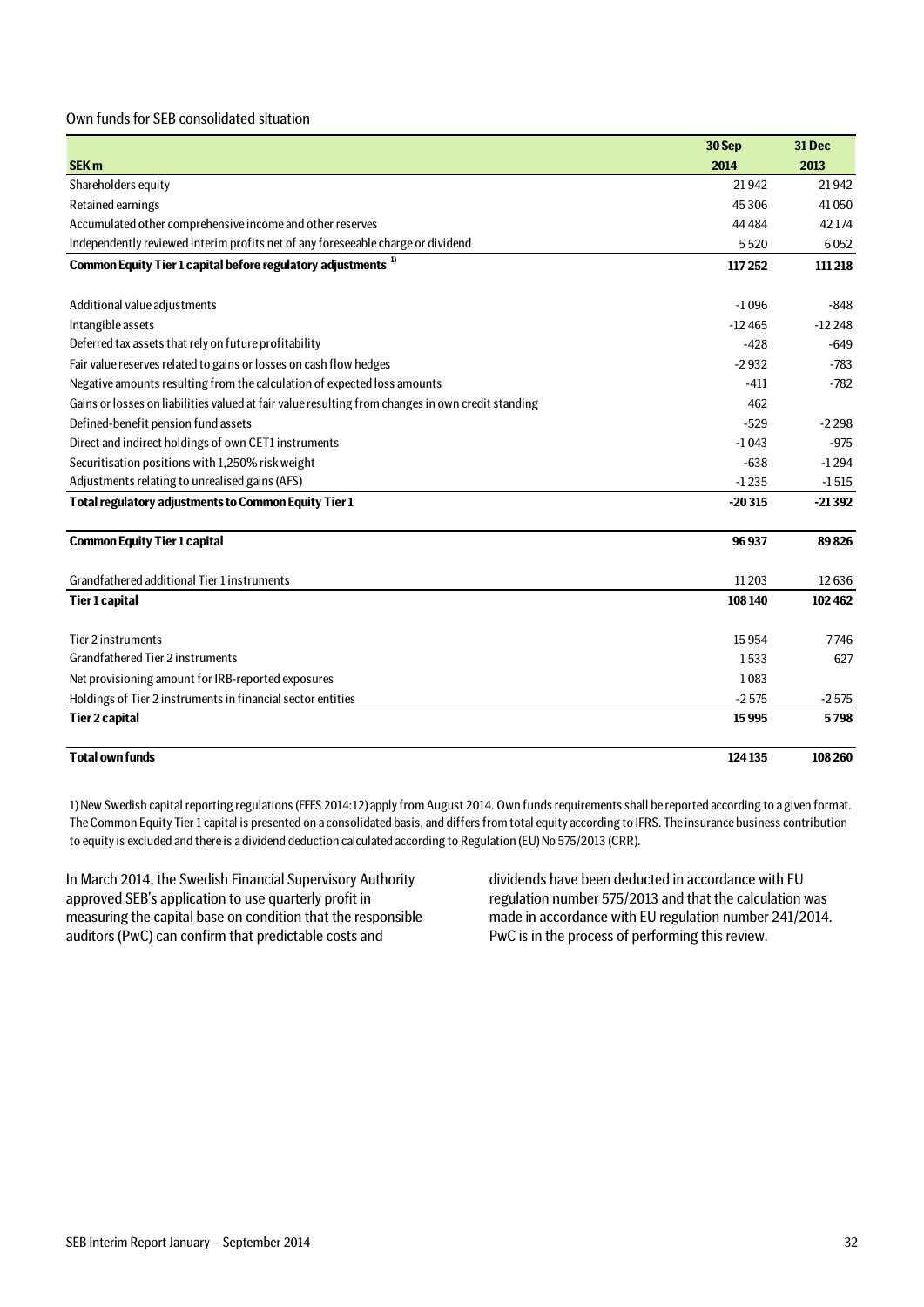# Risk exposure amount for SEB consolidated situation

| SEK <sub>m</sub>                                                  | 30 Sep<br>2014       |                                               | 31 Dec<br>2013       |                                        |  |
|-------------------------------------------------------------------|----------------------|-----------------------------------------------|----------------------|----------------------------------------|--|
|                                                                   | <b>Risk exposure</b> | <b>Own funds</b><br>requirement <sup>1)</sup> | <b>Risk exposure</b> | Own funds<br>requirement <sup>1)</sup> |  |
| Credit risk IRB approach                                          | amount               |                                               | amount               |                                        |  |
| <b>Exposures to institutions</b>                                  | 31472                | 2518                                          | 29936                | 2395                                   |  |
| <b>Exposures to corporates</b>                                    | 341369               | 27310                                         | 328458               | 26 277                                 |  |
| Retail exposures                                                  | 46780                | 3742                                          | 53 470               | 4278                                   |  |
| of which secured by immovable property                            | 34461                | 2757                                          | 41 433               | 3315                                   |  |
| of which qualifying revolving retail exposures                    | 1460                 | 117                                           | 1358                 | 109                                    |  |
| of which retail SME                                               | 1385                 | 111                                           | 1517                 | 121                                    |  |
| of which other retail exposures                                   | 9474                 | 758                                           | 9162                 | 733                                    |  |
| Securitisation positions                                          | 4944                 | 396                                           | 4827                 | 386                                    |  |
| <b>Total IRB approach</b>                                         | 424565               | 33 966                                        | 416 691              | 33336                                  |  |
| Credit risk standardised approach                                 |                      |                                               |                      |                                        |  |
| Exposures to central governments or central banks                 | 330                  | 26                                            | 321                  | 26                                     |  |
| Exposures to regional governments or local authorities            | 38                   | 3                                             | 695                  | 56                                     |  |
| Exposures to public sector entities                               | $\overline{7}$       | $\mathbf{1}$                                  | 15                   | $\mathbf{1}$                           |  |
| <b>Exposures to institutions</b>                                  | 1418                 | 113                                           | 607                  | 49                                     |  |
| <b>Exposures to corporates</b>                                    | 17710                | 1417                                          | 15010                | 1201                                   |  |
| Retail exposures                                                  | 22801                | 1824                                          | 23 136               | 1851                                   |  |
| Exposures secured by mortgages on immovable property              | 4303                 | 344                                           | 3987                 | 319                                    |  |
| Exposures in default                                              | 1335                 | 107                                           | 1645                 | 132                                    |  |
| Exposures associated with particularly high risk                  | 2010                 | 161                                           | 2086                 | 167                                    |  |
| Securitisation positions                                          | 39                   | 3                                             |                      |                                        |  |
| Exposures in the form of collective investment undertakings (CIU) | 44                   | $\overline{4}$                                | 40                   | 3                                      |  |
| Equity exposures                                                  | 2385                 | 191                                           | 3330                 | 266                                    |  |
| Other items                                                       | 8769                 | 702                                           | 8294                 | 664                                    |  |
| <b>Total standardised approach</b>                                | 61189                | 4896                                          | 59166                | 4735                                   |  |
| <b>Market risk</b>                                                |                      |                                               |                      |                                        |  |
| Trading book exposures where internal models are applied          | 22501                | 1800                                          | 27933                | 2235                                   |  |
| Trading book exposures applying standardised approaches           | 20903                | 1672                                          | 22160                | 1773                                   |  |
| Foreign exchange rate risk                                        | 3941                 | 315                                           | 6485                 | 519                                    |  |
| <b>Total market risk</b>                                          | 47345                | 3787                                          | 56578                | 4527                                   |  |
| Other own funds requirements                                      |                      |                                               |                      |                                        |  |
| Operational risk advanced measurement approach                    | 39605                | 3168                                          | 38313                | 3065                                   |  |
| Settlement risk                                                   | 11                   | $\mathbf{1}$                                  | 11                   | $\mathbf{1}$                           |  |
| Credit value adjustment                                           | 8468                 | 677                                           | 13 300               | 1064                                   |  |
| Investment in insurance business                                  | 11949                | 956                                           | 11949                | 956                                    |  |
| Other exposures                                                   | 4931                 | 394                                           | 2316                 | 185                                    |  |
| <b>Total other own funds requirements</b>                         | 64964                | 5196                                          | 65889                | 5271                                   |  |
| <b>Total</b>                                                      | 598063               | 47845                                         | 598324               | 47869                                  |  |

<sup>1)</sup> Own funds requirement 8% of risk exposure amount according to Regulation (EU) No 575/2013 (CRR).

| <b>Risk exposure amount</b>         | <b>SEK bn</b> |
|-------------------------------------|---------------|
| Balance 31 December 2013            | 598           |
| Volume and mix changes              | 13            |
| <b>Currency effect</b>              | 16            |
| Process and regulatory changes      | $-13$         |
| Risk class migration                | -8            |
| Market and operational risk changes | -8            |
| <b>Balance 30 September 2014</b>    |               |

The overall risk exposure was virtually unchanged from the beginning of the year as decreasing effects from process and regulatory changes, migration, and a decrease in market risks were offset by changes in FX-rates and a volume increase.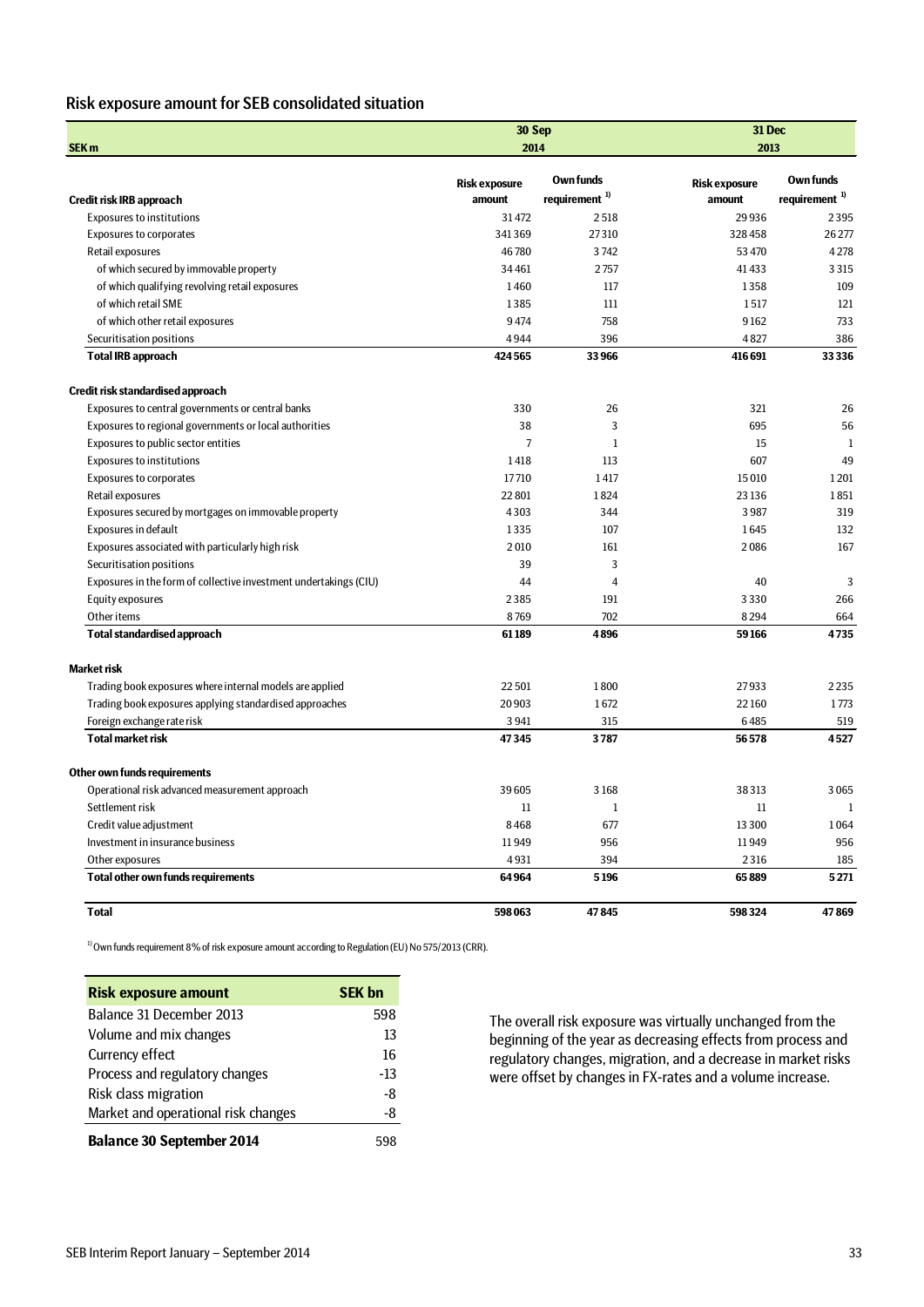## Average risk-weight

The following table summarises average risk-weights (risk exposure amount divided by exposure at default, EAD) for exposures where the risk exposure amount is calculated according to the internal ratings based (IRB) approach. Repos and securities lending transactions are excluded from the analysis since they carry low risk-weight and can vary considerably in volume, thus making numbers less comparable.

| IRB reported credit exposures (less repos and securities lending) | 30 Sep | <b>31 Dec</b> |
|-------------------------------------------------------------------|--------|---------------|
| Average risk-weight                                               | 2014   | 2013          |
|                                                                   |        |               |
| <b>Exposures to institutions</b>                                  | 21.6%  | 24.3%         |
| <b>Exposures to corporates</b>                                    | 36.4%  | 38.3%         |
| Retail exposures                                                  | 9.1%   | 11.0%         |
| of which secured by immovable property                            | 7.4%   | 9.5%          |
| of which qualifying revolving retail exposures                    | 7.5%   | 7.2%          |
| of which retail SME                                               | 42.9%  | 38.3%         |
| of which other retail exposures                                   | 36.4%  | 38.4%         |
| Securitisation positions                                          | 40.4%  | 39.0%         |

The decrease in risk-weights for institutions is due to a shift in allocation towards more stable exposures. The decrease for corporate exposures has occurred in large part due to

borrowers' migration to higher credit quality. The decrease for retail mortgages is partially due to lower risk generally.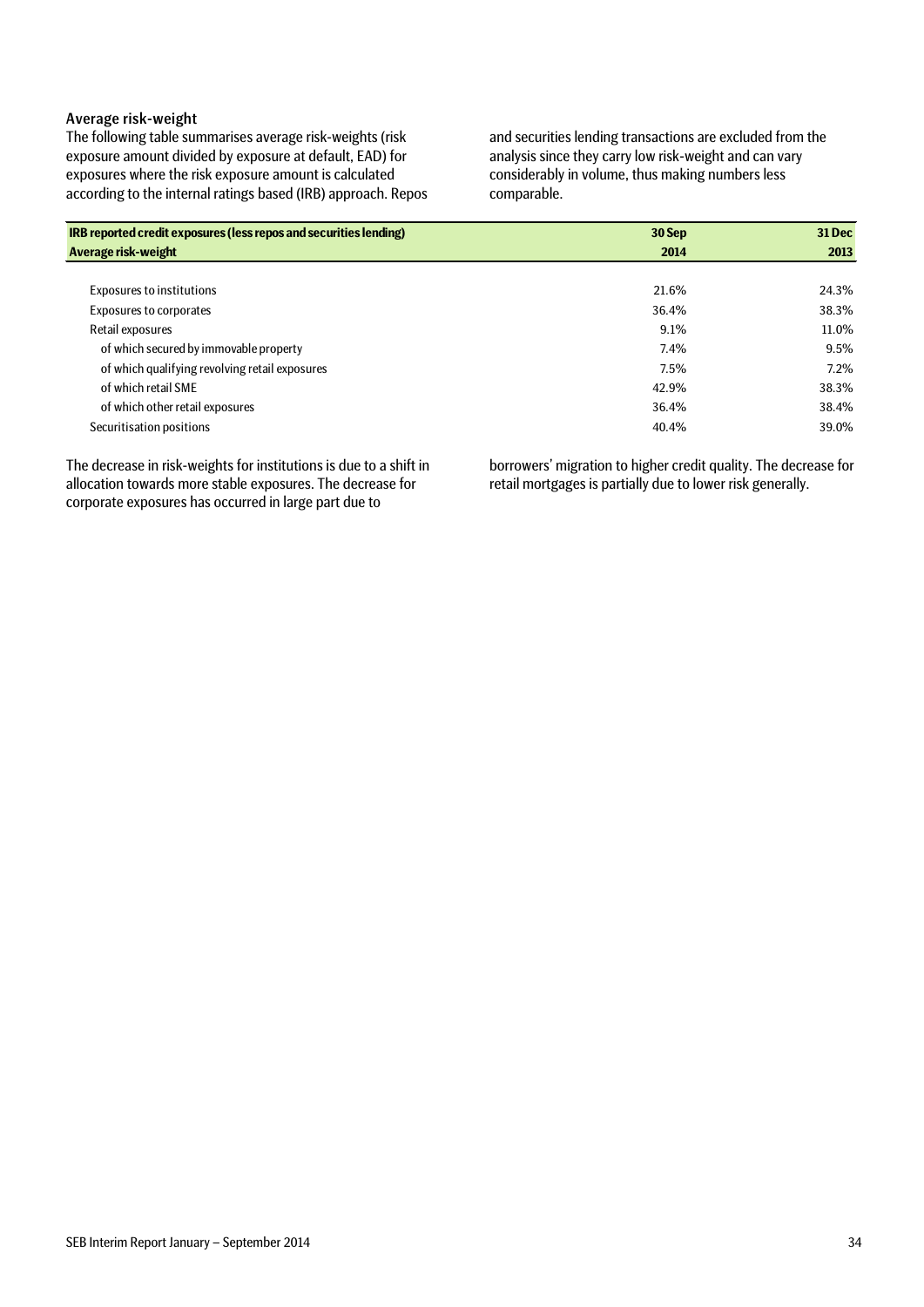# Skandinaviska Enskilda Banken AB (publ)

# Income statement – Skandinaviska Enskilda Banken AB (publ)

| In accordance with FSA regulations        | Q <sub>3</sub> | Q <sub>2</sub> |                | Q <sub>3</sub> |                |          | Jan - Sep |                       | <b>Full year</b> |
|-------------------------------------------|----------------|----------------|----------------|----------------|----------------|----------|-----------|-----------------------|------------------|
| <b>SEK m</b>                              | 2014           | 2014           | %              | 2013           | %              | 2014     | 2013      | %                     | 2013             |
| Interest income                           | 8622           | 9 0 64         | $-5$           | 8738           | $-1$           | 26 575   | 26 485    | $\boldsymbol{\theta}$ | 35 740           |
| Leasing income                            | 1 3 8 4        | 1 3 6 9        | 1              | 1 3 9 3        | $-1$           | 4 1 0 8  | 4 1 9 9   | $-2$                  | 5 5 6 7          |
| Interest expense                          | $-4815$        | $-5553$        | $-13$          | $-5374$        | $-10$          | $-15894$ | $-16746$  | $-5$                  | $-22435$         |
| <b>Dividends</b>                          | 109            | 1777           | $-94$          | 2875           | $-96$          | 2 1 5 8  | 4825      | $-55$                 | 4848             |
| Fee and commission income                 | 2 4 7 4        | 2640           | $-6$           | 2609           | $-5$           | 7743     | 7332      | 6                     | 9815             |
| Fee and commission expense                | $-442$         | $-433$         | $\overline{2}$ | $-418$         | 6              | $-1299$  | $-1191$   | 9                     | $-1532$          |
| Net financial income                      | 510            | 673            | $-24$          | 687            | $-26$          | 2085     | 2 4 9 9   | -17                   | 3547             |
| Other income                              | 790            | 259            |                | 1 1 8 0        | $-33$          | 1 2 5 9  | 1725      | -27                   | 1990             |
| <b>Total operating income</b>             | 8632           | 9796           | $-12$          | 11690          | $-26$          | 26735    | 29 1 28   | -8                    | 37540            |
|                                           |                |                |                |                |                |          |           |                       |                  |
| Administrative expenses                   | $-3345$        | $-3450$        | $-3$           | $-3524$        | $-5$           | $-10245$ | $-10449$  | $-2$                  | $-14062$         |
| Depreciation, amortisation and impairment |                |                |                |                |                |          |           |                       |                  |
| of tangible and intangible assets         | $-1293$        | $-1274$        | 1              | $-1245$        | $\overline{4}$ | $-3817$  | $-3770$   | 1                     | $-5024$          |
| <b>Total operating expenses</b>           | $-4638$        | $-4724$        | $-2$           | $-4769$        | $-3$           | $-14062$ | $-14219$  | $-I$                  | $-19086$         |
|                                           |                |                |                |                |                |          |           |                       |                  |
| <b>Profit before credit losses</b>        | 3994           | 5072           | $-21$          | 6921           | $-42$          | 12673    | 14909     | $-15$                 | 18454            |
|                                           |                |                |                |                |                |          |           |                       |                  |
| Net credit losses                         | $-440$         | $-291$         | 51             | $-84$          |                | $-872$   | $-336$    | 160                   | $-451$           |
| Impairment of financial assets            | $-900$         | $-2$           |                | $-11$          |                | $-951$   | $-13$     |                       | $-1691$          |
| <b>Operating profit</b>                   | 2654           | 4779           | $-44$          | 6826           | $-61$          | 10850    | 14560     | $-25$                 | 16312            |
|                                           |                |                |                |                |                |          |           |                       |                  |
| Appropriations                            | 323            | 168            | 92             | 388            |                | 692      | 858       | $-19$                 | 3432             |
| Income tax expense                        | $-848$         | $-479$         | 77             | $-832$         | 2              | $-2027$  | $-2071$   | $-2$                  | $-2778$          |
| Other taxes                               | $-1$           | 33             | $-103$         |                |                | 35       | $-13$     |                       | - 27             |
| <b>Net profit</b>                         | 2128           | 4501           | $-53$          | 6382           | $-67$          | 9550     | 13334     | $-28$                 | 16939            |

# Statement of comprehensive income – Skandinaviska Enskilda Banken AB (publ)

|                                                                      | Q <sub>3</sub> | Q <sub>2</sub> |       | Q <sub>3</sub> |        |       | Jan - Sep |      | <b>Full year</b> |
|----------------------------------------------------------------------|----------------|----------------|-------|----------------|--------|-------|-----------|------|------------------|
| <b>SEK m</b>                                                         | 2014           | 2014           | %     | 2013           | %      | 2014  | 2013      | %    | 2013             |
| Net profit                                                           | 2128           | 4501           | -53   | 6382           | -67    | 9550  | 13334     | -28  | 16939            |
|                                                                      |                |                |       |                |        |       |           |      |                  |
| Items that may subsequently be reclassified to the income statement: |                |                |       |                |        |       |           |      |                  |
| Available-for-sale financial assets                                  | 163            | 152            |       | 164            | $-1$   | 745   | 616       | 21   | 859              |
| Cash flow hedges                                                     | 617            | 887            | $-30$ | - 55           |        | 2150  | $-1253$   |      | $-903$           |
| Translation of foreign operations                                    | 16             |                |       | - 25           | $-164$ | 22    | $-25$     | -188 | $-32$            |
| Other comprehensive income (net of tax)                              | 796            | 1041           | -24   | 84             |        | 2917  | $-662$    |      | $-76$            |
| Total comprehensive income                                           | 2924           | 5542           | -47   | 6466           | -55    | 12467 | 12672     | -2   | 16863            |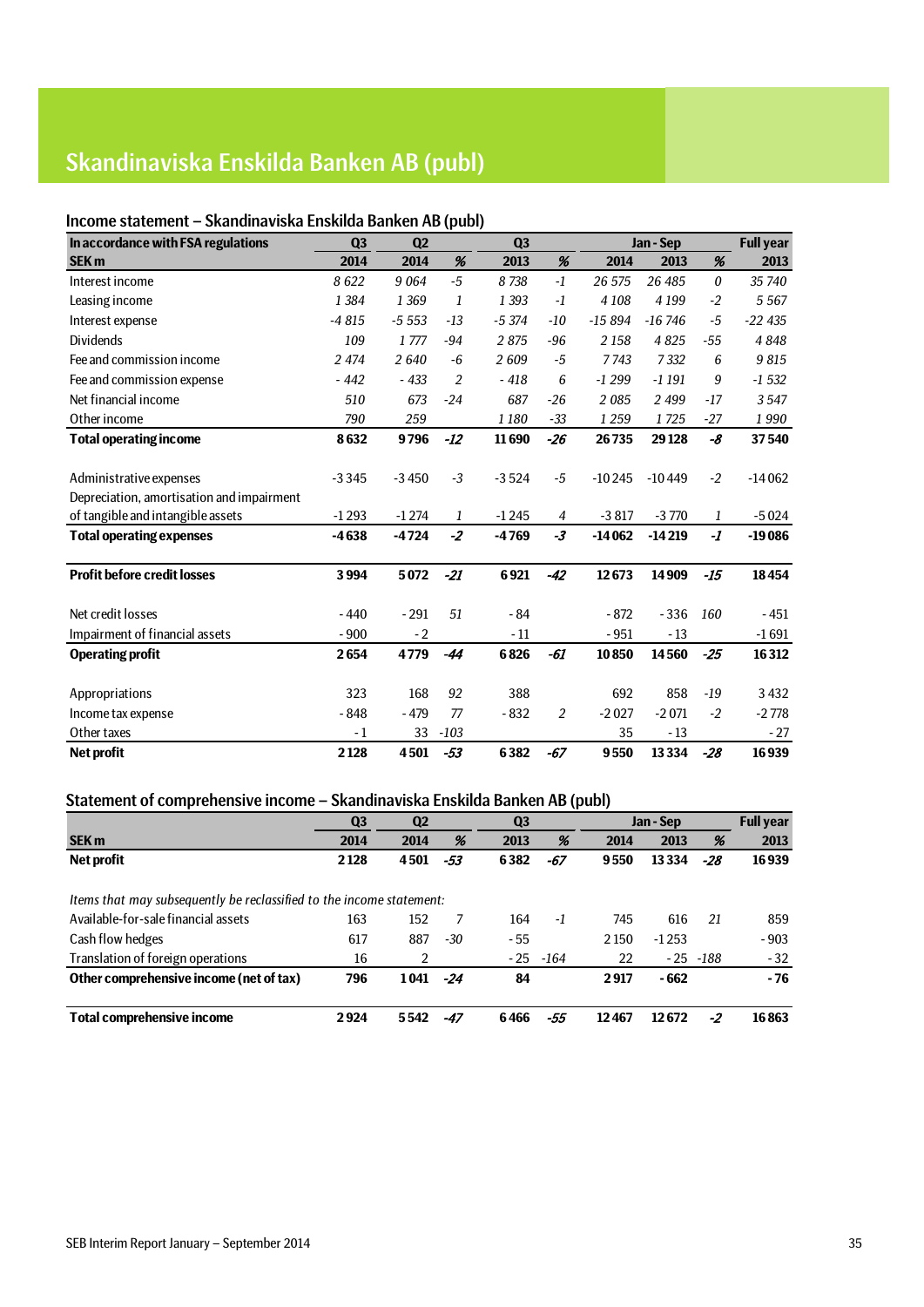# Balance sheet - Skandinaviska Enskilda Banken AB (publ)

| <b>Condensed</b>                                             | 30 Sep  | <b>31 Dec</b> | 30 Sep   |
|--------------------------------------------------------------|---------|---------------|----------|
| <b>SEK m</b>                                                 | 2014    | 2013          | 2013     |
| Cash and cash balances with central banks                    | 269041  | 135309        | 226497   |
| Loans to credit institutions                                 | 187502  | 183312        | 193838   |
| Loans to the public                                          | 1063411 | 1013188       | 989669   |
| Financial assets at fair value                               | 540035  | 433 431       | 447340   |
| Available-for-sale financial assets                          | 18773   | 17485         | 19457    |
| Held-to-maturity investments                                 | 88      | 85            | 84       |
| Investments in associates                                    | 1014    | 1055          | 997      |
| Shares in subsidiaries                                       | 52784   | 52555         | 51369    |
| Tangible and intangible assets                               | 40957   | 40 080        | 41 2 8 2 |
| Other assets                                                 | 40978   | 27658         | 36364    |
| <b>Total assets</b>                                          | 2214583 | 1904158       | 2006897  |
|                                                              |         |               |          |
| Deposits from credit institutions                            | 256466  | 210237        | 254344   |
| Deposits and borrowing from the public                       | 788607  | 611234        | 681404   |
| Debt securities                                              | 721713  | 704 088       | 693 033  |
| Financial liabilities at fair value                          | 238898  | 201705        | 202515   |
| Other liabilities                                            | 67188   | 46 613        | 47381    |
| Provisions                                                   | 192     | 92            | 96       |
| Subordinated liabilities                                     | 29924   | 22739         | 22020    |
| Untaxed reserves                                             | 23695   | 23 6 94       | 26346    |
| <b>Total equity</b>                                          | 87900   | 83756         | 79758    |
| Total liabilities, untaxed reserves and shareholders' equity | 2214583 | 1904158       | 2006897  |

# Pledged assets, contingent liabilities and commitments - Skandinaviska Enskilda Banken AB (publ)

| Piedged assets, contingent habilities and commitments - Skandinaviska Enskilda Banken AB (publ) |         |               |        |  |  |
|-------------------------------------------------------------------------------------------------|---------|---------------|--------|--|--|
|                                                                                                 | 30 Sep  | <b>31 Dec</b> | 30 Sep |  |  |
| <b>SEK m</b>                                                                                    | 2014    | 2013          | 2013   |  |  |
| Collateral and comparable security pledged for own liabilities                                  | 411496  | 316525        | 325810 |  |  |
| Other pledged assets and comparable collateral                                                  | 125 987 | 98927         | 117974 |  |  |
| Contingent liabilities                                                                          | 94 612  | 84767         | 80442  |  |  |
| <b>Commitments</b>                                                                              | 438384  | 335048        | 328692 |  |  |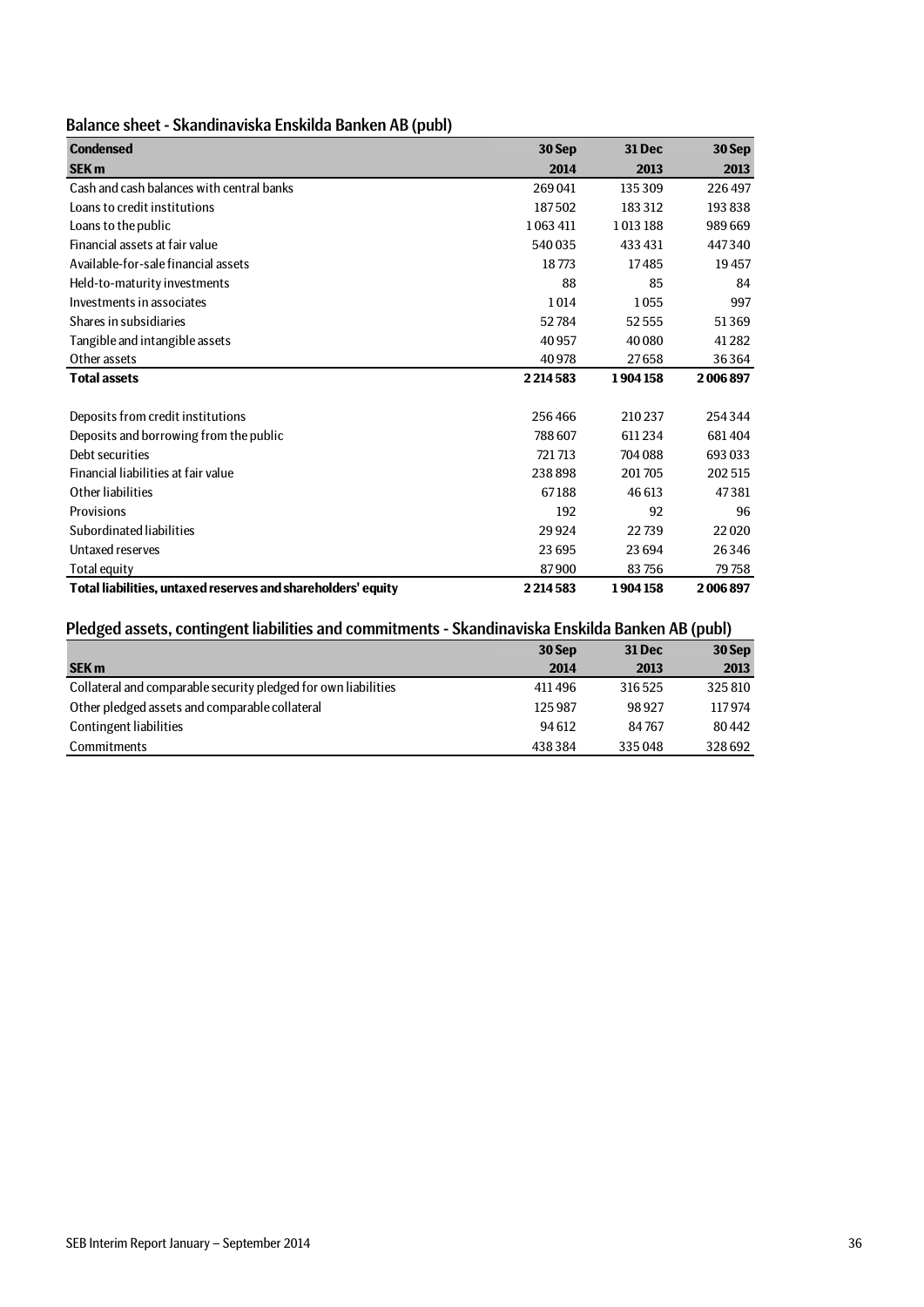# Capital adequacy - Skandinaviska Enskilda Banken AB (publ)

|                                                                       |         | <b>Basel II</b> |
|-----------------------------------------------------------------------|---------|-----------------|
|                                                                       | 30 Sep  | <b>31 Dec</b>   |
| <b>SEK m</b>                                                          | 2014    | 2013            |
|                                                                       |         |                 |
| Own funds                                                             |         |                 |
| Common Equity Tier 1 capital                                          | 88937   | 89404           |
| Tier 1 capital                                                        | 100140  | 103 658         |
| Total own funds                                                       | 118226  | 110161          |
| Own funds requirement                                                 |         |                 |
| Risk exposure amount                                                  | 503 145 | 716867          |
| Expressed as own funds requirement                                    | 40 25 2 | 57349           |
| Common Equity Tier 1 capital ratio                                    | 17.7%   | 12.5%           |
| Tier 1 capital ratio                                                  | 19.9%   | 14.5%           |
| Total capital ratio                                                   | 23.5%   | 15.4%           |
| Own funds in relation to capital requirement                          | 2.94    | 1.92            |
| Regulatory Common Equity Tier 1 capital requirement including buffers | 7.0%    |                 |
| of which capital conservation buffer requirement                      | 2.5%    |                 |
| Common Equity Tier 1 capital available to meet buffers <sup>1)</sup>  | 13.2%   |                 |

<sup>1)</sup> CET1 ratio 17.7% less minimum capital requirement of 4.5% excluding buffers. In addition to the CET1 requirements there is a total capital requirement of additional 3.5%.